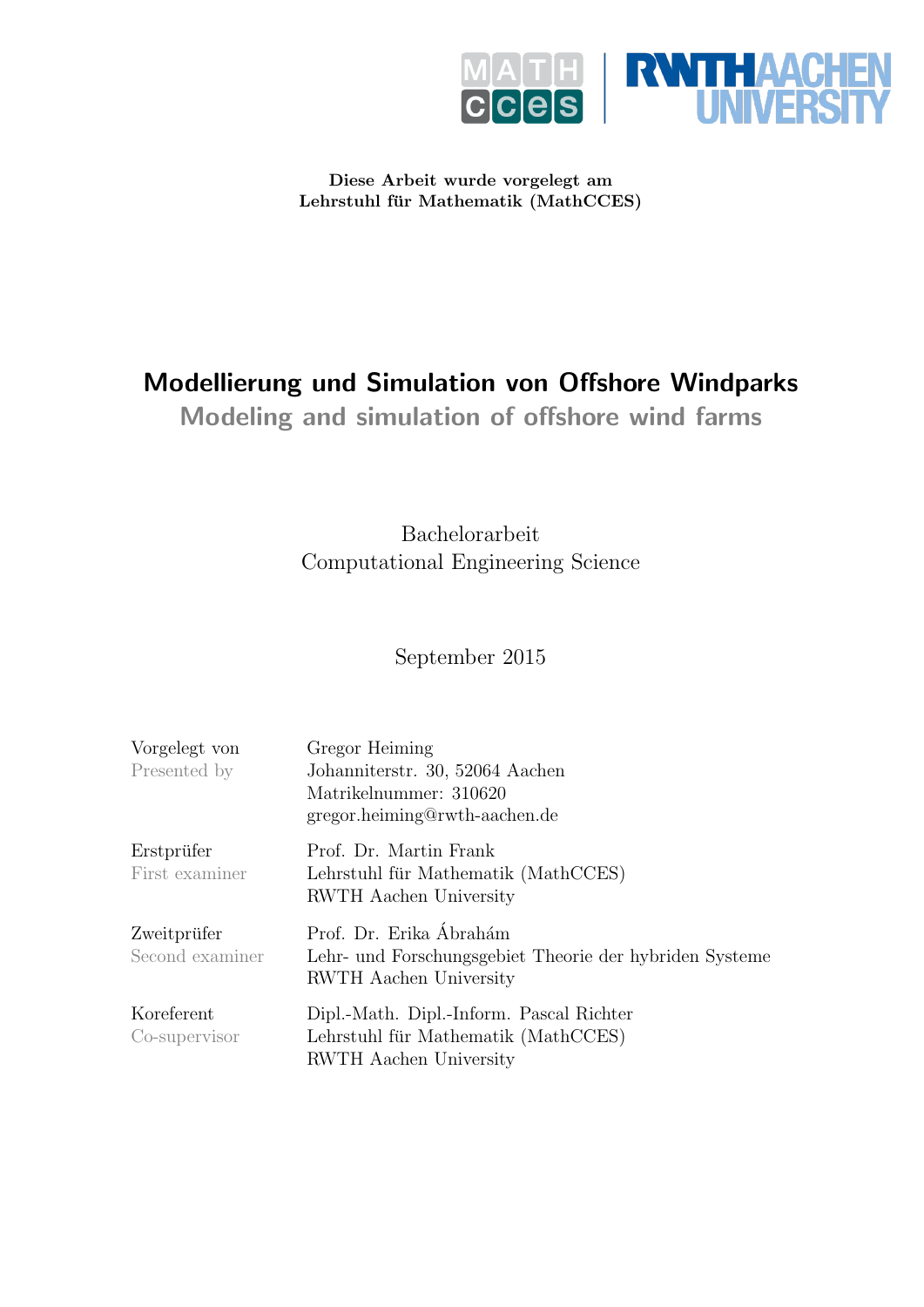|                |                                                        | Nomenclature                                                                                                                                                                                                                                                                 | V                                                                                                            |  |
|----------------|--------------------------------------------------------|------------------------------------------------------------------------------------------------------------------------------------------------------------------------------------------------------------------------------------------------------------------------------|--------------------------------------------------------------------------------------------------------------|--|
|                | <b>Acronyms</b>                                        |                                                                                                                                                                                                                                                                              | VI                                                                                                           |  |
|                | <b>List of Figures</b><br>VII                          |                                                                                                                                                                                                                                                                              |                                                                                                              |  |
|                |                                                        | <b>List of Tables</b>                                                                                                                                                                                                                                                        | VIII                                                                                                         |  |
| 1              |                                                        | Introduction                                                                                                                                                                                                                                                                 | 1                                                                                                            |  |
| $\overline{2}$ | 2.1<br>2.2<br>2.3                                      | State of the art<br>Wake models                                                                                                                                                                                                                                              | $\overline{2}$<br>$\overline{2}$<br>3<br>3                                                                   |  |
| 3              | <b>Model</b><br>3.1<br>3.2<br>3.3<br>3.4<br>3.5<br>3.6 | A Maximum likelihood estimate for the Weibull parameters<br>3.2.1<br>Quality of the Weibull fit for representing wind data $\dots \dots$<br>3.2.2<br>Eddy viscosity turbulence closure<br>3.6.1<br>3.6.2<br>3.6.3<br>3.6.4<br>3.6.5<br>3.6.6                                 | 5<br>$\overline{5}$<br>6<br>$\overline{7}$<br>11<br>14<br>15<br>17<br>18<br>19<br>21<br>24<br>25<br>26<br>27 |  |
| 4              | 3.7<br><b>Software</b><br>4.1<br>4.2                   | Cost Model<br><u>na kara sa sara sa sa</u><br>4.2.1                                                                                                                                                                                                                          | 29<br>30<br>30<br>31<br>31                                                                                   |  |
| 5              | 5.1                                                    | <b>Verification and results</b><br>Verification of the AEP computation $\dots \dots \dots \dots \dots \dots \dots$<br>One turbine, constant power curve, one wind direction $\dots$ .<br>5.1.1<br>One turbine, constant power curve, wind data of one year<br>5.1.2<br>5.1.3 | 32<br>32<br>$32\,$<br>33<br>33                                                                               |  |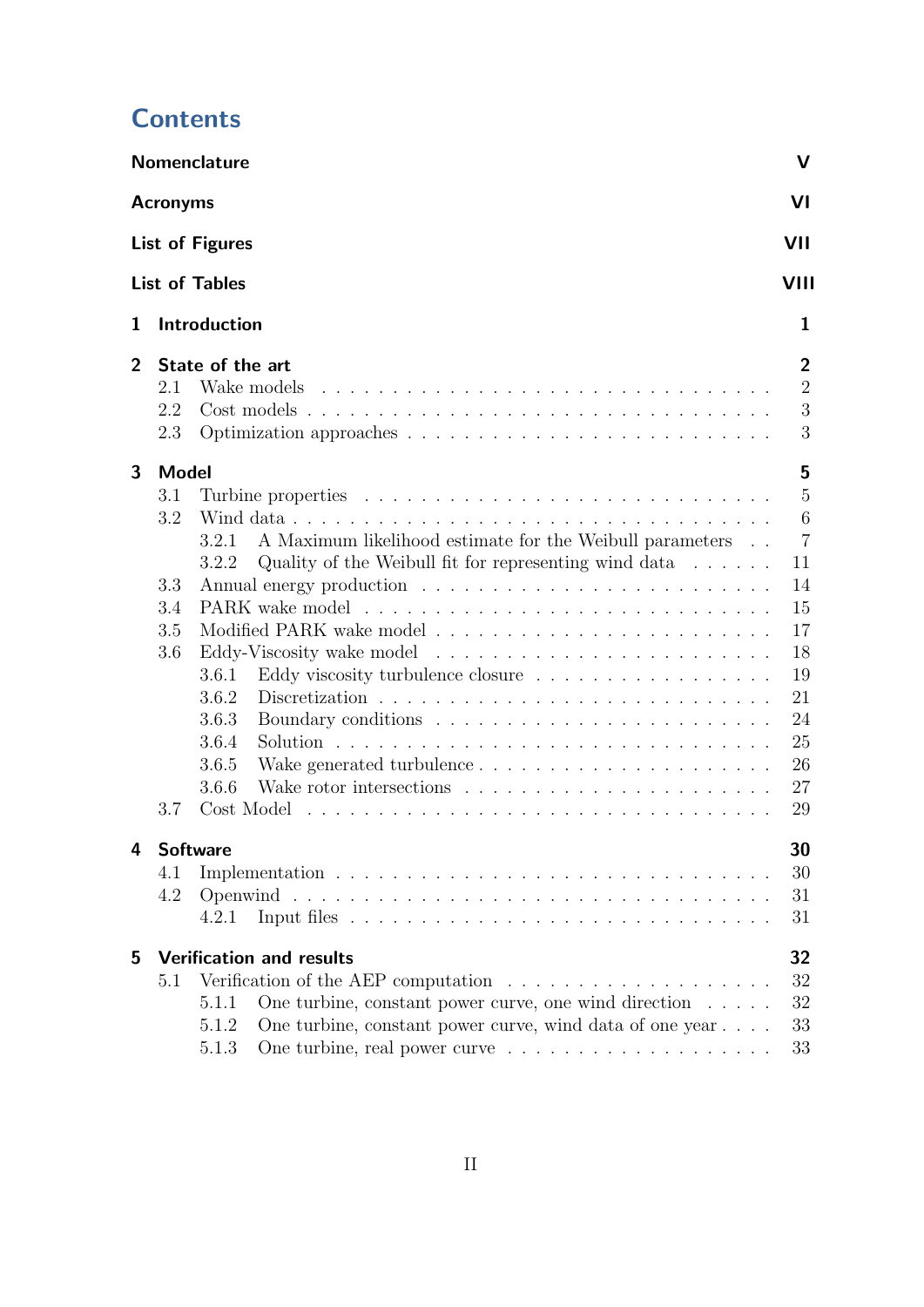|   | 5.2               |       |                                                                       | 35  |
|---|-------------------|-------|-----------------------------------------------------------------------|-----|
|   |                   | 5.2.1 | Analytical reference value for PARK/Modified PARK                     | 35  |
|   |                   | 5.2.2 | Verification of the wake rotor intersection in the Eddy-Viscosity     |     |
|   |                   |       | model                                                                 | 35  |
|   |                   | 5.2.3 |                                                                       | 36  |
|   |                   | 5.2.4 | Partially shaded turbine with PARK                                    | 37  |
|   |                   | 5.2.5 |                                                                       | 37  |
|   |                   | 5.2.6 |                                                                       | 37  |
|   |                   | 5.2.7 | Development of the centerline velocity deficit $\ldots \ldots \ldots$ | -39 |
|   | 5.3               |       | Validation of discretization schemes for the Eddy-Viscosity model     | 40  |
|   | 5.4               |       | Optimization of the Horns Rev 1 offshore wind farm                    | 43  |
| 6 |                   |       | <b>Conclusion &amp; Outlook</b>                                       |     |
|   | <b>References</b> |       |                                                                       |     |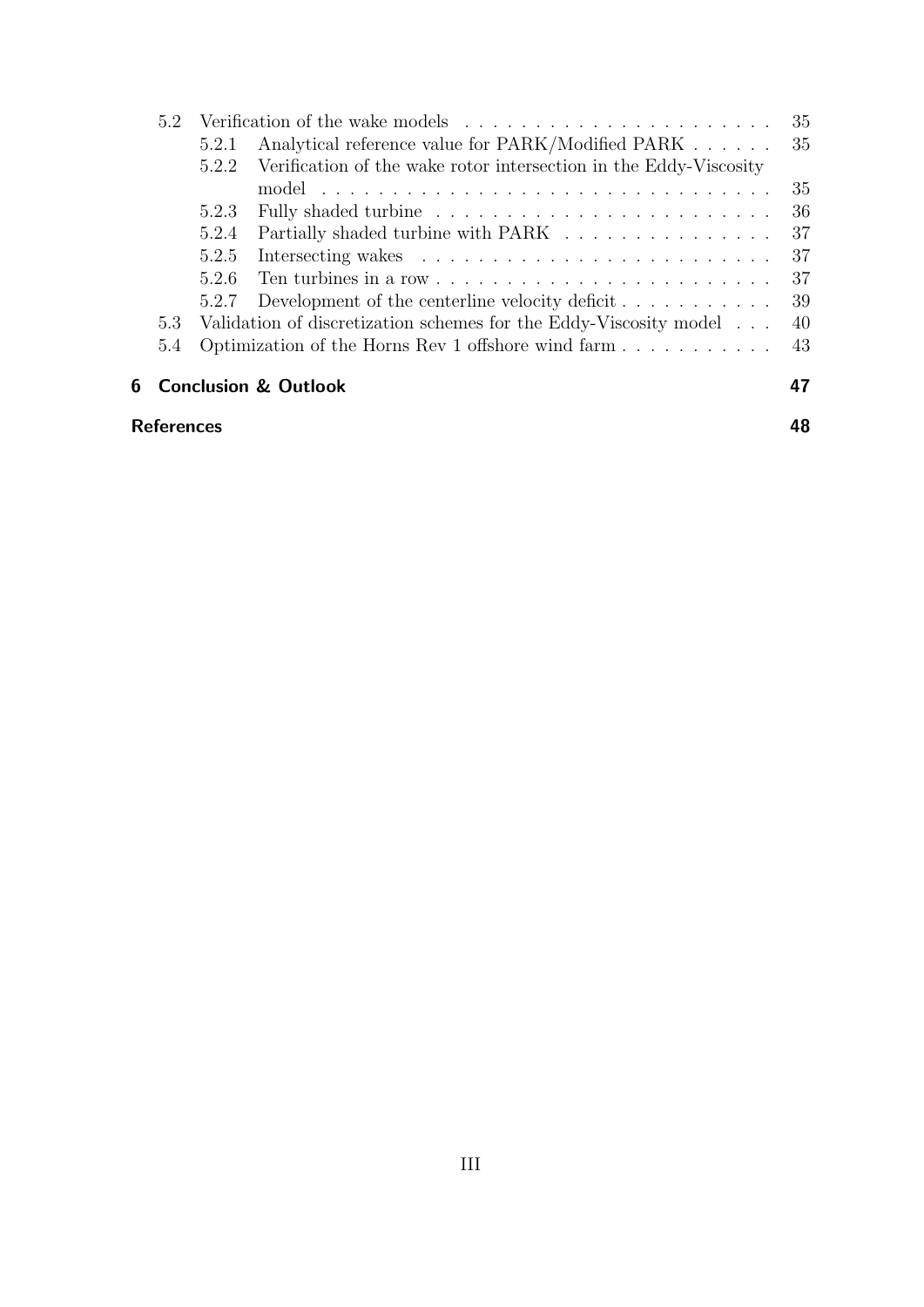## <span id="page-3-0"></span>**Nomenclature**

## Symbols

| Shadowing factor                  |                                         |
|-----------------------------------|-----------------------------------------|
| Thrust coefficient                |                                         |
| Diameter of the turbine rotor     | m                                       |
| Velocity deficit                  |                                         |
| Eddy viscosity                    | $\left[\text{m}^2/\text{s}\right]$      |
| Ambient turbulence intensity      |                                         |
| Total turbulence intensity        |                                         |
| Wake-induced turbulence intensity |                                         |
| Von Kármán constant               |                                         |
| Wake decay constant               |                                         |
| Eddy diffusivity                  | $\left[\text{m}^2/\text{s}\right]$      |
| Radial distance, radius           | m                                       |
| Air density                       | $\left[\mathrm{kg}/\mathrm{m}^3\right]$ |
| Velocity in downstream direction  | [m/s]                                   |
| Free stream velocity              | [m/s]                                   |
| Velocity in radial direction      | [m/s]                                   |
| Downstream distance               | m                                       |
| Hub height of turbine             | m                                       |
| Surface roughness of the site     | m                                       |
|                                   |                                         |

## Subscripts

| $\Omega$         | Undisturbed, concerning the site |
|------------------|----------------------------------|
| $\alpha$         | Ambient                          |
| $\epsilon$       | Centerline                       |
| inc              | Incident                         |
| $\boldsymbol{n}$ | Near wake                        |
| $\boldsymbol{r}$ | Directly behind rotor            |
| w                | Wake                             |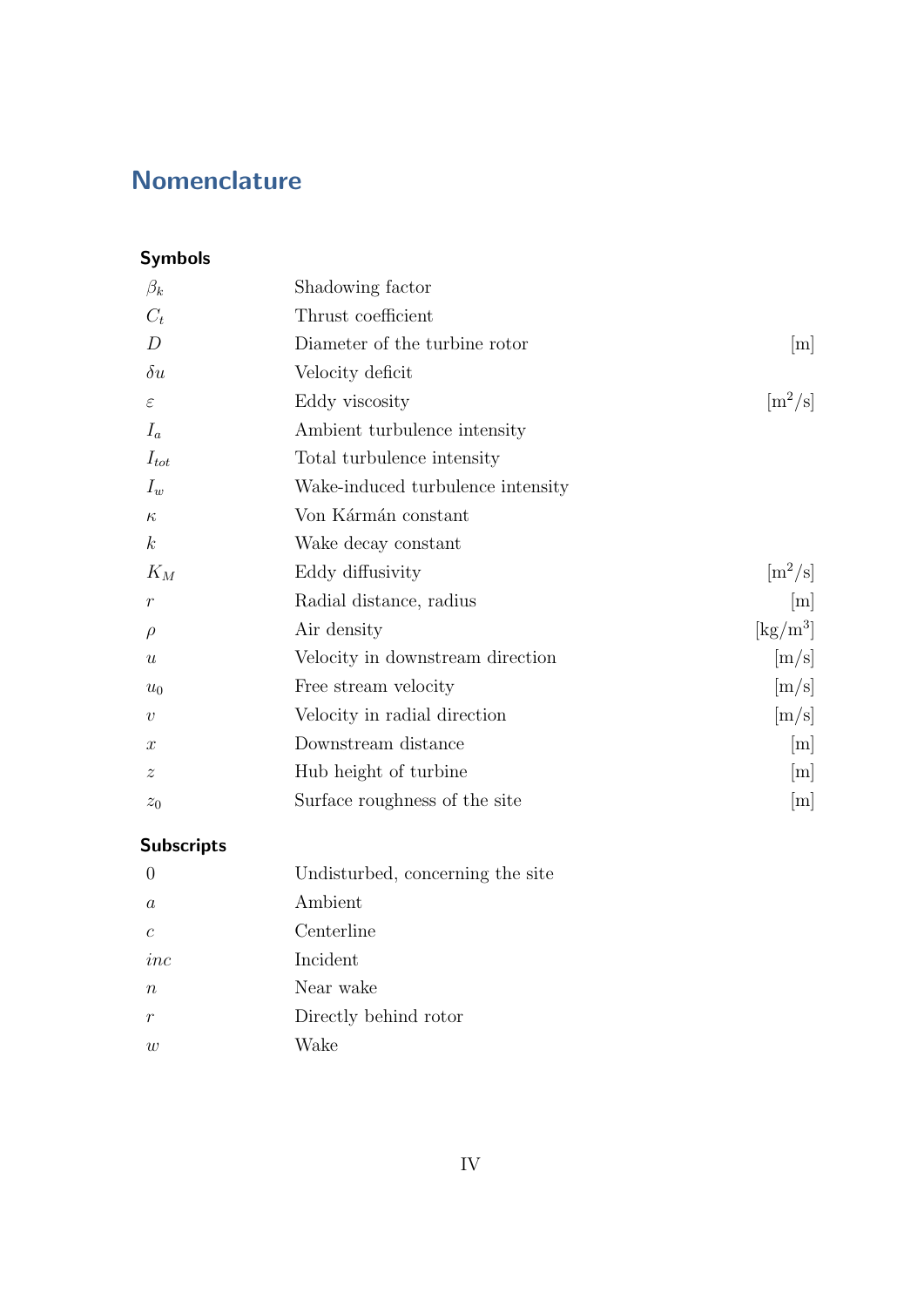## <span id="page-4-0"></span>Acronyms

| <b>AEP</b>   | Annual energy production              |  |
|--------------|---------------------------------------|--|
| <b>CDF</b>   | Cumulative distribution function      |  |
| EV           | Eddy-Viscosity                        |  |
| <b>GA</b>    | Genetic algorithm                     |  |
| <b>GIS</b>   | Geographic information system         |  |
| <b>HAWT</b>  | Horizontal-axis wind turbine          |  |
| <b>LCOE</b>  | Levelized cost of energy              |  |
| ΝS           | Navier-Stokes                         |  |
| <b>ODE</b>   | Ordinary differential equation        |  |
| <b>PDE</b>   | Partial differential equation         |  |
| <b>PDF</b>   | Probability density function          |  |
| <b>RANS</b>  | Reynolds-averaged Navier-Stokes       |  |
| <b>RMSE</b>  | Root-mean-squared error               |  |
| <b>RNA</b>   | Rotor nacelle assembly                |  |
| <b>WFLOP</b> | Wind farm layout optimization problem |  |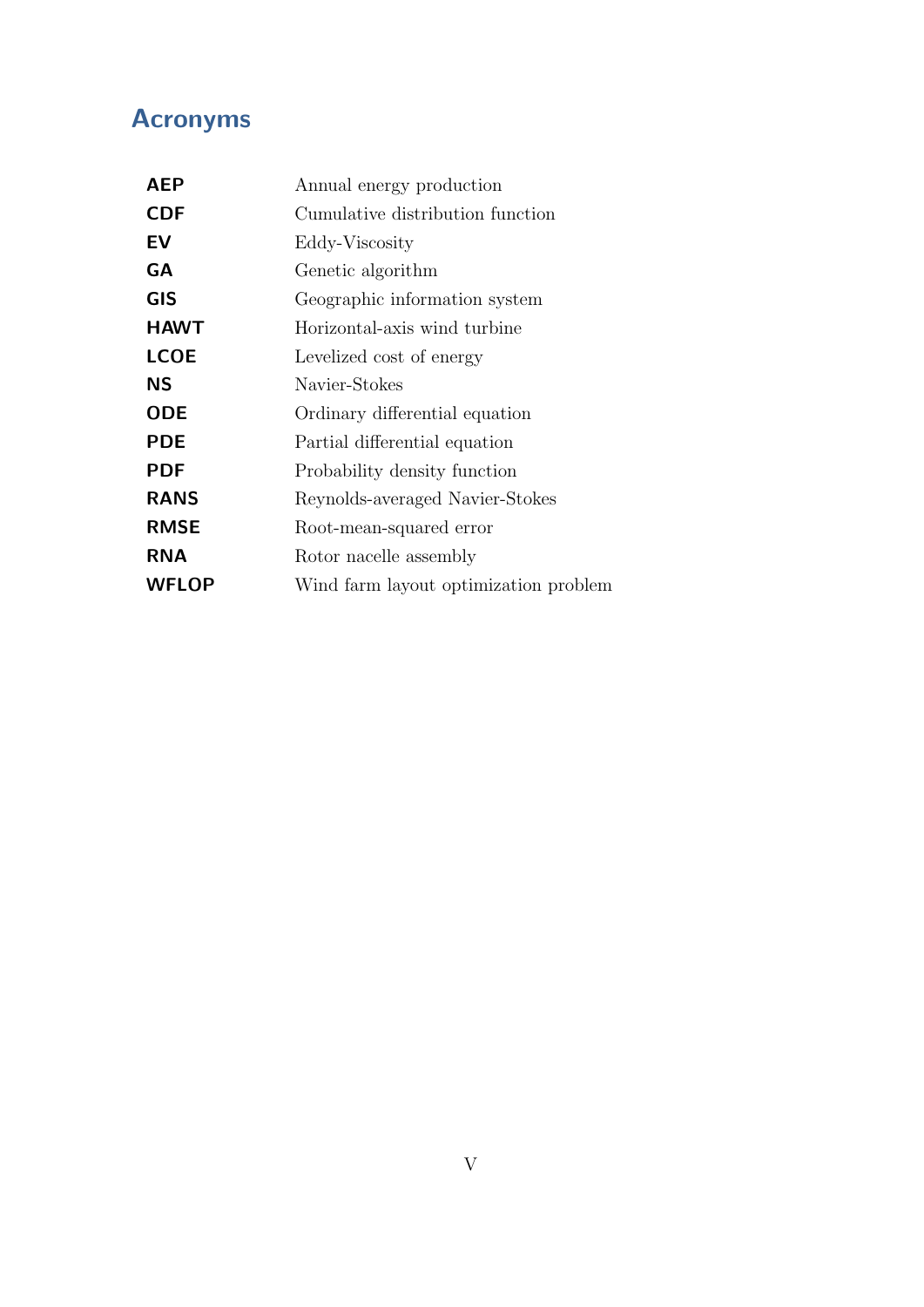# <span id="page-5-0"></span>List of Figures

| $\mathbf{1}$   | Turbine measurements $\ldots \ldots \ldots \ldots \ldots \ldots \ldots \ldots \ldots$     | $\overline{5}$ |
|----------------|-------------------------------------------------------------------------------------------|----------------|
| $\overline{2}$ | Characteristic curves of wind turbine Enercon E-82                                        | $\,6\,$        |
| 3              | Wind direction distribution at FINO3 for the years $2011$ to $2014$                       | 9              |
| 4              | Wind speed distributions at FINO3 for the years 2011 to 2014 $\ldots$ .                   | 10             |
| 5              | Comparison of annual wind speed distributions $\ldots \ldots \ldots \ldots$               | 11             |
| 6              |                                                                                           | 13             |
| 7              | Root-mean-squared errors for distribution fits                                            | 13             |
| 8              | Visualization of the wake as described in PARK                                            | 15             |
| 9              | Calculation of the shadowing factor $\beta_k$ in original an modified PARK.               | 18             |
| 10             | Comparison of radial speed distributions with different filter functions.                 | 20             |
| 11             | Filter function $F(x)$ for the eddy viscosity in the near-wake                            | 21             |
| 12             | Wake turbine intersections in Eddy-Viscosity $\dots \dots \dots \dots \dots$              | 28             |
| 13             |                                                                                           | 30             |
| 14             | AEP verification: One turbine with a constant power curve and one                         |                |
|                |                                                                                           | 32             |
| 15             | AEP verification: One turbine with a constant power curve $\ldots \ldots$                 | 33             |
| 16             | AEP verification: One turbine and one wind direction                                      | 34             |
| 17             | AEP verification: One turbine and 12 wind directions                                      | 34             |
| 18             | Test setup: Partially shaded turbine                                                      | 37             |
| 19             |                                                                                           | 38             |
| 20             | Test setup: Ten turbines in a row $\dots \dots \dots \dots \dots \dots \dots \dots \dots$ | 38             |
| 21             | Development of the centerline velocity deficit $\dots \dots \dots \dots \dots$            | 40             |
| 22             | Analysis of the discretization grid size. Backward Euler                                  | 41             |
| 23             | Analysis of the discretization grid size. Crank-Nicolson                                  | 42             |
| 24             | Layout of the Horns Rev offshore wind farm $\ldots \ldots \ldots \ldots \ldots$           | 43             |
| 25             | Convergence of a free optimization of Horns Rev                                           | 44             |
| 26             | Freely optimized positions for the Horns Rev wind farm                                    | 45             |
| 27             | Convergence of the optimization of Horns Rev on a regular grid $\ldots$ .                 | 45             |
| 28             | Optimized positions for the Horns Rev wind farm on a grid structure.                      | 46             |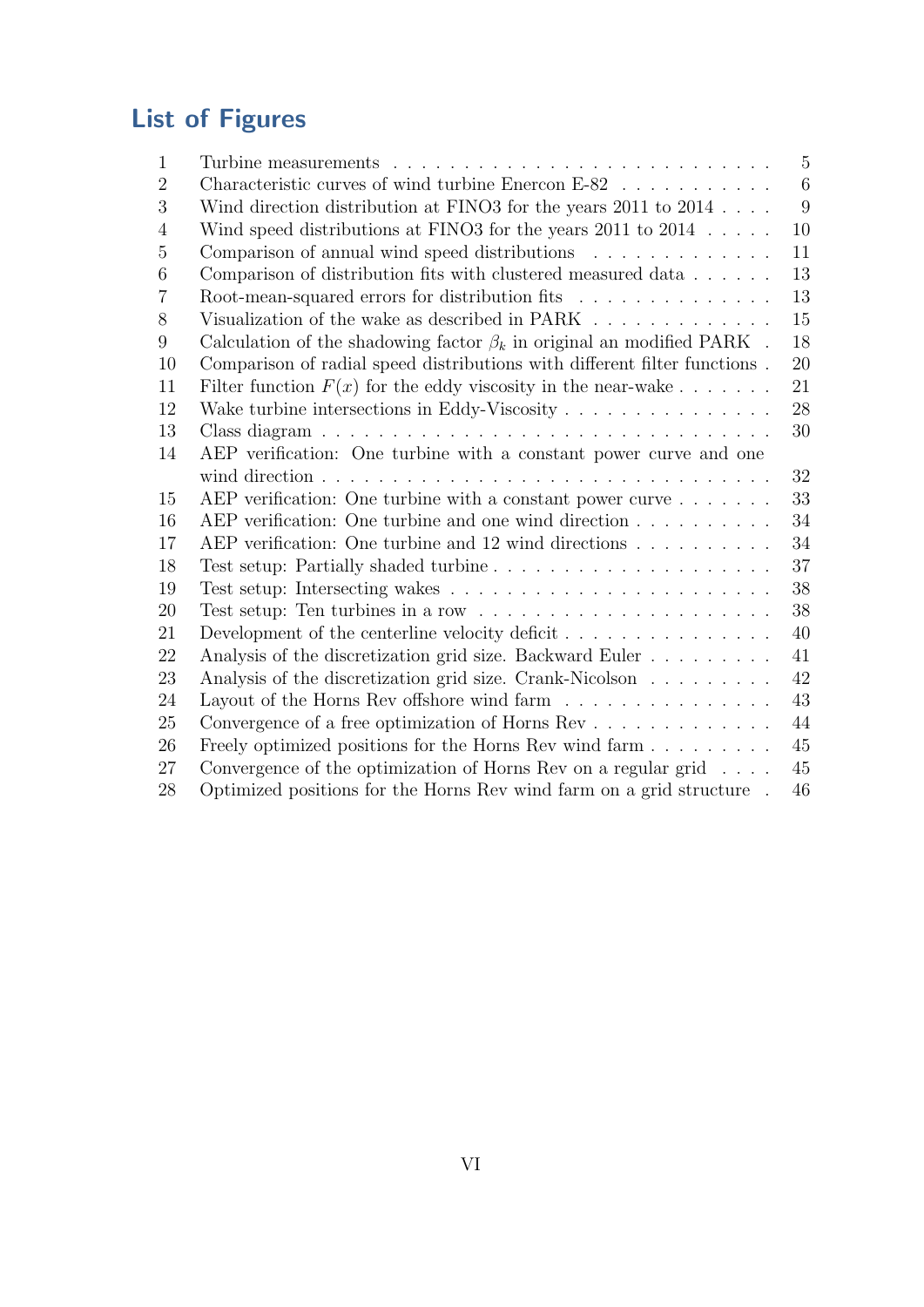## <span id="page-6-0"></span>List of Tables

|                 | Costs respected in OWFLO and TopFarm $\ldots \ldots \ldots \ldots \ldots$ 3     |  |
|-----------------|---------------------------------------------------------------------------------|--|
| 2               | Quality of fitted distributions to measured wind data $\ldots \ldots \ldots$ 12 |  |
| $\mathcal{S}$   | Openwind simulation parameters used for wake model verification $\ldots$ 35     |  |
| $\overline{4}$  | Parameters for testing wake models with two turbines in a row 36                |  |
| $5 -$           |                                                                                 |  |
| -6              |                                                                                 |  |
| $7\phantom{.0}$ |                                                                                 |  |
| 8               |                                                                                 |  |
| 9               | Simulation parameters for the optimization of Horns Rev $\dots \dots$ 43        |  |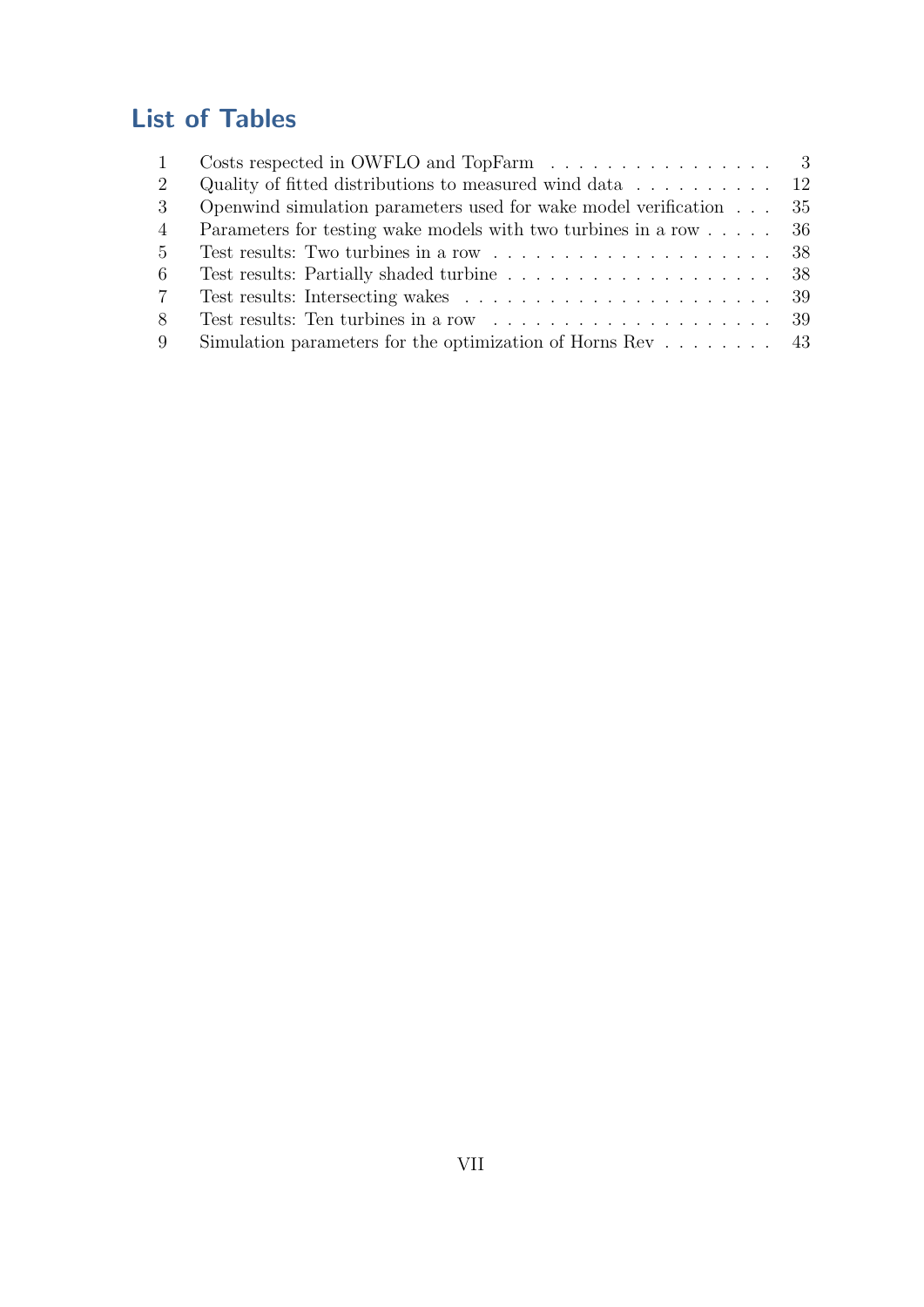## <span id="page-7-0"></span>1 Introduction

Wind is one of the leading forms of renewable energy production as it is always present compared to solar energy, which can only be efficiently used in certain parts of the world and not during the night. The kinetic energy of the wind is transferred into electrical energy using wind turbines.

For cost reduction reasons, the wind turbines are clustered to wind farms. This makes the installation, maintenance and grid connection easier and cheaper. On the other hand, the clustering of wind turbines leads to energy reduction due to turbulence and undirected flow behind the turbines.

It is desirable to choose the positioning of the wind turbines such that the impact of wake effects is minimized, i.e. the wind farm energy output is maximized. This problem is known as the wind farm layout optimization problem (WFLOP).

As it is computationally expensive to numerically solve the equations describing the turbulent flow, there are simplified models approximating the speed of the directed, exploitable flow. Two of such models (and a modification for one of them) are presented in this thesis. With a computationally cheap wake computation it is possible to solve the WFLOP with different optimization approaches.

Wind farms are divided into onshore and offshore wind farms. The reasons for building offshore wind farms, which are difficult to access compared to onshore wind farms (as there is no existing infrastructure), are the following: The wind offshore is often stronger than onshore and the flow field is more homogeneous as there are no hills, trees or buildings disturbing the flow. Furthermore the noise occurring at the turbine blade tips does not bother at sea. In this thesis, only the offshore case is considered as it covers the basic modeling of wind farms. The simulation of onshore wind farms can be implemented in the future as an extension of the here described models.

This thesis gives an insight into the wake modeling, the simulation of wind farms and the solution of the WFLOP. In section [2](#page-8-0) an overview of the literature on modeling and optimization of wind farms is given. Section [3](#page-11-0) consists of the model descriptions: The calculation of the annual energy production (AEP), the treatment and representation of wind data, and the wake models PARK, modified PARK and Eddy-Viscosity. Finally a simple cost function is presented. The implementation of the models is briefly described in section [4.](#page-36-0) In section [5](#page-38-0) the models are validated using test cases before they are applied in the optimization of the offshore wind farm Horns Rev in subsection [5.4.](#page-49-0) In the last section [6](#page-53-0) a proposal for the future work on this project is given.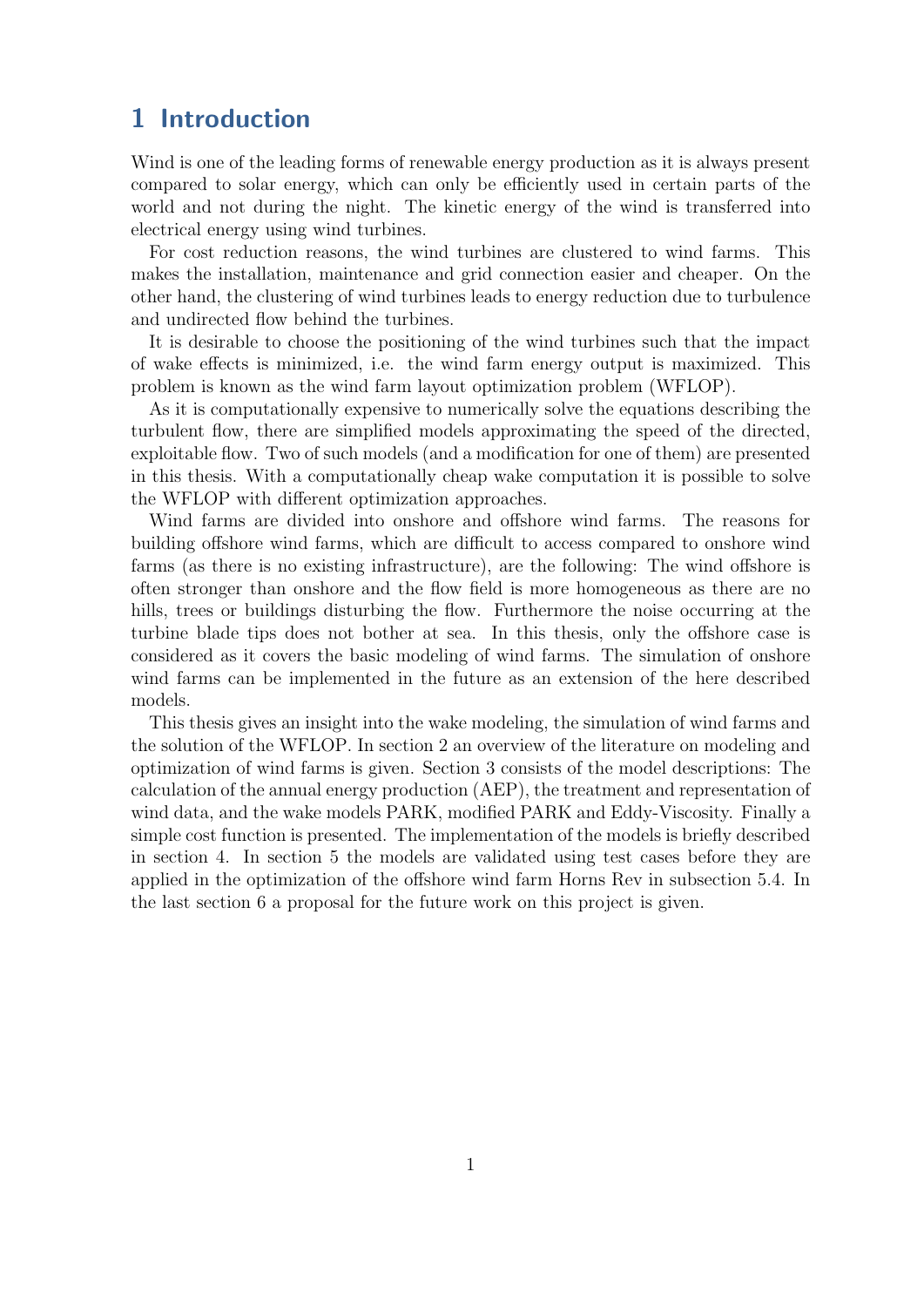### <span id="page-8-0"></span>2 State of the art

The modeling of offshore wind farms is a subject in literature since the early 1980s. Publications on wind farms can be partitioned into three major categories: The modeling of wake effects, which are responsible for energy reductions in wind farms, the development of cost functions and the optimization of the wind farm layout. In [\[34\]](#page-56-0) and [\[36\]](#page-56-1) the state of the art of wake models, cost models and optimization approaches for the WFLOP are summarized. Comparisons and evaluations of several models were published by [Barthelmie et al.](#page-54-1) [\[3\]](#page-54-1) and [Beaucage et al.](#page-54-2) [\[4\]](#page-54-2).

#### <span id="page-8-1"></span>2.1 Wake models

The first notable wake model was developed and published by [Jensen](#page-55-0) [\[19\]](#page-55-0) in 1983 and [Katic et al.](#page-55-1) [\[21\]](#page-55-1) in 1986. This model was used in the computer program PARK [\[20\]](#page-55-2) as a simple and fast model, that can be used for optimizing wind farm layouts. The PARK model is designed for far wake cases, i.e. it can be used for calculations at a downstream distance of at least three rotor diameters (3D) [\[4\]](#page-54-2). Although the velocity deficit calculated by the model has a top-hat shape, the computations are quite accurate [\[3\]](#page-54-1). For further descriptions of PARK, see section [3.4.](#page-21-0)

Another remarkable model is the one published by [Ainslie](#page-54-3) [\[1\]](#page-54-3) in 1988. It is based on a numerical solution of the thin-shear layer approximation of the Navier-Stokes (NS) equations in cylindrical coordinates with several assumptions, e.g. axial symmetry and an eddy viscosity turbulence closure [\[3\]](#page-54-1). The model is therefore referred to as Eddy-Viscosity (EV) wake model in the following. It is valid for downstream distances of two rotor diameters (2D) or more [\[4\]](#page-54-2). [Lange et al.](#page-55-3) [\[23\]](#page-55-3) developed an extension for the Eddy-Viscosity model, which improves the results of the wake simulations in offshore cases. The EV model is described in detail in section [3.6.](#page-24-0)

The model developed by [Larsen et al.](#page-55-4) [\[24\]](#page-55-4) is based on the EV model but its focus is more on the calculation of the wake meandering than on the calculation of the velocity deficit.

[Ott](#page-55-5) [\[27\]](#page-55-5) introduced a model that is based on the linearized Reynolds-averaged Navier-Stokes (RANS) equations. This leads to good results with a relatively small computational expense.

The developers of Openwind [\[37\]](#page-56-2) implemented the so-called Deep-array wake model [\[5\]](#page-54-4). With this model they try to achieve better results for turbines that are affected by several upwind turbines.

[Stovall et al.](#page-56-3) [\[35\]](#page-56-3) simulated the atmospheric boundary layer in OpenFOAM using Large Eddy Simulations (LES) and RANS solvers with the intention of giving reference values for the improvement of simple models such as PARK.

<span id="page-8-2"></span>Getting even more accurately the wake properties of horizontal-axis wind turbines (HAWTs), [Vermeer et al.](#page-56-4) [\[38\]](#page-56-4) investigated the wake decay in experiments with controlled flow conditions.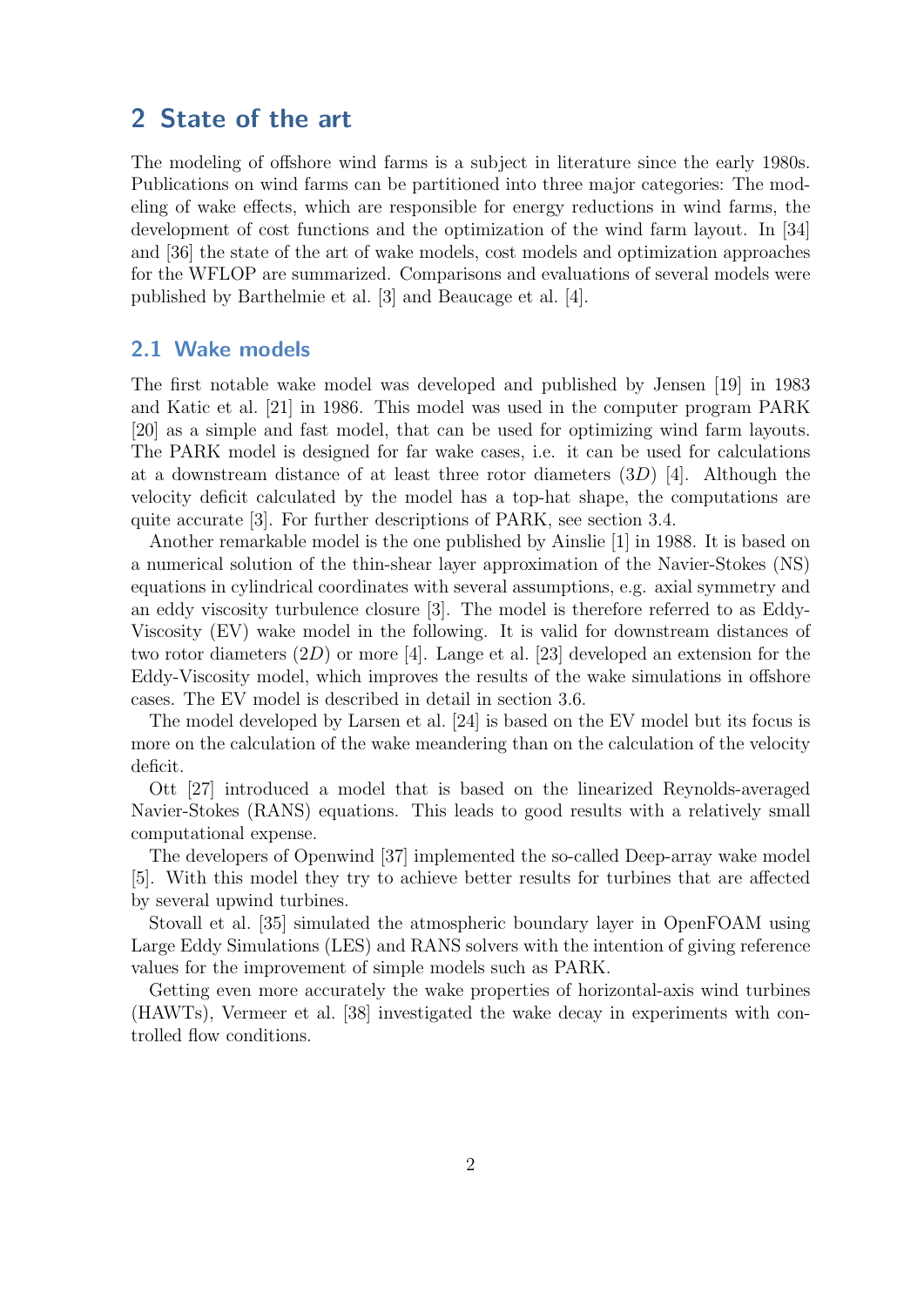#### 2.2 Cost models

In some situations it is not only required to optimize the positions of a fixed number of wind turbines but e.g. the ideal number of turbines in a given area may be desired. In such a case instead of optimizing the expected annual energy output the costs for the wind farm need to be minimized. The therefore used cost function can have a varying scope. There is a simple cost model where the levelized cost of energy (LCOE) only depends on the number of turbines in the wind farm. This model was repeatedly used in wind farm layout optimization [\[14,](#page-54-5) [26,](#page-55-6) [40\]](#page-56-5).

On the other hand there are two more complex cost models that consider more parameters [\[36\]](#page-56-1). One is presented by [Elkinton et al.](#page-54-6) [\[9\]](#page-54-6) and used in the OWFLO project. The other one introduced by Réthoré et al. [\[32\]](#page-56-6) is implemented in the TopFarm software. The models are based on very different ideas. TopFarm only calculates relative costs, which are costs that depend on the wind farm layout, while OWFLO computes the absolute costs of the wind farm. In table [1](#page-9-1) the costs that are respected in these models are listed.

<span id="page-9-1"></span>

|                              | <b>OWFLO</b> | <b>TopFarm</b> |
|------------------------------|--------------|----------------|
| Foundation                   |              |                |
| Electrical grid              |              |                |
| Maintenance                  |              |                |
| Degradation                  |              |                |
| Decommissioning              |              |                |
| Rotor nacelle assembly (RNA) |              |                |
| Inflation                    |              |                |
| Interest                     |              |                |

Table 1: Costs respected in OWFLO and TopFarm, see [\[36\]](#page-56-1)

#### <span id="page-9-0"></span>2.3 Optimization approaches

There are several approaches for solving the WFLOP in literature. Especially metaheuristic models are widely spread in the optimization of wind farms, whereof genetic algorithms (GAs) are the most common [\[36\]](#page-56-1). [Mosetti et al.](#page-55-6) [\[26\]](#page-55-6) used a GA to optimize wind farms with a multi-objective function of power and costs on a grid of discrete positions [\[34\]](#page-56-0). It is the first work on GAs in wind farm layout optimization and forms the foundation for other works. [Grady et al.](#page-54-5) [\[14\]](#page-54-5) also used a GA, but modified the parameters to get even better results. Other optimization approaches using GAs can be found in [\[25\]](#page-55-7) and [\[40\]](#page-56-5). In the genetic algorithms mentioned above the solution space is discrete, which distinguishes these from the one used in this thesis [\[17\]](#page-55-8).

Another meta-heuristic approach was developed by Eroğlu and Seçkiner [\[10\]](#page-54-7). They use an ant colony algorithm for optimizing the wind farm layout by maximizing the expected energy output for different wind scenarios.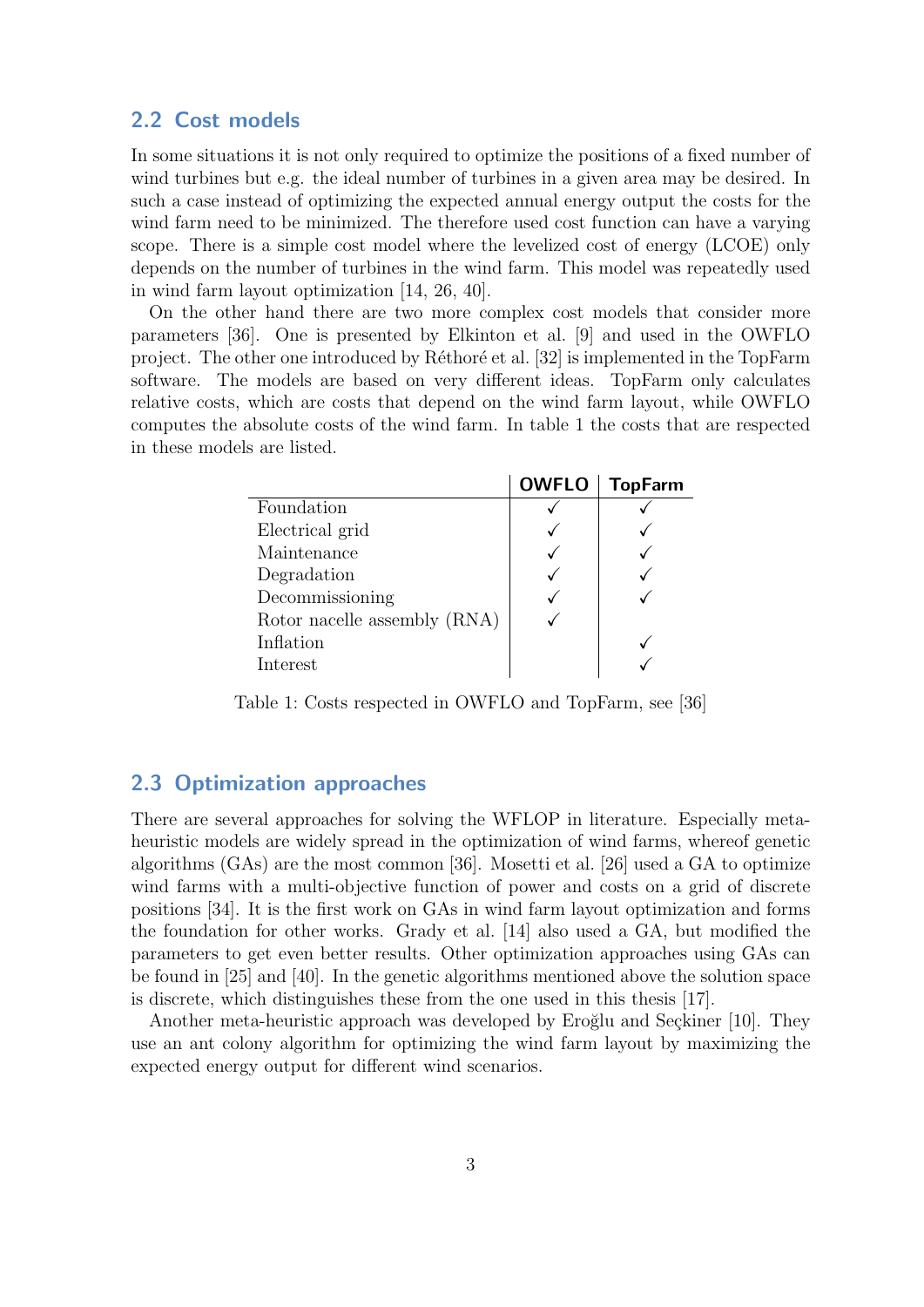The method by [Wan et al.](#page-56-7) [\[41\]](#page-56-7) is based on a particle swarm algorithm. It optimizes turbine placement in the continuous space and considers a fixed minimal distance between turbines.

[Ituarte-Villarreal and Espiritu](#page-55-9) [\[16\]](#page-55-9) presented a viral based optimization algorithm, which yields good results for simple cases. However the algorithm needs to be developed further for more complex problems, e.g. more than one wind direction and speed.

P<sub>e</sub>rez et al. [\[29\]](#page-56-8) published a paper on a two-step optimization for the wind farm layout. For the first step they implemented a heuristic method to set a layout to be optimized. As a second step they optimize locally using nonlinear mathematical programming techniques.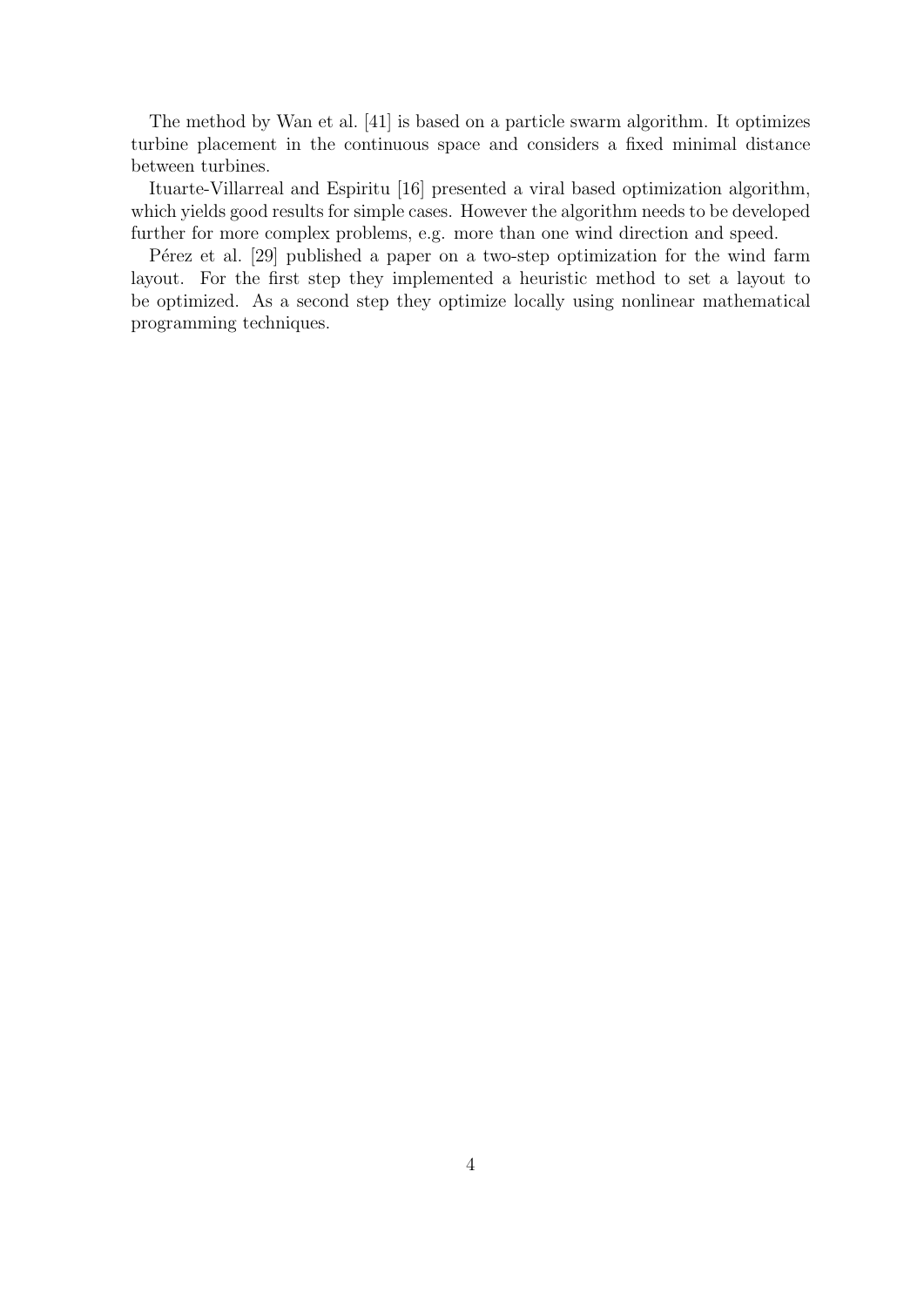### <span id="page-11-0"></span>3 Model

In this section the different fields of modeling offshore wind farms are examined. The first part is about wake model independent equations and parameters: In subsection [3.1](#page-11-1) the turbine properties are described. The following subsection [3.2](#page-12-0) deals with the representation of wind speed and direction data and the analysis of measured data. In subsection [3.3](#page-20-0) the calculation of the annual energy production (AEP) dependent of the wind distribution is presented. Subsequently the wake models are presented: PARK, modified PARK and Eddy-Viscosity (EV). Finally this is followed by the description of a simple cost function.

#### <span id="page-11-2"></span><span id="page-11-1"></span>3.1 Turbine properties



Figure 1: Turbine measurements

There are different types of wind turbines. The most common type is a horizontalaxis wind turbine (HAWT) and consists of 3 blades where the propulsion mainly comes from the lift force perpendicular to the blades. As it is the most common type it is also the only one that is considered in this thesis. HAWTs are characterized by their hub height z and their rotor diameter D, see figure [1,](#page-11-2) a cut-in speed  $u_{cutin}$  and a cut-out speed  $u_{\text{cutoff}}$ . Cut-in speed and cut-out speed specify the range of wind speed, in which the turbine is working. If the wind speed is lower than  $u_{cutin}$  there is not enough wind for efficient power production, and for wind speeds larger than  $u_{\text{cutoff}}$  the turbine may be damaged. Furthermore, wind turbines have a power curve specifying the power output, a thrust curve specifying the thrust coefficient, and an RPM curve specifying the revolutions per minute, all of them depending on the incident wind speed. There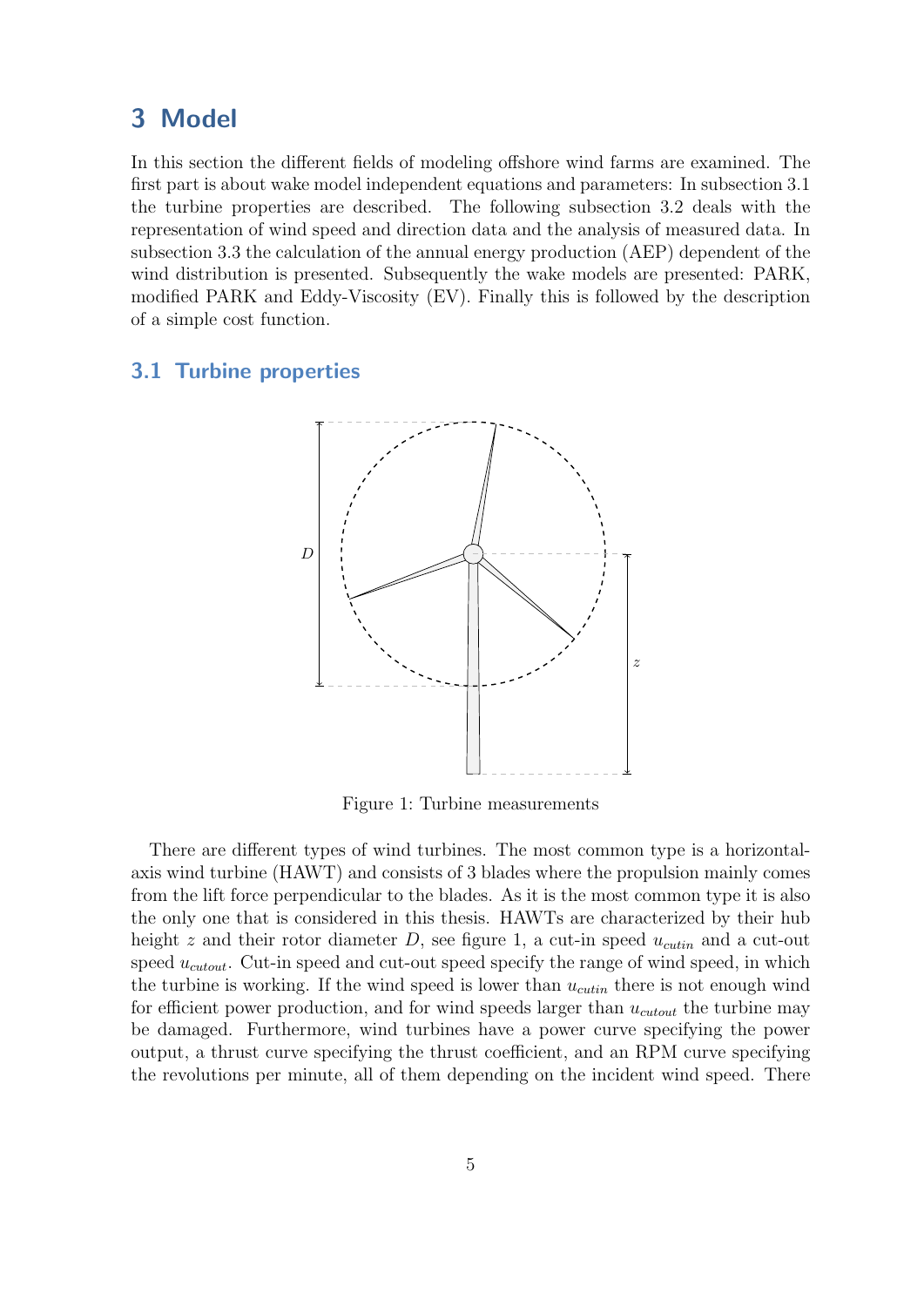are often several curves for different air density values. However, in this work it is assumed that the density is constant at  $1.225 \text{ kg/m}^3$ , which is the air density at a temperature of  $15\,^{\circ}\text{C}$  at sea level. As an example, figure [2](#page-12-1) shows the characteristic curves of the wind turbine E-82 by Enercon. The curves start at 2 m/s and end at 25 m/s as this is the cut-in and respectively the cut-out wind speed of the considered turbine.

The thrust coefficient  $C_t$  defined by the turbine's  $C_t$  curve influences the thrust that affects the turbine rotor [\[15\]](#page-55-10). Therefore it is a measure for the velocity leap at the rotor as well. The velocity deficit is lower for small values of  $C_t$  and grows with an increasing thrust coefficient.

<span id="page-12-1"></span>

Figure 2: Characteristic curves of wind turbine Enercon E-82, from Openwind [\[37\]](#page-56-2)

#### <span id="page-12-0"></span>3.2 Wind data

When using real wind data measured by an anemometer, we first have to process it. The measured data typically consists of thousands of pairs of wind speed and direction. The datasets are then clustered by wind direction, usually in 12 to 72 sectors of equal width (in angle). The probability for the wind blowing from one of the directions is determined by the fraction of datasets in that direction sector.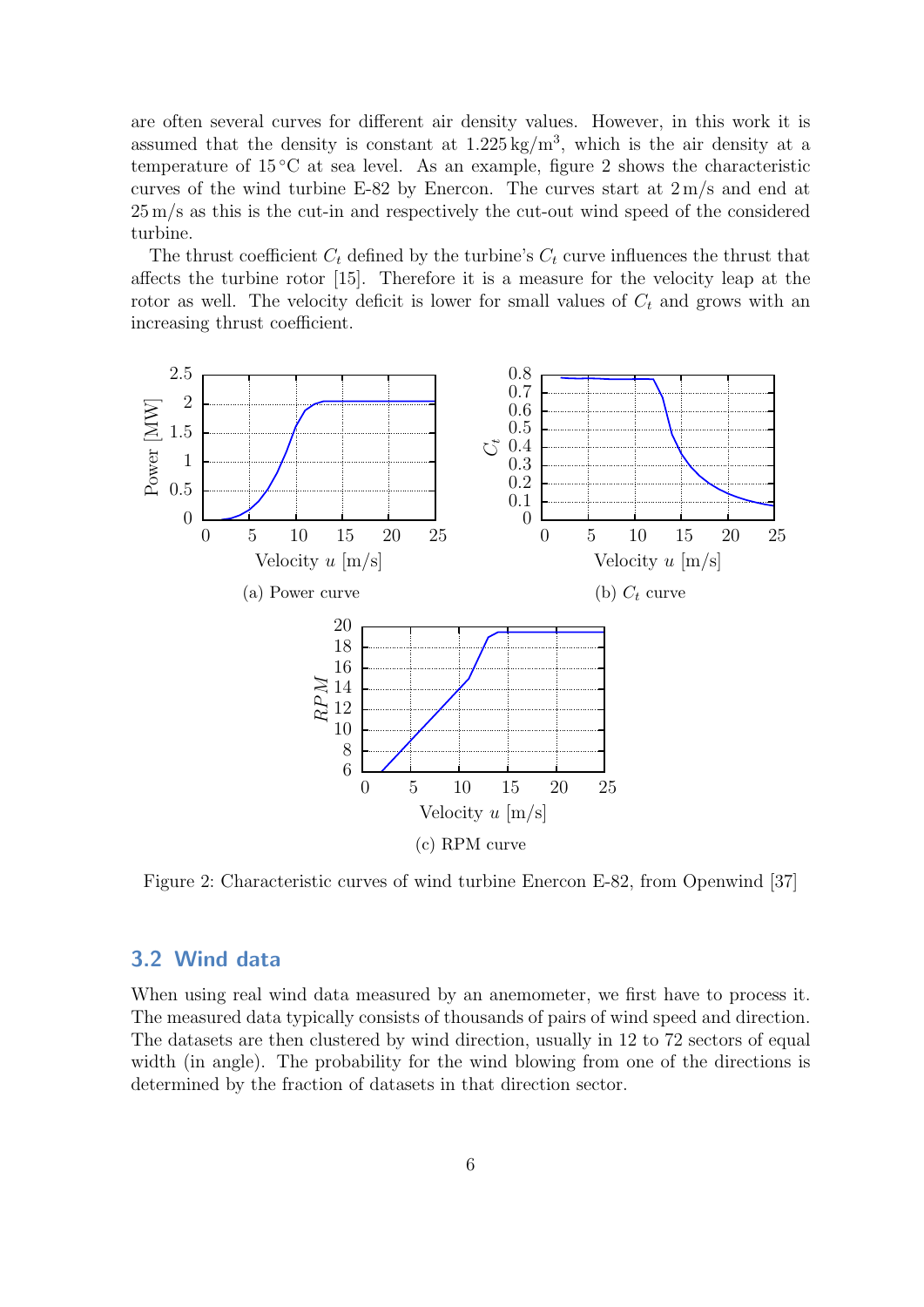Instead of also clustering the speed data a speed probability distribution function is set up by fitting it to the measured data for each direction sector. This way, only the parameters describing the distribution are saved instead of a probability value for each speed class. Furthermore, there is no requirement to choose an integration method for the integral in equation [\(7\)](#page-20-1) at this point.

As the Weibull distribution is a good approximation to measured wind speed data [\[8\]](#page-54-8), it is used for representing the measured data. The Weibull distribution is described by the scale parameter  $A$  and the shape parameter  $k$ , and its probability density function is defined as follows:

$$
f_{A,k}(x) = \left(\frac{k}{A}\right) \left(\frac{x}{A}\right)^{k-1} \exp\left(-\left(\frac{x}{A}\right)^k\right). \tag{1}
$$

The goodness of the Weibull distribution as an approximation to the measured data is examined in subsection [3.2.2.](#page-17-0)

#### <span id="page-13-0"></span>3.2.1 A Maximum likelihood estimate for the Weibull parameters

For approximating the Weibull density function to the measured values, we have to estimate the two Weibull parameters  $A$  and  $k$ . This will be done using the method of maximum likelihood [\[11\]](#page-54-9). Therefore, the natural logarithm of the likelihood function

$$
L(A, k; x) = L(A, k; x_0, x_1, ..., x_{N-1}) = f_{A,k}(x_0, x_1, ..., x_{N-1}) = \prod_{i=0}^{N-1} f_{A,k}(x_i), \quad (2)
$$

where  $N$  is the number of of speed data, is derived by  $A$  and  $k$  respectively and both derivations are equated to zero. The resulting equations are then solved for the two parameters  $A$  and  $k$ .

$$
\log L(A, k; x) = \log \prod_{i=0}^{N-1} f_{A,k}(x_i)
$$
  
=  $\log \prod_{i=0}^{N-1} \left(\frac{k}{A}\right) \left(\frac{x_i}{A}\right)^{k-1} \exp\left(-\left(\frac{x_i}{A}\right)^k\right)$   
=  $\sum_{i=0}^{N-1} \log \left(\left(\frac{k}{A}\right) \left(\frac{x_i}{A}\right)^{k-1} \exp\left(-\left(\frac{x_i}{A}\right)^k\right)\right)$   
=  $\sum_{i=0}^{N-1} \log(k) - k \log(A) + (k-1) \log(x_i) - \left(\frac{x_i}{A}\right)^k$   
=  $N \log(k) - Nk \log(A) + (k-1) \sum_{i=0}^{N-1} \log(x_i) - A^{-k} \sum_{i=0}^{N-1} x_i^k$  (3)

The likelihood function is now derived by A

$$
\frac{\partial}{\partial A} \log L(A, k; x) = -\frac{Nk}{A} + kA^{-(k+1)} \sum_{i=0}^{N-1} x_i^k = 0
$$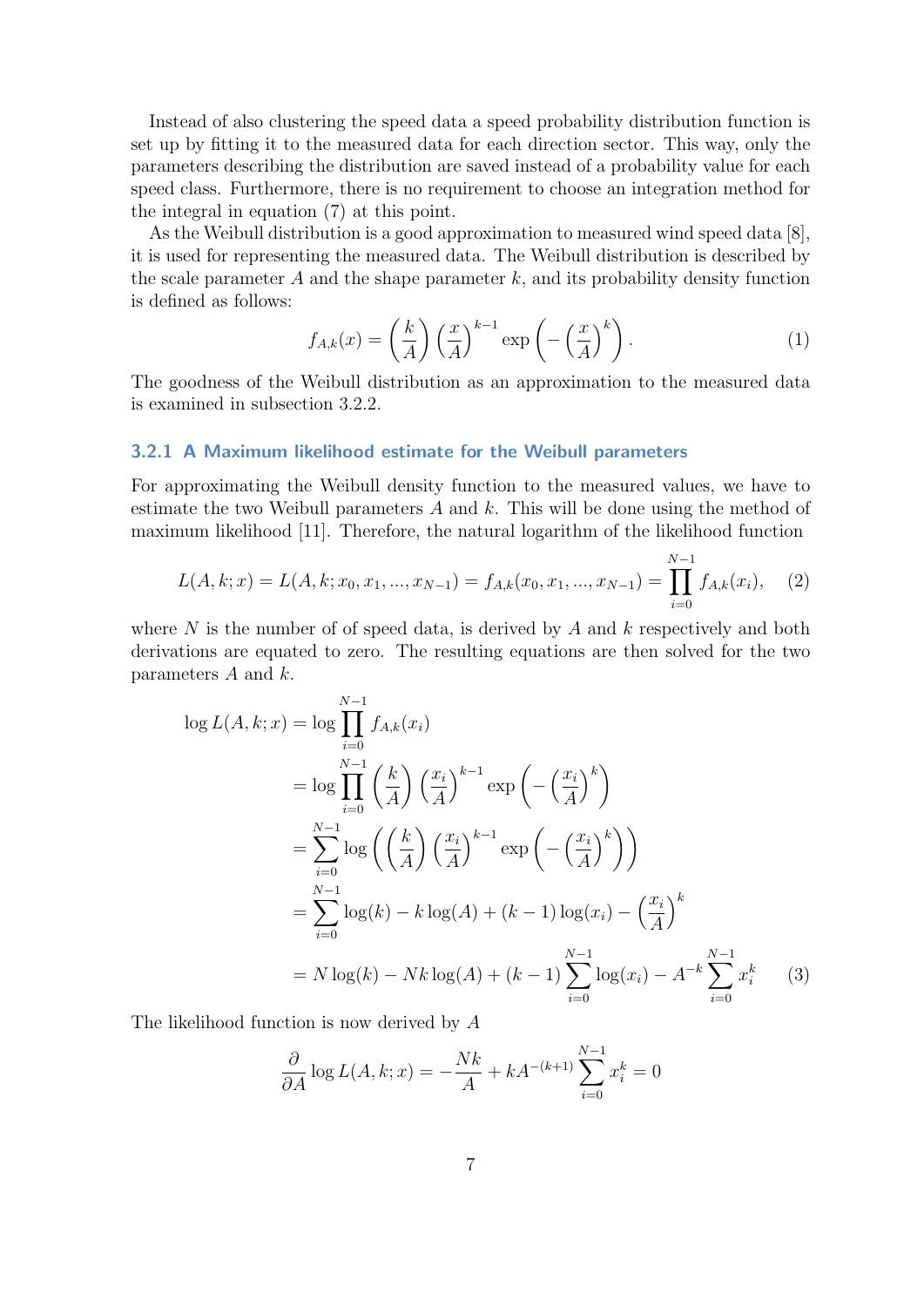<span id="page-14-1"></span>
$$
\Leftrightarrow NA^k = \sum_{i=0}^{N-1} x_i^k
$$

$$
\Leftrightarrow A = \left(\frac{1}{N} \sum_{i=0}^{N-1} x_i^k\right)^{1/k} \tag{4}
$$

and by  $k$ :

$$
\frac{\partial}{\partial k} \log L(A, k; x) = \frac{N}{k} - N \log(A) + \sum_{i=0}^{N-1} \log(x_i) - \sum_{i=0}^{N-1} \left(\frac{x_i}{A}\right)^k \log\left(\frac{x_i}{A}\right) = 0
$$
  
\n
$$
\Leftrightarrow \frac{1}{k} - \log(A) + \frac{1}{N} \sum_{i=0}^{N-1} \log(x_i)
$$
  
\n
$$
- \frac{1}{N} \left[ \frac{1}{A^k} \sum_{i=0}^{N-1} x_i^k \log(x_i) - \frac{1}{A^k} \sum_{i=0}^{N-1} x_i^k \log(A) \right] = 0
$$
  
\n
$$
\Leftrightarrow \frac{1}{k} - \log \left( \left(\frac{1}{N} \sum_{i=0}^{N-1} x_i^k\right)^{1/k} \right) + \frac{1}{N} \sum_{i=0}^{N-1} \log(x_i)
$$
  
\n
$$
- \frac{1}{N} \left[ \left(\left(\frac{1}{N} \sum_{i=0}^{N-1} x_i^k\right)^{1/k}\right)^{-k} \sum_{i=0}^{N-1} x_i^k \log(x_i)
$$
  
\n
$$
- \left(\left(\frac{1}{N} \sum_{i=0}^{N-1} x_i^k\right)^{1/k}\right)^{-k} \sum_{i=0}^{N-1} x_i^k \log\left(\left(\frac{1}{N} \sum_{i=0}^{N-1} x_i^k\right)^{1/k}\right) \right] = 0
$$
  
\n
$$
\Leftrightarrow \frac{1}{k} - \frac{1}{k} \log \left(\frac{1}{N} \sum_{i=0}^{N-1} x_i^k\right) + \frac{1}{N} \sum_{i=0}^{N-1} \log(x_i)
$$
  
\n
$$
- \frac{\sum_{i=0}^{N-1} x_i^k \log(x_i)}{\sum_{i=0}^{N-1} x_i^k} + \frac{\sum_{i=0}^{N-1} x_i^k \log\left(\frac{1}{N} \sum_{i=0}^{N-1} x_i^k\right)}{\sum_{i=0}^{N-1} x_i^k} = 0
$$
  
\n
$$
\Leftrightarrow \frac{1}{k} + \frac{1}{N} \sum_{i=0}^{
$$

As equation [\(5\)](#page-14-0) can't be solved analytically we use the Newton-Raphson method to get the shape parameter  $k$ . The scale parameter  $A$  can then be found by placing  $k$  in equation [\(4\)](#page-14-1).

<span id="page-14-0"></span>The following figures show the wind direction and speed distributions of the years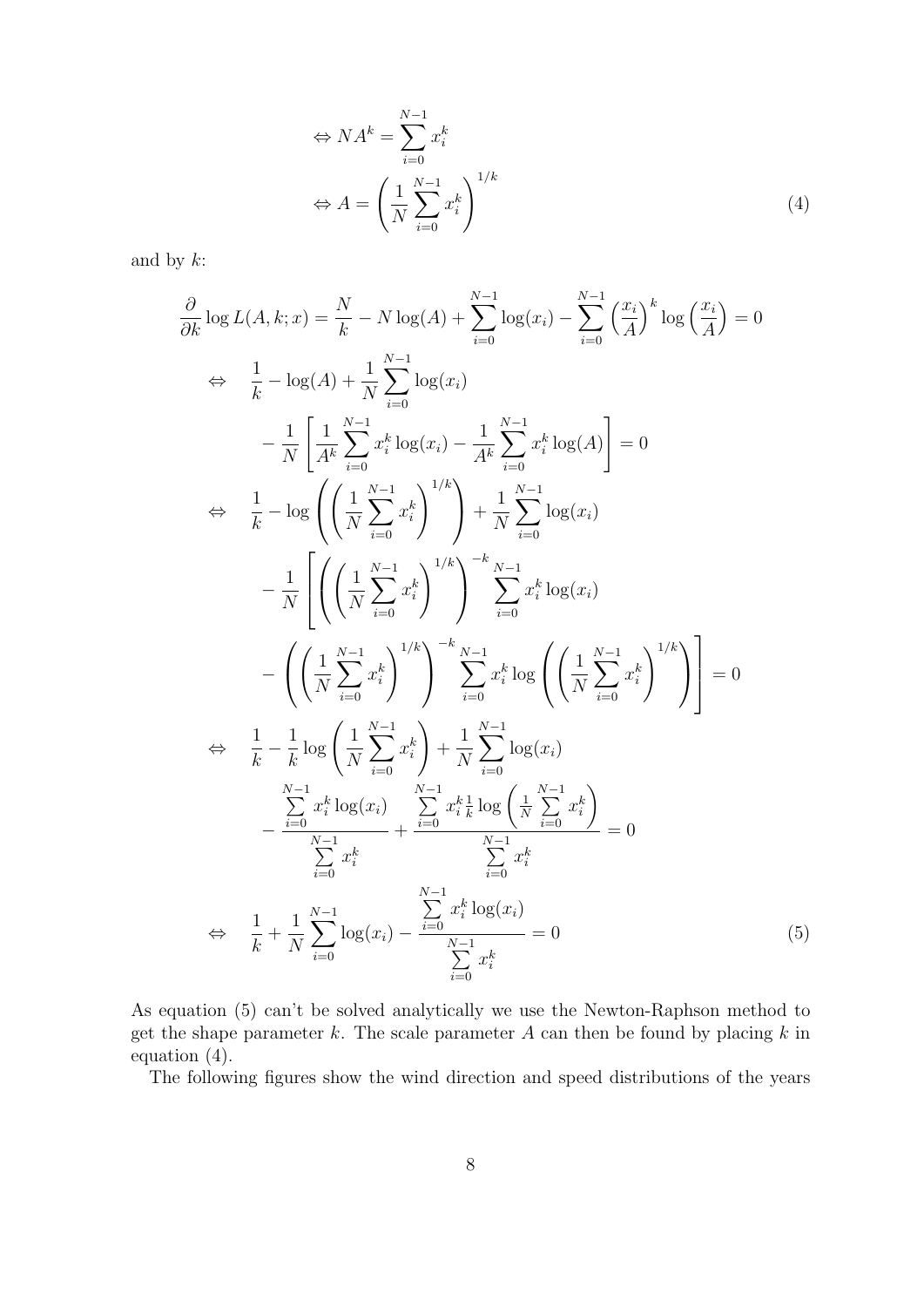$2011$  $2011$  $2011$  to  $2014$  measured at the FINO3 research platform<sup>1</sup>, which is located in the German North Sea. In figure [3](#page-15-0) the probabilities for the direction sectors are visualized for data clustered into 12 direction sectors. Figure [4](#page-16-0) shows the fitted direction-independent Weibull probability density functions (PDFs) for the years 2011 to 2014 respectively. This corresponds to a single direction sector of 360°. In figure [5](#page-17-1) the fitted distributions of the four years are compared to their mean. From the differences between the fitted Weibull density functions in figure [5](#page-17-1) it can be seen that the wind distributions slightly change from year to year. The annual energy production calculated by the simulation depends on the wind data used. To be able to make meaningful predictions for the energy output of a wind farm one either has to find a typical year or use measured data from several years.

<span id="page-15-0"></span>

Figure 3: Combined wind direction distribution at FINO3 for the years 2011 to 2014, clustered into 12 direction sectors

<span id="page-15-1"></span><sup>1</sup><http://www.fino3.de/>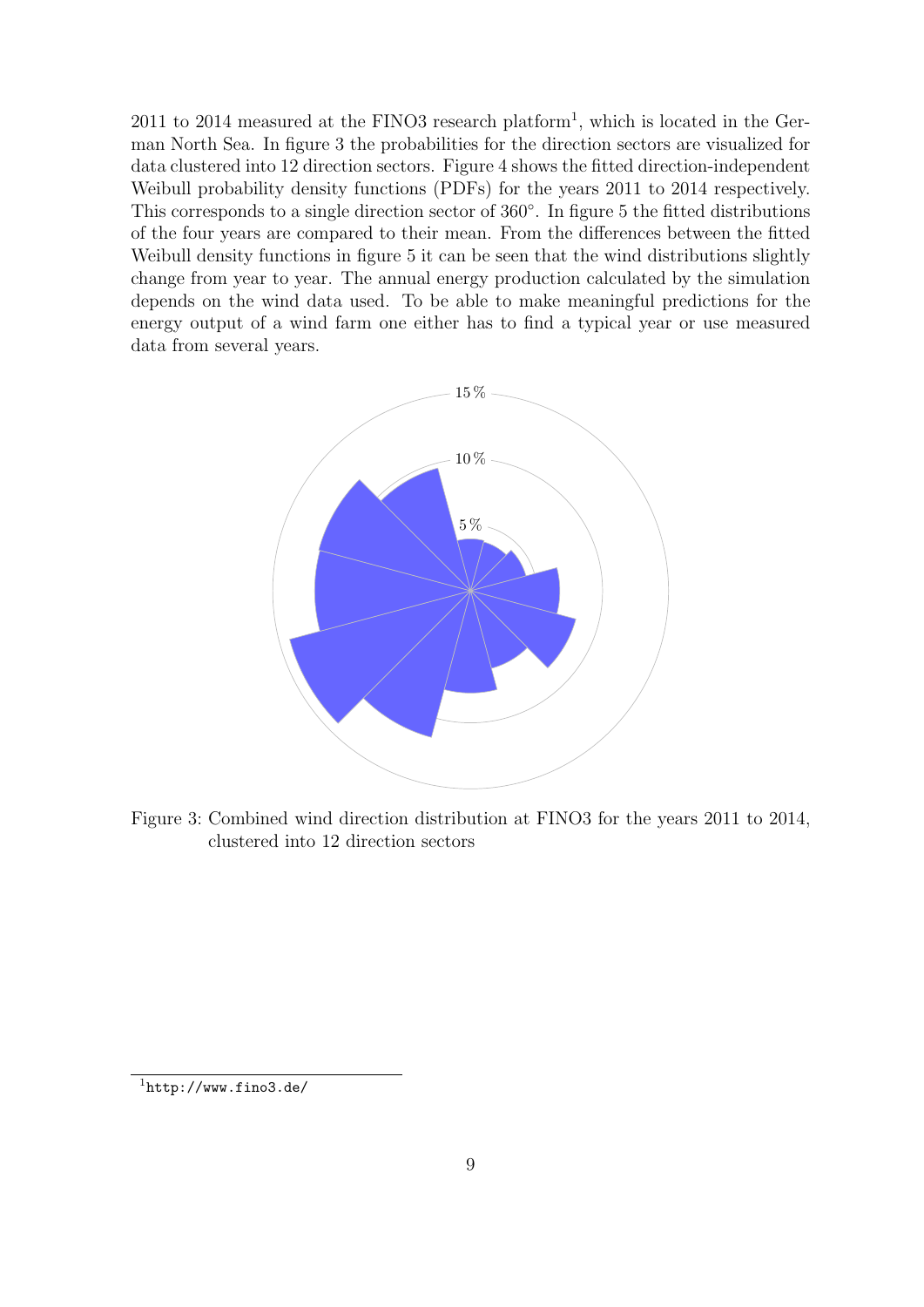<span id="page-16-0"></span>

Figure 4: Direction independent wind speed distributions at FINO3 for the years 2011 to 2014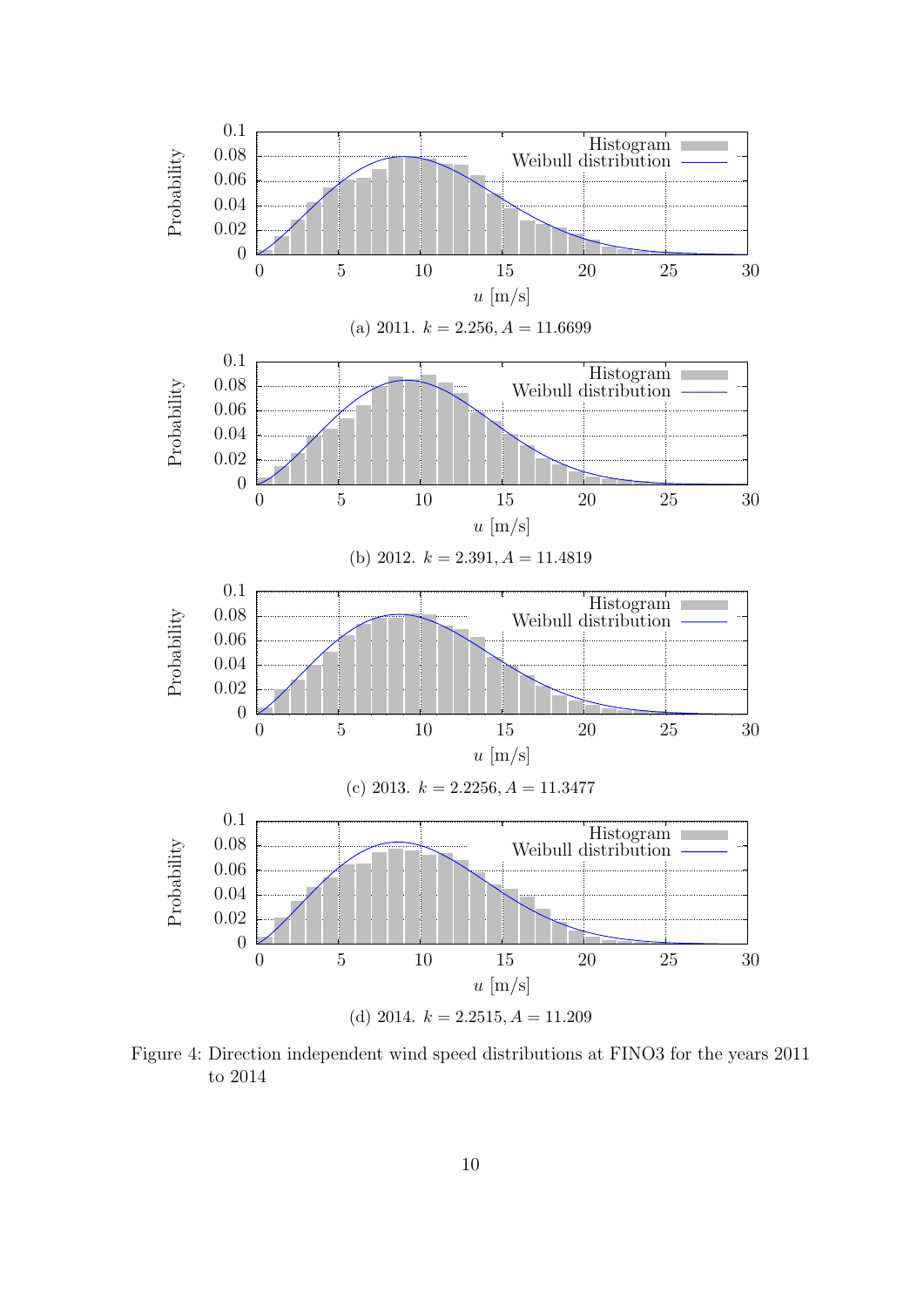<span id="page-17-1"></span>

Figure 5: Comparison of annual wind speed distributions at FINO3 for the years 2011 to 2014

#### <span id="page-17-0"></span>3.2.2 Quality of the Weibull fit for representing wind data

In the previous subsection we fitted the Weibull distribution to a set of measured wind speed values. Now we want to know if it is a good approximation for the given set of values. We therefore compare the quality of a Weibull fit to the quality of other distribution fits: Normal (Gaussian), Nakagami and Rice distribution.

As can be seen in the visual comparison of the PDFs with the histogram of clustered speed data in figure [6,](#page-19-0) the fitted Rice distribution is the most suitable representation of the measured data, followed by the Weibull distribution.

The graphical evaluation of quality with figure [6](#page-19-0) may be wrong or at least imprecise as it strongly depends on the number of speed classes. Therefore, in figure [7](#page-19-1) the rootmean-squared error (RMSE) for the four distribution fits concerning the clustered measured data is plotted for different numbers of speed classes. The RMSE of the Rice distribution is smaller than the RMSEs of the other distribution fits for all numbers of speed classes, which strengthens the observation from above. The oscillation effect of the curves in figure [7](#page-19-1) for large numbers of speed classes comes from strongly varying fill of the speed classes which arise when the class widths get very small. With more measurements the oscillation would be reduced.

Figures [6](#page-19-0) and [7](#page-19-1) are based on measured data from FINO3 of the years 2011 to 2014. The dataset consists of more than 190 thousand values.

As another measurement for the fitting quality, which is independent of the cluster-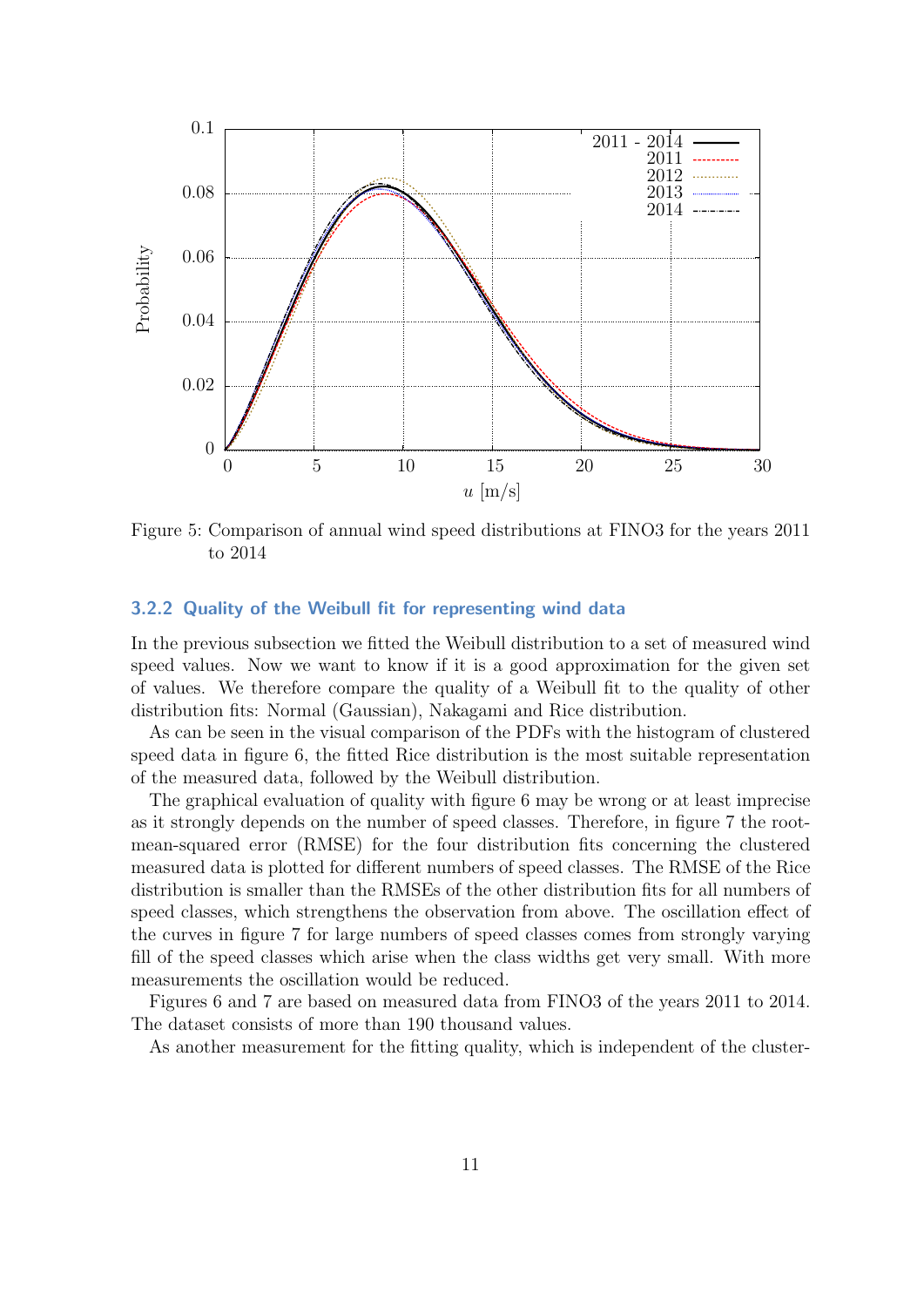ing, we look at the Kolmogorov-Smirnov statistic [\[33\]](#page-56-9)

$$
D_n = \sup_x |F_n(x) - F(x)|,
$$
\n(6)

where  $F_n(x)$  denotes the empirical distribution function associated to the measured data, and  $F(x)$  is the cumulative distribution function of the fitted distribution. The Kolmogorov-Smirnov statistics of the tested distributions are listed in table [2.](#page-18-0) The test again strengthens the observation that the Rice distribution is a better approximation for the measured wind data than the other considered distributions.

<span id="page-18-0"></span>

| <b>Distribution</b>  | <b>Parameters</b>                                                     | Kolmogorov-Smirnov statistic |
|----------------------|-----------------------------------------------------------------------|------------------------------|
| Normal distribution  | $\mu = 10.1356, \sigma = 4.6967$                                      | 0.025051                     |
|                      | Nakagami distribution $\mu = 1.21322$ , $\omega = 124.789$   0.021663 |                              |
| Weibull distribution | $A = 11.4322, k = 2.27993   0.012846$                                 |                              |
| Rice distribution    | $s = 7.96172, \ \sigma = 5.54079 \ \mid 0.005770$                     |                              |

Table 2: Quality of fitted distributions to measured wind data

In this thesis, the Weibull distribution is still used for describing the wind speed probabilities for the following reasons: The PDF of the Weibull distribution has a much simpler form than the PDF of the Rice distribution as it contains the Bessel function. Therefore it is also easier to fit the Weibull distribution. Furthermore the representation of the wind data using Weibull is common practice in wind farm modeling. Also the software Openwind, which is used for the verification of the models, needs the Weibull parameters for each direction sector as input.

Note that the normal distribution is only included into the tests for its popularity but in fact it is not eligible as it allows negative wind speeds, see figure [6.](#page-19-0)

As the here presented results are based on data of 4 years, they are probably also valid for different years and different sites in the North Sea. However for a good reliability of the wind data processing a similar test should be performed for each set of data.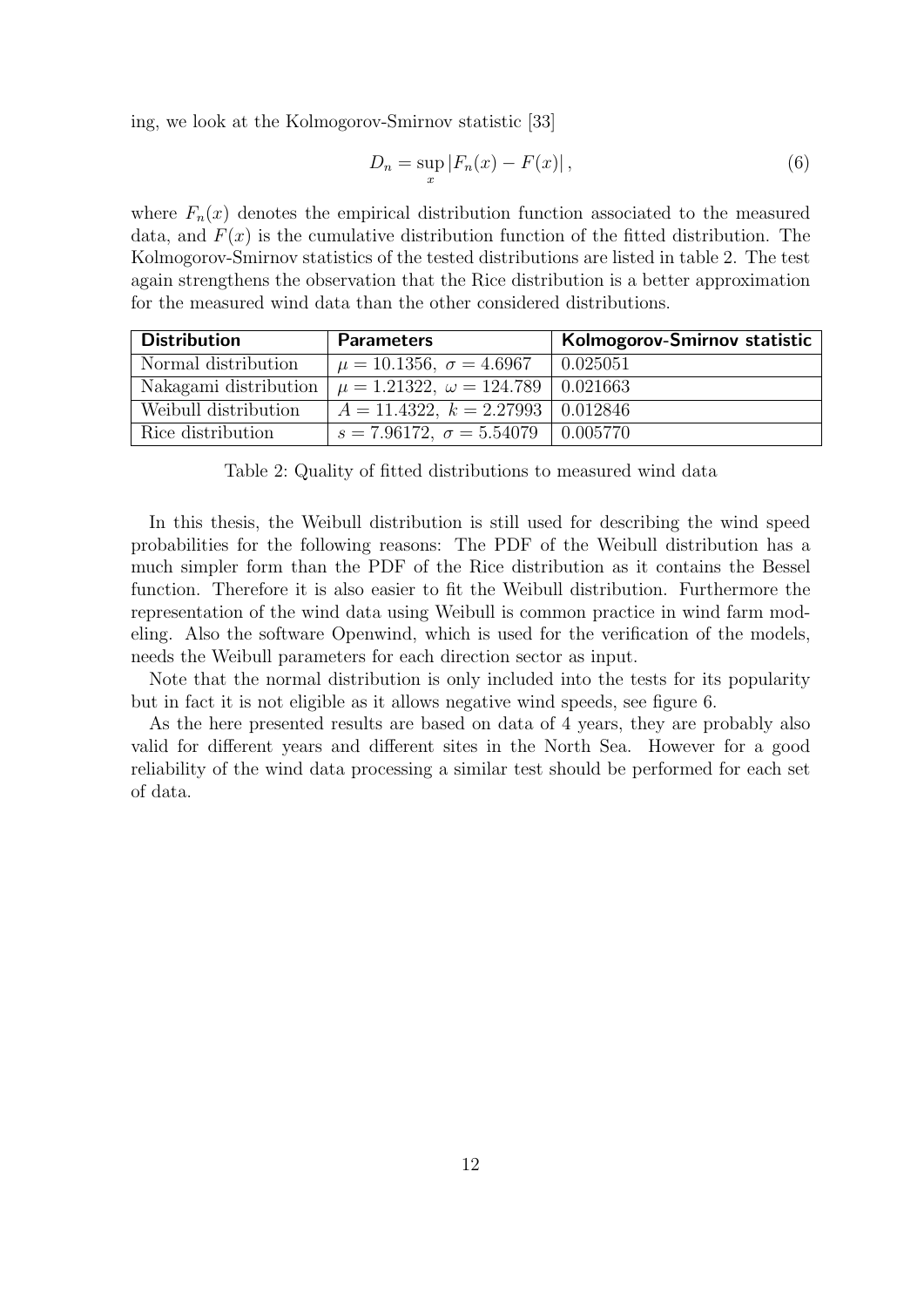<span id="page-19-0"></span>

Figure 6: Comparison of probability density functions of distribution fits with clustered measured data

<span id="page-19-1"></span>

Figure 7: Root-mean-squared errors for distribution fits concerning clustered measured data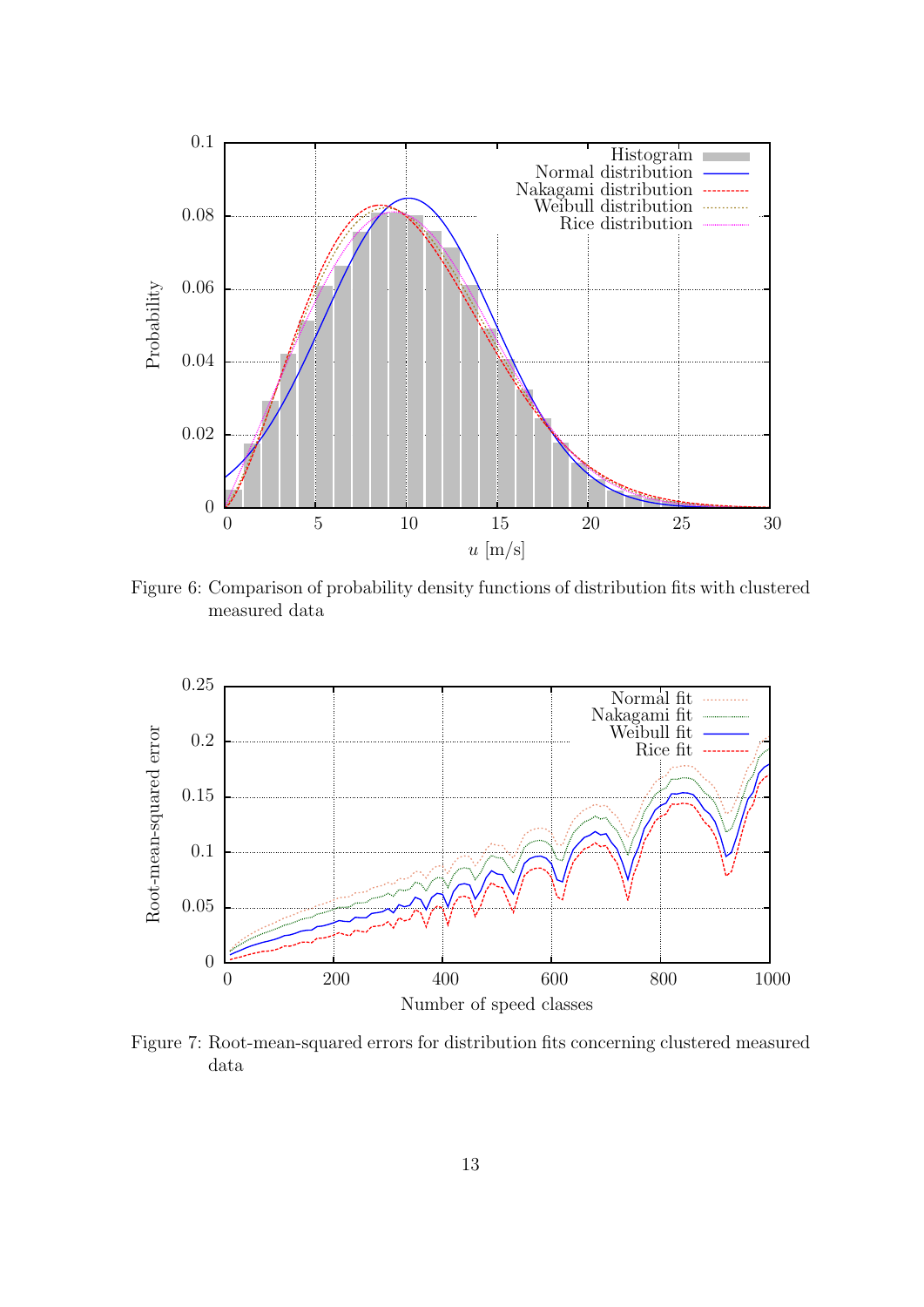#### <span id="page-20-0"></span>3.3 Annual energy production

The expected power value of a wind farm for all wind speeds  $u$  in one wind direction  $\varphi_i$  is given by

$$
E_{\varphi_i} := E_{\varphi_i} [P(\varphi_i, u)]
$$
  
= 
$$
\int_{0}^{\infty} P(\varphi_i, u) \cdot F_{\varphi_i}(u) du
$$
  
= 
$$
\int_{u_{\text{cutin}}}^{u_{\text{cutout}}} P(\varphi_i, u) \cdot F_{\varphi_i}(u) du
$$
  

$$
\approx \sum_{j=1}^{N_{speeds}} w_j \cdot P(\varphi_i, u_j) \cdot F_{\varphi_i}(u_j)
$$
 (7)

where  $F_{\varphi_i}(u)$  describes the PDF of the wind speed distribution, see [3.2,](#page-12-0)  $u_{cutin}$  and  $u_{\text{cutoff}}$  are the turbines' cut-in and cut-out speed respectively,  $w_j$  is the weight for speed class j and

<span id="page-20-1"></span>
$$
P(\varphi, u) = \sum_{k=1}^{N_{Turbines}} P(u_{inc, \varphi, k})
$$
\n(8)

denotes the total power output of the wind farm at wind speed u and direction  $\varphi$ .  $P(u)$  is the power production of one turbine at wind speed u and  $u_{inc,\varphi,k}$  is the incident wind speed at turbine k at wind direction  $\varphi$  and wind speed u. The incident speed is computed by

$$
u_{inc} = (1 - \delta u)u_0,\t\t(9)
$$

where  $u_0$  is the undisturbed free stream speed and

<span id="page-20-2"></span>
$$
\delta u = \frac{u_0 - u_w}{u_0} = 1 - \frac{u_w}{u_0} \tag{10}
$$

is the velocity deficit at the turbine rotor with disturbed wind speed  $u_w$  inside another turbine's wake. The calculation of the velocity deficit is subject to the wake models described below.

The expected power value for all directions is

$$
E := \int_{0}^{2\pi} E_{\varphi} d\varphi
$$
  

$$
\approx \sum_{i=1}^{N_{directions}} w_{\varphi_i} \cdot E_{\varphi_i}
$$
 (11)

with  $w_{\varphi_i}$  weight for direction  $\varphi_i$ .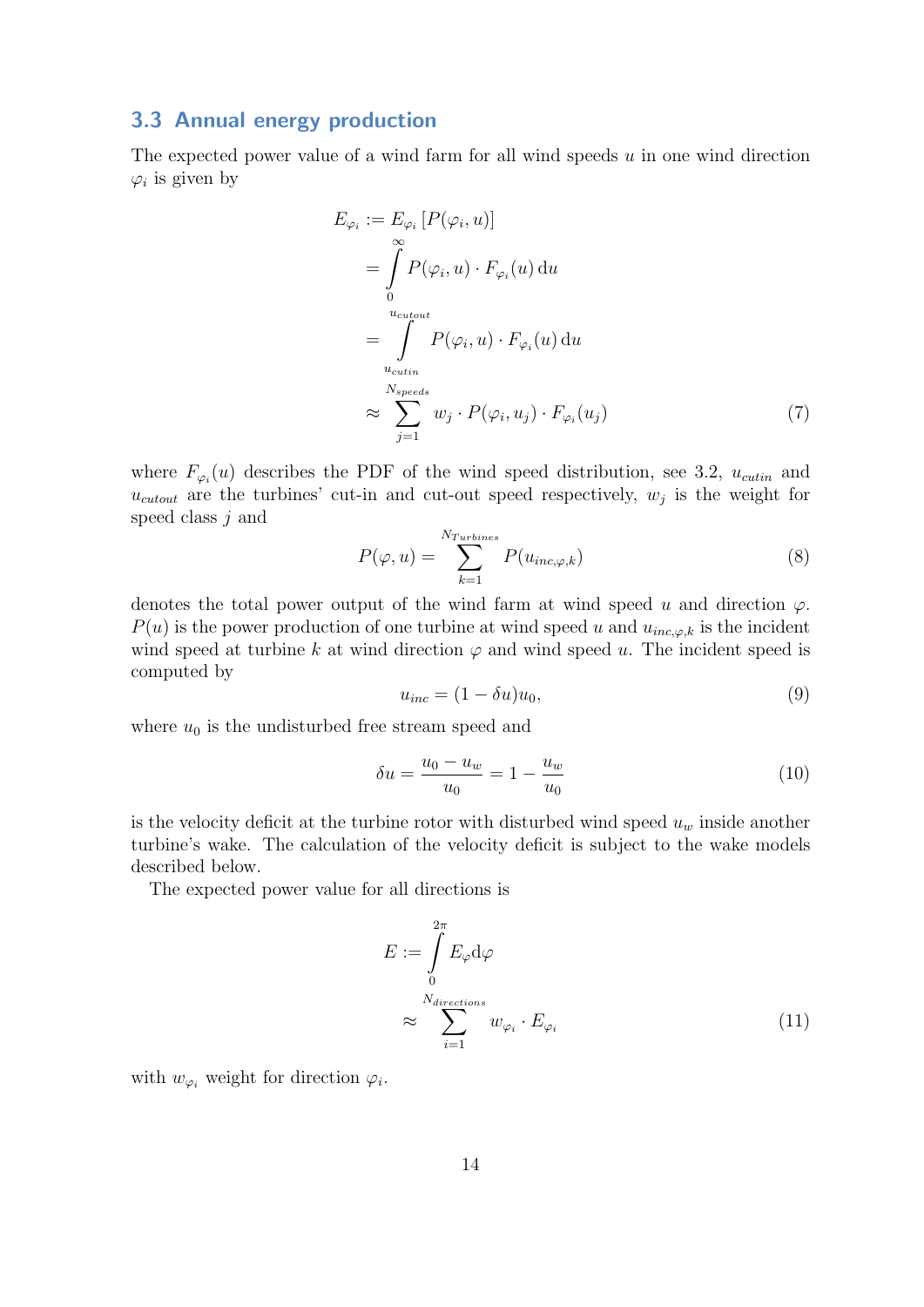As E describes the mean power for a given wind distribution in MW, this must be projected to the length of one year to get the AEP measured in MWh:

<span id="page-21-2"></span>
$$
AEP = (8760 \text{ h} + 6 \text{ h}) \cdot E
$$
  

$$
\approx (8760 \text{ h} + 6 \text{ h}) \cdot \sum_{i=1}^{N_{directions}} w_{\varphi_i} \cdot \sum_{j=1}^{N_{speeds}} w_j \cdot W_{\varphi_i}(u_j) \cdot \sum_{k=1}^{N_{Turbines}} P(u_{inc,\varphi_i,j,k}), \quad (12)
$$

with  $u_{inc,\varphi_i,j,k}$  representing the incident velocity at turbine k, wind speed  $u_j$  and wind direction  $\varphi_i$ . 8760 is the number of hours in a year and the additional six hours is a correction to get the mean number of hours per year with leap years respected. This complies to 365.25 days per year.

#### <span id="page-21-0"></span>3.4 PARK wake model

<span id="page-21-1"></span>

Figure 8: Visualization of the wake as described in PARK, cf. [\[21\]](#page-55-1)

In this model, which was developed by [Jensen](#page-55-0) [\[19\]](#page-55-0) and [Katic et al.](#page-55-1) [\[21\]](#page-55-1), the velocity deficit inside the wake only changes in stream direction, i.e. the velocity deficit as defined in equation [\(10\)](#page-20-2) only depends on x:  $\delta u = \delta u(x)$ . Therefore, it is not suitable for the calculation of a flow field with an exact velocity distribution. The model is designed for the far wake case, i.e. it is only valid for downstream distances of 3 rotor diameters or more. The wake radius grows with a factor  $k$  so the wake diameter  $D_w = D_w(x)$  grows linearly by 2k, see figure [8.](#page-21-1) The scalar k is defined as follows [\[34\]](#page-56-0):

$$
k = \frac{0.5}{\ln \frac{z}{z_0}},\tag{13}
$$

where z is the hub height of the turbine and  $z_0$  is called surface roughness. The surface roughness is dependent on the site ground. It can be assumed as a constant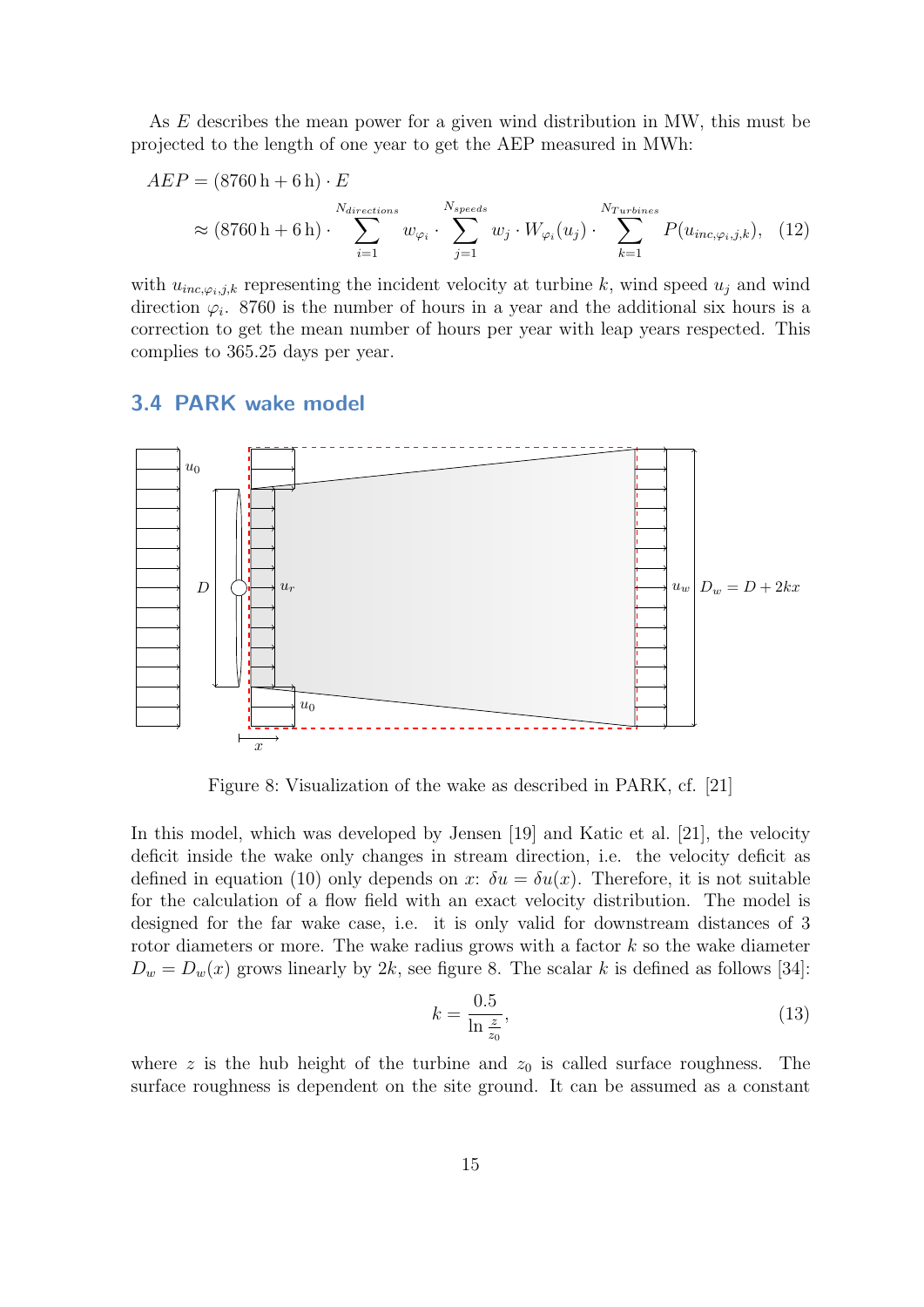for most cases. There is a formula presented in [\[23\]](#page-55-3) to compute the surface roughness dependent on the sea state based on the dependency of the waves on the wind velocity. Nevertheless, in this thesis we assume  $z_0$  to be constant as the focus of the work is on the wake models. A typical value for offshore sites is 0.0002 m [\[8\]](#page-54-8).

For the derivation of the velocity deficit inside a turbine's wake we assume conservation of momentum inside the wake and start with a balance of momentum

$$
\sum mass \cdot velocity = \sum density \cdot area \cdot velocity = 0 \tag{14}
$$

around the system shown in figure [8](#page-21-1) (red, dashed box). Assuming incompressibility we get

$$
-\rho\pi\left(\frac{D}{2}\right)^2 u_r - \rho\pi\left(\left(\frac{D_w}{2}\right)^2 - \left(\frac{D}{2}\right)^2\right) u_0 + \rho\pi\left(\frac{D_w}{2}\right)^2 u_w = 0, \quad (15)
$$

which can be simplified to

<span id="page-22-0"></span>
$$
D^2 u_r + \left(D_w^2 - D^2\right) u_0 = D_w^2 u_w.
$$
\n(16)

Placing the initial velocity deficit right behind the turbine  $\delta u_r = 1 - \frac{u_r}{u_c}$  $\frac{u_r}{u_0}$  in [\(16\)](#page-22-0) and solving for  $\frac{u_w}{u_0}$  yields

$$
\frac{u_w}{u_0} = 1 - \delta u_r \left(\frac{D}{D + 2kx}\right)^2.
$$
\n(17)

Replacing the initial velocity deficit  $\delta u_r$  by the axial induction factor, which is defined as the relative velocity loss at the turbine<sup>[2](#page-22-1)</sup> [\[15\]](#page-55-10).

<span id="page-22-2"></span>
$$
a(u_0) = 1 - \sqrt{1 - C_t(u_0)}
$$
\n(18)

gives us the final equation for the velocity deficit at any point inside the wake of a turbine inside the free stream with velocity  $u_0$ .

<span id="page-22-3"></span>
$$
\delta u(x) = 1 - \frac{u_w(x)}{u_0} = \frac{1 - \sqrt{1 - C_t(u_0)}}{\left(1 + \frac{2kx}{D}\right)^2}.
$$
\n(19)

As the above derivation is only valid for the wake of a turbine in the free stream, we now want to generalize it to get the velocity deficit at a turbine inside the wake of another turbine that is not necessarily inside the free stream. A few things have to be changed so the above requirements are met: We call the wake generating turbine i and the wake affected turbine j. The incident velocity of turbine i then is  $u_{inc,i}$ . If turbine  $j$  is fully affected by the wake, we can use the above formulation. However if

<span id="page-22-1"></span><sup>&</sup>lt;sup>2</sup>The definition of the axial induction factor in [Katic et al.](#page-55-1) [\[21\]](#page-55-1) is not consistent with the derivation of the velocity deficit. The here used definition of the induction factor  $(18)$  is taken from Peña [and Rathmann](#page-55-11) [\[28\]](#page-55-11), assuming that  $a = \delta u_r = 2a_{Katic}$ . This way we can derive formula [\(19\)](#page-22-3) for the velocity deficit as it is frequently used in literature, e.g. [\[10,](#page-54-7) [12,](#page-54-10) [22,](#page-55-12) [40,](#page-56-5) [41\]](#page-56-7).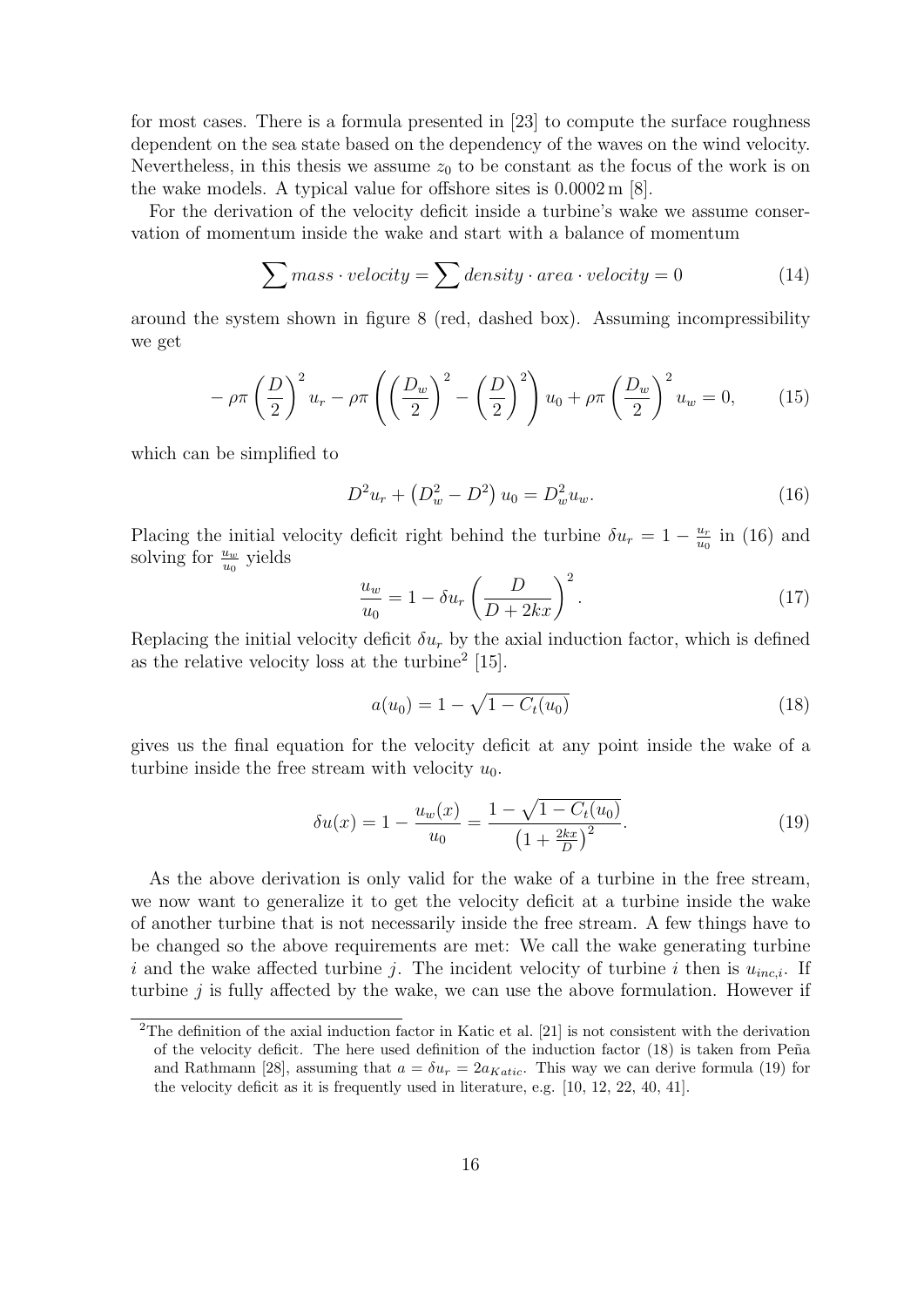turbine j is only partially affected, we need to introduce a shadowing factor  $\beta_k \in [0, 1]$ as presented in [\[7\]](#page-54-11) and [\[37\]](#page-56-2):

<span id="page-23-3"></span>
$$
\beta_k = \frac{A_{Intersection}}{A_{Turbine}},\tag{20}
$$

where  $A_{Intersection}$  is the circular intersection of the wake cross section with the turbine's circular area  $A_{Turbine}$ , see figure [9.](#page-24-1) The equation for the velocity deficit has changed as follows:

$$
1 - \frac{u_w}{u_{inc,i}} = \frac{\beta_k \left(1 - \sqrt{1 - C_t(u_{inc,i})}\right)}{\left(1 + \frac{2kx}{D}\right)^2}.
$$
 (21)

As this formulation depends on the incident velocity at turbine  $i$ , we need to transform it to make it dependent on the free stream velocity  $u_0$ :

<span id="page-23-2"></span>
$$
\delta u_{ij} = 1 - \frac{u_{w,i}}{u_0} = 1 - \frac{u_{inc,j}}{u_0} = \frac{u_0}{u_{inc,i}} \left( \frac{\beta_k \left( 1 - \sqrt{1 - C_t(u_{inc,i})} \right)}{\left( 1 + \frac{2kx}{D} \right)^2} \right). \tag{22}
$$

For the case of two interacting wakes the velocity deficits are added as follows:

$$
\delta u_j^2 = \delta u_{1,j}^2 + \delta u_{2,j}^2
$$
  
\n
$$
\Leftrightarrow \left(1 - \frac{u_{inc,j}}{u_0}\right)^2 = \left(1 - \frac{u_{w,1}}{u_0}\right)^2 + \left(1 - \frac{u_{w,2}}{u_0}\right)^2,
$$
\n(23)

with  $u_{w,1}$  and  $u_{w,2}$  representing the velocities inside the two wakes. In a more general case with an arbitrary number of interacting wakes we can compute

<span id="page-23-1"></span>
$$
\delta u_j = \sqrt{\sum_{i=1}^N \delta u_{ij}^2},\tag{24}
$$

where N is the number of interacting wakes and  $\delta u_{ij}$  represents the velocity deficits of the single wakes i affecting turbine  $i$ .

In Openwind the resulting velocity deficit for wake intersections is not combined from the single wake velocity deficits but complies with the largest single wake deficit:

$$
\delta u_j = \max_{i=1,\dots,N} (\delta u_{i,j})
$$
\n(25)

This equation must be used instead of [\(24\)](#page-23-1) when validating the wake model with Openwind, see section [5.](#page-38-0)

#### <span id="page-23-0"></span>3.5 Modified PARK wake model

The modified PARK model [\[37\]](#page-56-2) introduces only small changes to the original PARK model. The intersection factor  $\beta_k$  is calculated in one dimension and complies with the ratio between the radial distance and the rotor diameter  $D$ , see figure [9.](#page-24-1) Furthermore,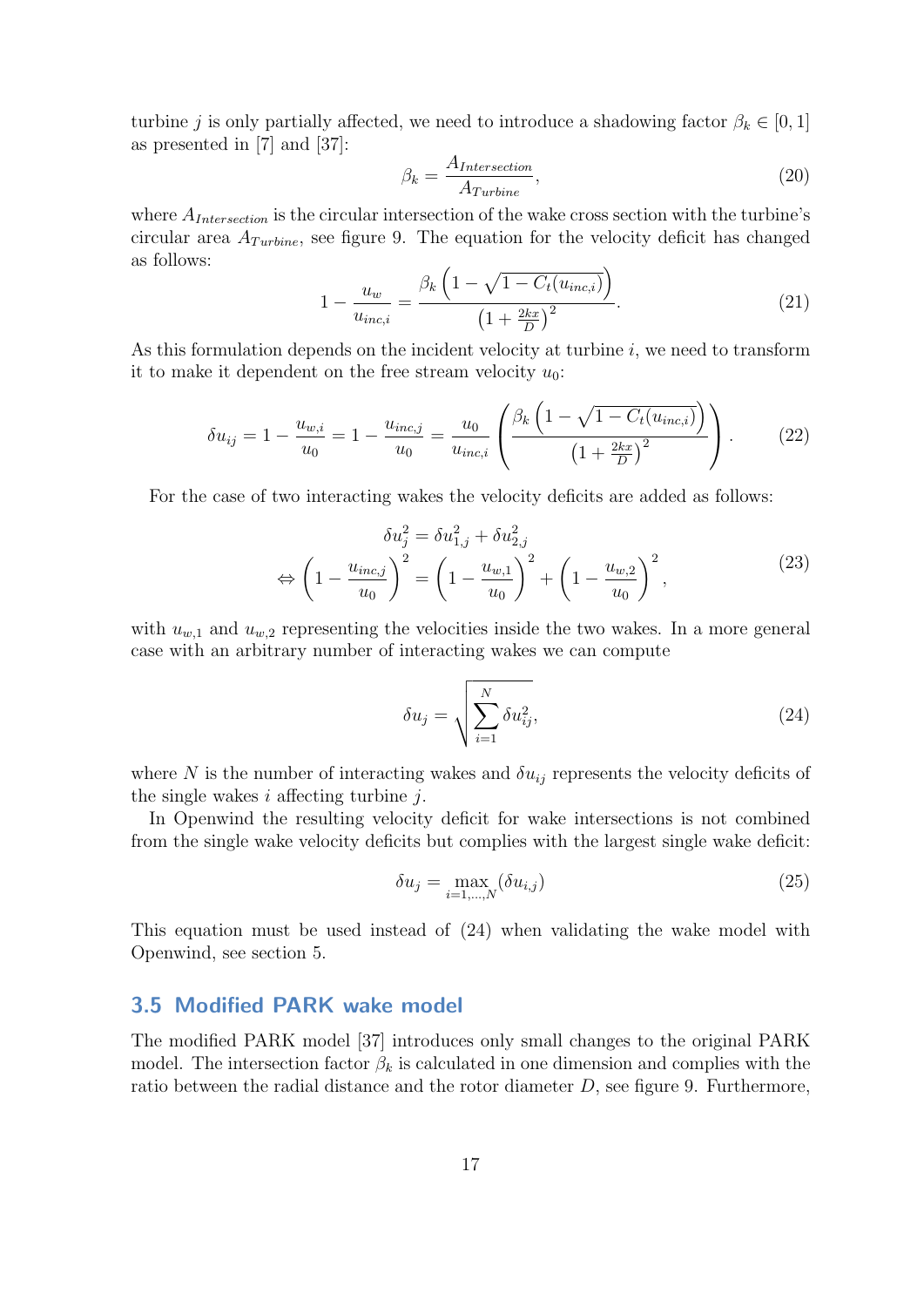<span id="page-24-1"></span>

Figure 9: Calculation of the shadowing factor  $\beta_k$  in original and modified PARK, cf. [\[37\]](#page-56-2)

the velocity deficit calculated by equation [\(19\)](#page-22-3) always depends on the free stream velocity instead of the incident velocity at the wake generating turbine. Only the thrust coefficient  $C_t$  depends on the incident velocity. Equation [\(22\)](#page-23-2) changes as follows:

$$
\delta u_{ij} = 1 - \frac{u_{w,i}}{u_0} = \frac{\beta_k \left(1 - \sqrt{1 - C_t(u_{inc,i})}\right)}{\left(1 + \frac{2kx}{D}\right)^2}.
$$
 (26)

The above modifications lead to lower wake losses compared to those expected by the original PARK model.

#### <span id="page-24-0"></span>3.6 Eddy-Viscosity wake model

The model introduced by [Ainslie](#page-54-3) [\[1\]](#page-54-3) in 1988 is based on the numerical solution of the thin shear layer approximation of the NS equations. It is assumed, that the wake is axisymmetric, fully turbulent and has no circumferential velocities. The flowfield is assumed to be stationary in time and the pressure gradients outside the wake to be negligible.

The momentum equation with the above assumptions is

<span id="page-24-3"></span>
$$
u\frac{\partial u}{\partial x} + v\frac{\partial u}{\partial r} = -\frac{1}{r}\frac{\partial (r\overline{uv})}{\partial r}
$$
 (27)

with u velocity in downstream direction  $(x)$  and v velocity in radial direction  $(r)$ . The shear stresses are expressed by an eddy viscosity turbulence closure

<span id="page-24-2"></span>
$$
-\overline{uv} = \varepsilon \frac{\partial u}{\partial r},\tag{28}
$$

with  $\varepsilon$  eddy viscosity as described below. Placing [\(28\)](#page-24-2) in [\(27\)](#page-24-3) and applying the product rule yields

<span id="page-24-4"></span>
$$
u\frac{\partial u}{\partial x} + v\frac{\partial u}{\partial r} = \frac{\varepsilon}{r} \left( \frac{\partial u}{\partial r} + r\frac{\partial^2 u}{\partial r^2} \right).
$$
 (29)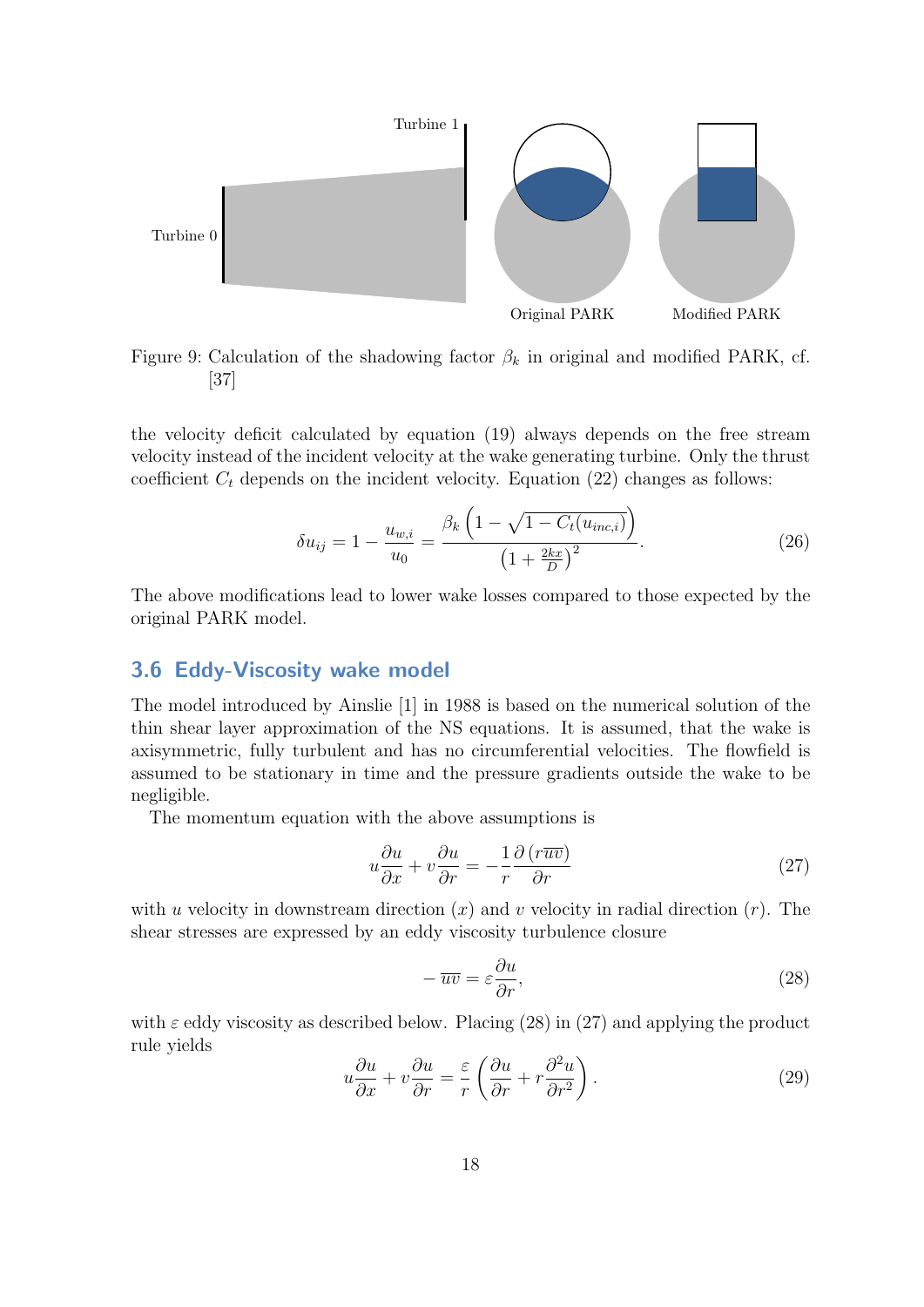#### <span id="page-25-0"></span>3.6.1 Eddy viscosity turbulence closure

The definition of the eddy viscosity is composed of the wake generated eddy viscosity and the ambient eddy viscosity

$$
\varepsilon = l_w(x) u_w(x) + \varepsilon_a,\tag{30}
$$

where  $l_w$  is a characteristic length proportional to the wake width  $r_w$ , which is defined  $as<sup>3</sup>$  $as<sup>3</sup>$  $as<sup>3</sup>$ 

<span id="page-25-4"></span>
$$
r_w = \sqrt{\frac{3.56C_t}{4\delta u_c (2 - \delta u_c)}} \cdot D,\tag{31}
$$

 $u_w$  is a characteristic velocity corresponding to the velocity difference  $u_0 - u_c$  with  $u_0$ free-stream velocity and  $u_c$  centerline velocity inside the wake. Both  $l_w$  and  $u_w$  depend on the downstream distance  $x$ . With the given proportionality we can write

$$
l_w(x) u_w(x) = k_l r_w(x) (u_0 - u_c(x))
$$
\n(32)

where  $k_l$  is a proportionality factor, which was estimated by [Ainslie](#page-54-3) to be 0.015. The ambient eddy viscosity  $\varepsilon_a$  can be replaced by the eddy diffusivity which is defined for neutral conditions as

$$
\varepsilon_a = K_M = \frac{\kappa^2}{\log\left(\frac{z}{z_0}\right)} u_0 D \tag{33}
$$

with  $\kappa$  von Kármán constant,  $z_0$  surface roughness of the site and z the height above the ground, which complies to the turbine hub height. The eddy diffusivity is a measure for the diffusion due to eddies inside the flow.

After wind tunnel experiments the eddy viscosity is lower than expected from the equations for downstream distances smaller than 5 rotor diameters. Therefore [Ainslie](#page-54-3) introduced a filter function

<span id="page-25-3"></span>
$$
F(x) = \begin{cases} 0.65 + \left(\frac{x/D - 4.5}{23.32}\right)^{1/3} & x \le 5.5 D \\ 1 & x > 5.5 D \end{cases},
$$
 (34)

which gives us the final equation for the eddy viscosity<sup>[4](#page-25-2)</sup>

$$
\varepsilon = F(x) \left( k_l r_w(x) (u_0 - u_c(x)) + \frac{\kappa^2}{\log \left( \frac{z}{z_0} \right)} u_0 D \right). \tag{35}
$$

The slope of the original filter function at  $x = 4.5D$  is infinite. This leads to a leap in the distribution of v, see figure [10a.](#page-26-0) As this leads to a leap in the eddy viscosity at this point, some modifications for  $F(x)$  are introduced, see figure [11.](#page-27-1) One approach is

<span id="page-25-1"></span><sup>&</sup>lt;sup>3</sup>In literature this is called wake width, although it is a measure for the wake radius. See [\[1\]](#page-54-3), [\[37\]](#page-56-2)

<span id="page-25-2"></span><sup>4</sup>After [\[23\]](#page-55-3) the filter function is not applied to the ambient eddy viscosity.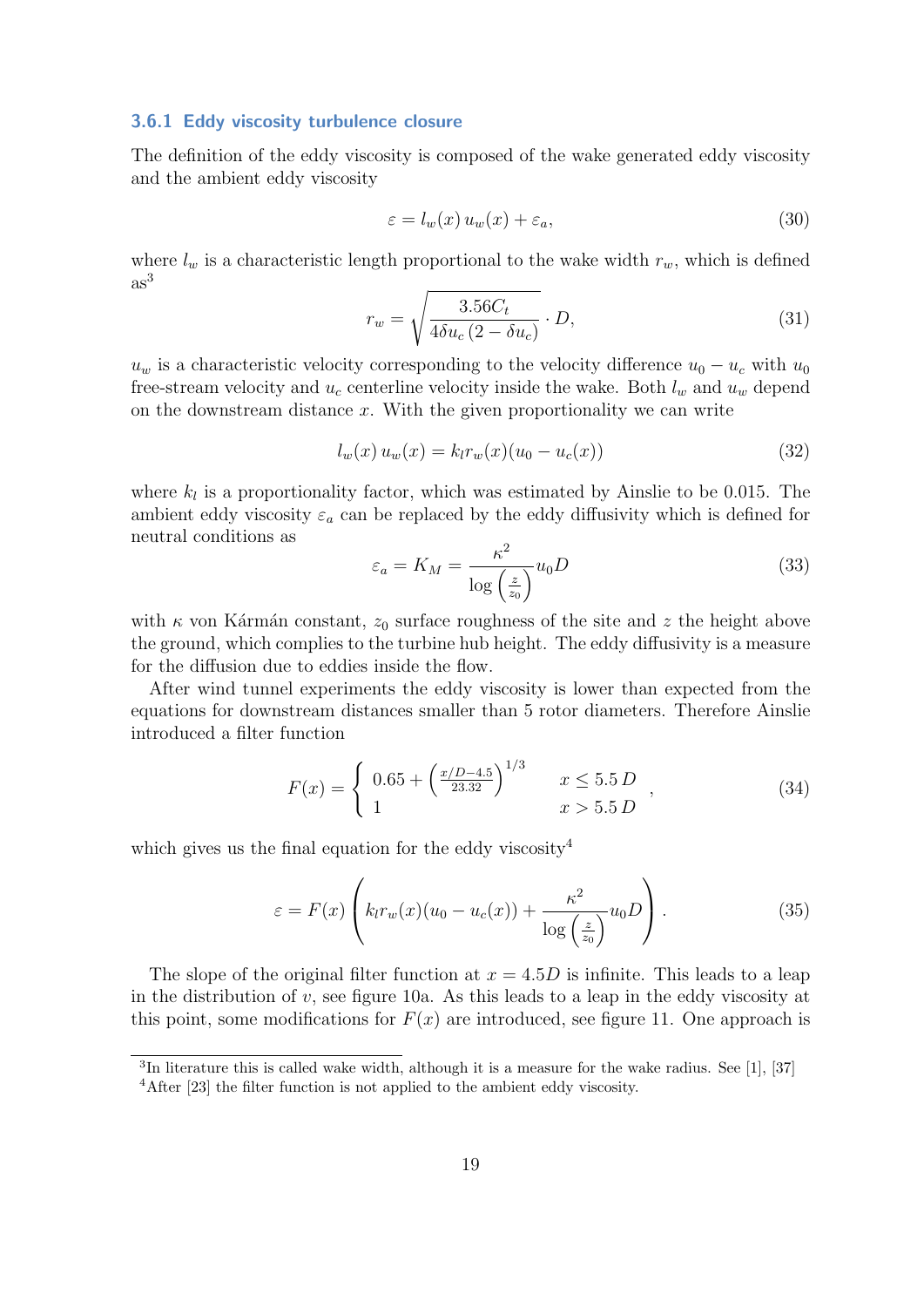<span id="page-26-0"></span>

(a) Original filter function, see equation [\(34\)](#page-25-3)



<span id="page-26-1"></span>(b) Exponential filter function, see equation [\(37\)](#page-26-1)

Figure 10: Comparison of radial speed distributions with different filter functions

to replace the critical part of the function by a linear function around  $x = 4.5D$  with a more moderate slope:

$$
F_{lin}(x) = \begin{cases} F(x) & x \le 4.1 D \text{ or } x \ge 4.9 D \\ \frac{F(4.9D) - F(4.1D)}{0.8D} (x - 4.9D) + F(4.9D) & 4.1 D < x < 4.9 D \end{cases} \tag{36}
$$

Another idea is to take another S-shaped function similar to the original one. Here, an exponential function and the cumulative distribution function (CDF) of the normal distribution were fitted to the characteristic points at  $x = \{0, 4.5, 5.5\}$ , giving

$$
F_{exp}(x) = \begin{cases} \frac{1.16004}{1 + \exp(1.39713 \cdot (4.5 - x/D))} + 0.069979 & x \le 5.5 D \\ 1 & x > 5.5 D \end{cases} \text{ and } (37)
$$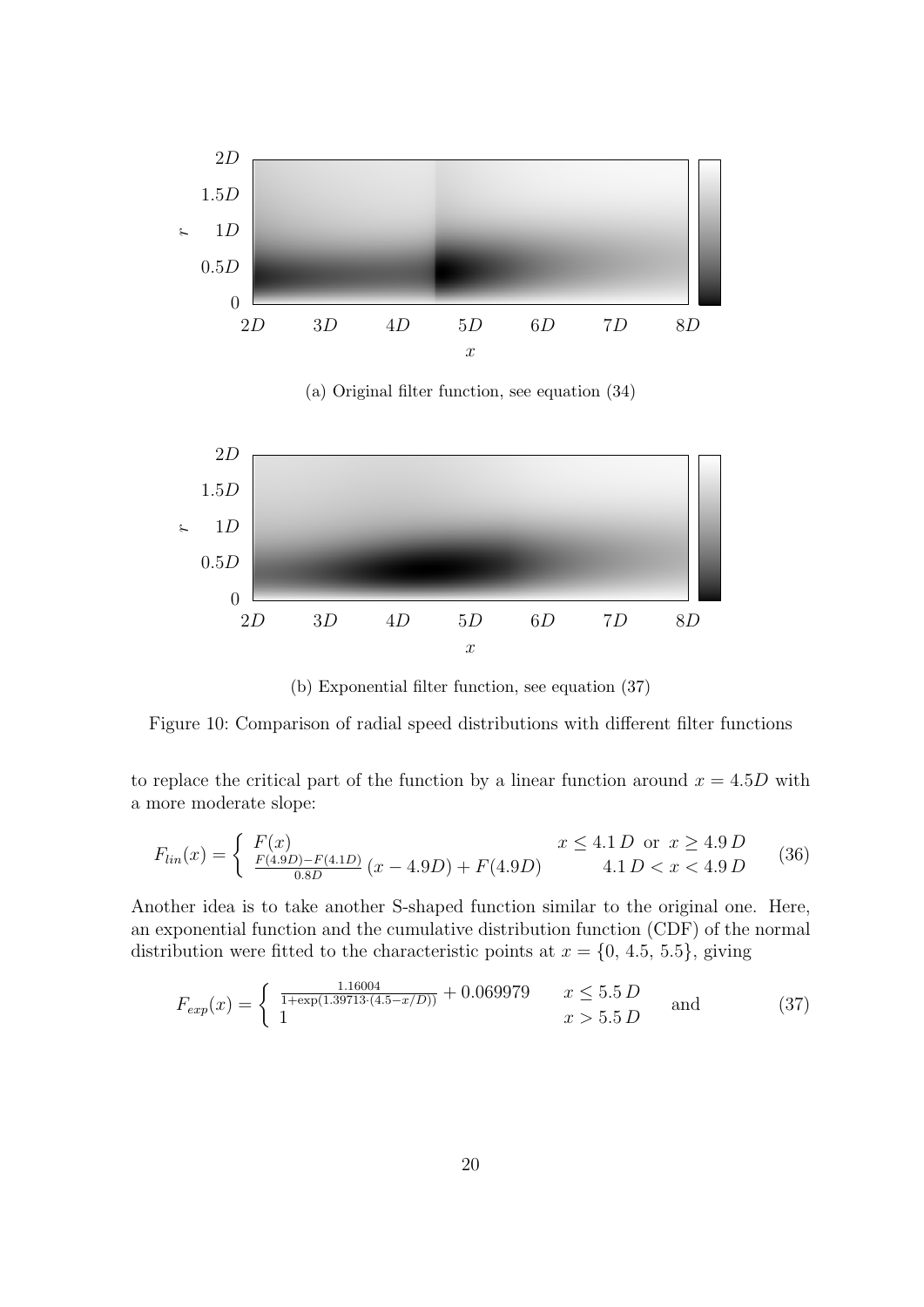<span id="page-27-1"></span>

Figure 11: Filter function  $F(x)$  for the eddy viscosity in the near-wake with variations

$$
F_{normal}(x) = \begin{cases} 1.15588 \cdot \underbrace{\left[\frac{1}{2} \left(1 + \text{erf}\left(\frac{x/D - \mu}{\sqrt{2\sigma^2}}\right)\right)\right]}_{\text{CDF of } \mathcal{N}(\mu, \sigma^2)} + 0.0720596 & x \le 5.5 D\\ 1 & x > 5.5 D \end{cases}
$$
(38)

with  $\mu = 4.5$  and  $\sigma = 1.1740957$ . As can be seen on figure [11](#page-27-1) the exponential approach is a slightly better approximation to the original filter function. Exemplary for the modified filter functions, the distribution of  $v$  when using the exponential filter function  $F_{exp}(x)$  is plotted in figure [10b.](#page-26-0) Note that the physical quality of the above equations was not tested. The modifications are proposals for getting a smoother course for the eddy viscosity  $\varepsilon$ .

#### <span id="page-27-0"></span>3.6.2 Discretization

We now want to solve the partial differential equation (PDE) [\(29\)](#page-24-4) numerically using finite differences. Therefore, the approach given in literature ([\[13\]](#page-54-12). [\[37\]](#page-56-2)) is used. We first discretize the radial direction and understand  $x$  as a time variable, since the problem is assumed to be stationary and the flow evolves in downstream direction. This way we get a set of ordinary differential equations (ODEs) which can be solved by the below methods.

For each discretization step in  $x$  a linear system of equations is set up and solved for the velocity at that  $x$ .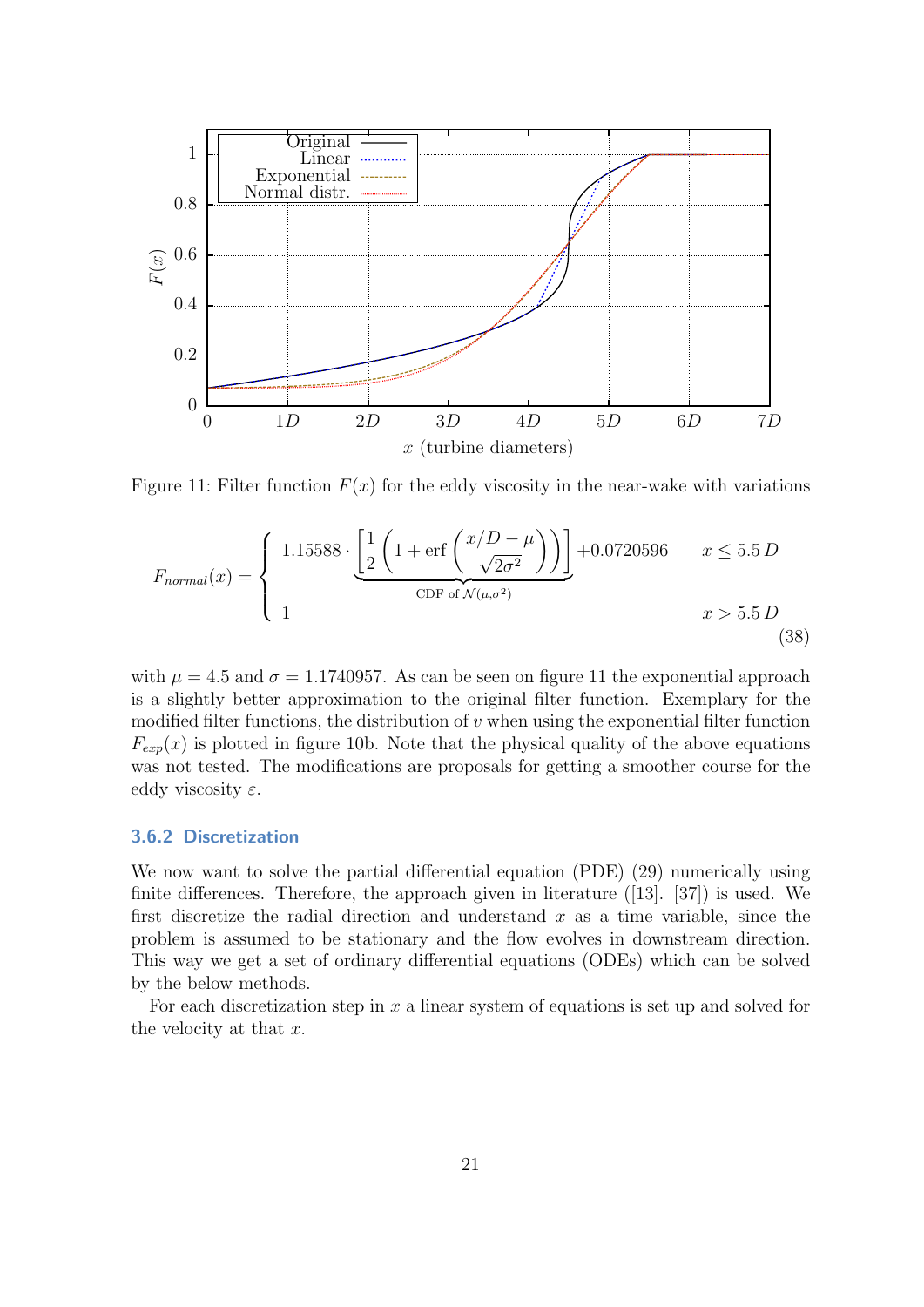Equation [\(29\)](#page-24-4) has a singularity at  $r = 0$ . By multiplying by r we get

$$
ru\frac{\partial u}{\partial x} + vr\frac{\partial u}{\partial r} = \varepsilon \left(\frac{\partial u}{\partial r} + r\frac{\partial^2 u}{\partial r^2}\right).
$$
 (39)

Placing  $r = 0$  in this equation gives the following condition for the solution:

<span id="page-28-2"></span>
$$
\varepsilon \frac{\partial u}{\partial r} = 0 \tag{40}
$$

As  $\varepsilon$  is non-zero, the radial derivative must equal zero at the wake centerline  $(r = 0)$ . This condition complies with our assumption of radial-symmetry.

For solving the given PDE, equation [\(29\)](#page-24-4) is again slightly rearranged before discretizing:

$$
u\frac{\partial u}{\partial x} = \left(\frac{\varepsilon}{r} - v\right)\frac{\partial u}{\partial r} + \varepsilon \frac{\partial^2 u}{\partial r^2}
$$
(41)

Now the derivatives with respect to  $r$  are discretized using central differences

$$
\frac{\partial u}{\partial r} = \frac{u_{i+1} - u_{i-1}}{2\Delta r}
$$
  

$$
\frac{\partial^2 u}{\partial r^2} = \frac{u_{i+1} - 2u_i + u_{i-1}}{(\Delta r)^2}.
$$
 (42)

This gives a set of ODEs which can then be solved numerically using one of the below methods.

Backward Euler discretization scheme The backward Euler method is a one-sided finite differences scheme which can be used for flow problems in flow direction. Applying on equation [\(29\)](#page-24-4) yields

$$
u_{i,j} \frac{u_{i,j+1} - u_{i,j}}{\Delta x} = \left(\frac{\varepsilon_j}{r_i} - v_{i,j}\right) \frac{u_{i+1,j+1} - u_{i-1,j+1}}{2\Delta r} + \varepsilon_j \frac{u_{i+1,j+1} - 2u_{i,j+1} + u_{i-1,j+1}}{(\Delta r)^2}.
$$
\n(43)

After multiplying by  $2r_i\Delta x(\Delta r)^2$  and sorting by the velocities at  $j+1$  we get

<span id="page-28-0"></span>
$$
\begin{aligned} \left(\Delta x \Delta r \varepsilon_j - r_i \Delta x \Delta r v_{i,j} - 2\varepsilon_j r_i \Delta x\right) u_{i-1,j+1} \\ &+ \left(2r_i u_{i,j} (\Delta r)^2 + 4\varepsilon_j r_i \Delta x\right) u_{i,j+1} \\ &+ \left(r_i \Delta x \Delta r v_{i,j} - \Delta x \Delta r \varepsilon_j - 2\varepsilon_j r_i \Delta x\right) u_{i+1,j+1} \\ &= 2r_i (\Delta r)^2 u_{i,j}^2 \end{aligned} \tag{44}
$$

with  $i = 1, ..., n - 1$ . The boundary  $i = 0$  is treated in [3.6.3.](#page-30-0) [\(44\)](#page-28-0) can be expressed by

<span id="page-28-1"></span>
$$
a_i u_{i-1,j+1} + b_i u_{i,j+1} + c_i u_{i+1,j+1} = d_i,
$$
\n(45)

where

$$
a_i = \Delta x \left( \Delta r \varepsilon_j - r_i \Delta r v_{i,j} - 2 \varepsilon_j r_i \right),
$$
  
\n
$$
b_i = 2r_i \left( u_{i,j} (\Delta r)^2 + 2 \varepsilon_j \Delta x \right),
$$
  
\n
$$
c_i = \Delta x \left( r_i \Delta r v_{i,j} - \Delta r \varepsilon_j - 2 \varepsilon_j r_i \right) \text{ and}
$$
  
\n
$$
d_i = 2r_i (\Delta r)^2 u_{i,j}^2.
$$
\n(46)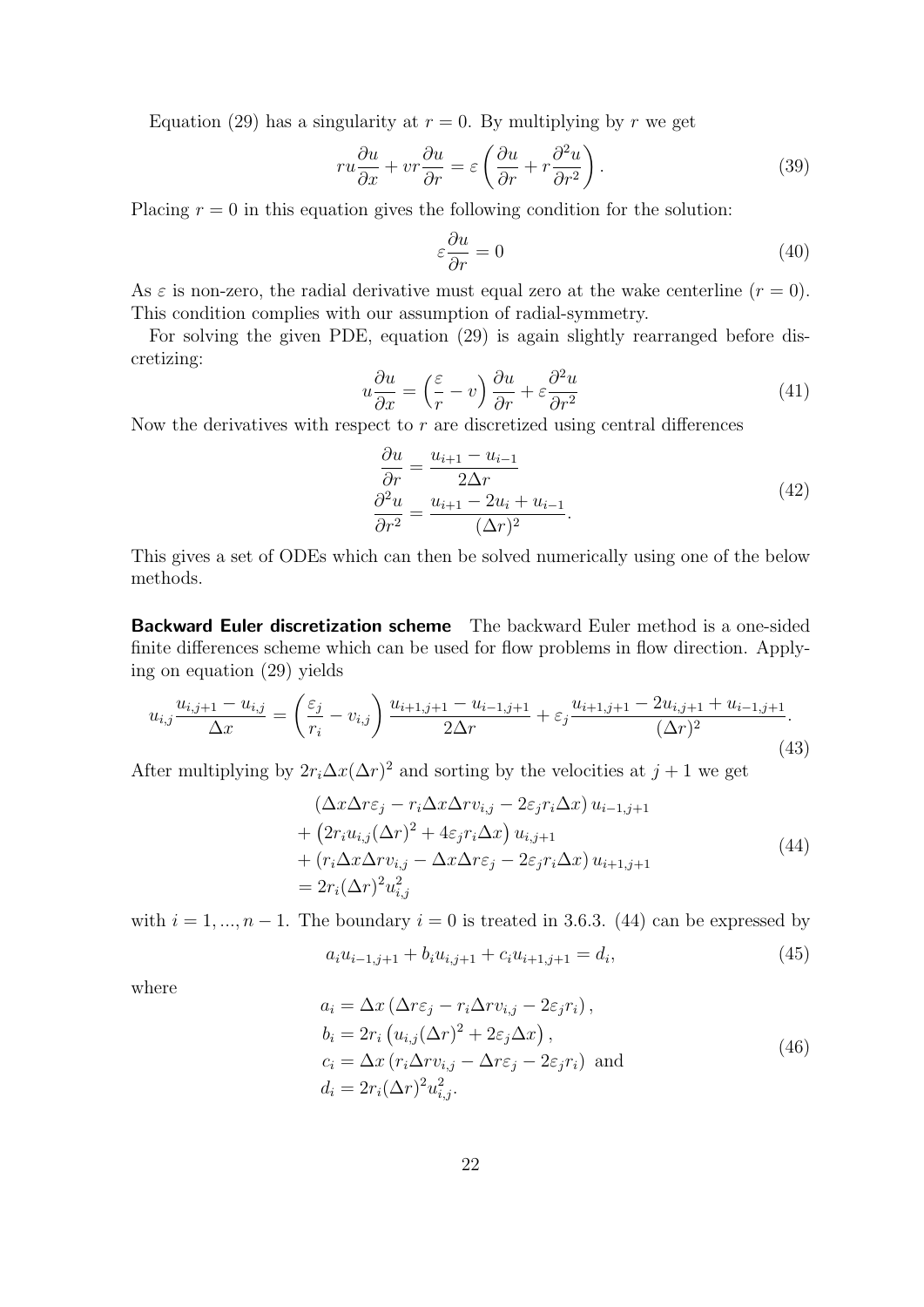Crank-Nicolson discretization scheme The Crank-Nicolson scheme is based on the trapezoidal rule. It is a combination of the forward and the backward Euler methods.

<span id="page-29-0"></span>
$$
u_{i,j} \frac{u_{i,j+1} - u_{i,j}}{\Delta x} = \frac{1}{2} \left( \frac{\varepsilon_j}{r_i} - v_{i,j} \right) \left( \frac{u_{i+1,j+1} - u_{i-1,j+1}}{2\Delta r} + \frac{u_{i+1,j} - u_{i-1,j}}{2\Delta r} \right) + \frac{\varepsilon_j}{2} \left( \frac{u_{i+1,j+1} - 2u_{i,j+1} + u_{i-1,j+1}}{(\Delta r)^2} + \frac{u_{i+1,j} - 2u_{i,j} + u_{i-1,j}}{(\Delta r)^2} \right)
$$
(47)

The discretized formulation in equation [\(47\)](#page-29-0) is multiplied by  $4r_i\Delta x(\Delta r)^2$  and sorted by the velocities at  $j + 1$  so we get

$$
\begin{split}\n&\left(\varepsilon_{j}\Delta x\Delta r - r_{i}v_{i,j}\Delta x\Delta r - 2\varepsilon_{j}r_{i}\Delta x\right)u_{i-1,j+1} \\
&+ \left(4r_{i}u_{i,j}(\Delta r)^{2} + 4\varepsilon_{j}r_{i}\Delta x\right)u_{i,j+1} \\
&+ \left(r_{i}v_{i,j}\Delta x\Delta r - \varepsilon_{j}\Delta x\Delta r - 2\varepsilon_{j}r_{i}\Delta x\right)u_{i+1,j+1} \\
&= 4r_{i}(\Delta r)^{2}u_{i,j}^{2} + \left(\varepsilon_{j}\Delta x\Delta r - r_{i}v_{i,j}\Delta x\Delta r\right)\left(u_{i+1,j} - u_{i-1,j}\right) \\
&+ 2\varepsilon_{j}r_{i}\Delta x\left(u_{i+1,j} - 2u_{i,j} + u_{i-1,j}\right).\n\end{split}
$$
\n
$$
(48)
$$

Analogous to equation [\(45\)](#page-28-1) this is expressed by

<span id="page-29-1"></span>
$$
a_i u_{i-1,j+1} + b_i u_{i,j+1} + c_i u_{i+1,j+1} = d_i,
$$
\n(49)

with

$$
a_i = \Delta x \left( \varepsilon_j \Delta r - r_i v_{i,j} \Delta r - 2\varepsilon_j r_i \right),
$$
  
\n
$$
b_i = 4r_i \left( u_{i,j} (\Delta r)^2 + \varepsilon_j \Delta x \right),
$$
  
\n
$$
c_i = \Delta x \left( r_i v_{i,j} \Delta r - \varepsilon_j \Delta r - 2\varepsilon_j r_i \right) \text{ and}
$$
  
\n
$$
d_i = 4r_i (\Delta r)^2 u_{i,j}^2 + \left( \varepsilon_j \Delta x \Delta r - r_i v_{i,j} \Delta x \Delta r \right) \left( u_{i+1,j} - u_{i-1,j} \right)
$$
  
\n
$$
+ 2\varepsilon_j r_i \Delta x \left( u_{i+1,j} - 2u_{i,j} + u_{i-1,j} \right).
$$
\n(50)

**Setting up the matrix system** Equation  $(45)$  or  $(49)$  respectively can be written as matrix equation

<span id="page-29-2"></span>
$$
A\underline{u} = \underline{d} \tag{51}
$$

with

<span id="page-29-3"></span>
$$
A = \begin{bmatrix} b_0 & c_0^* & 0 & \cdots & 0 \\ a_1 & b_1 & c_1 & & \vdots \\ 0 & \ddots & \ddots & \ddots & 0 \\ \vdots & & a_{n-2} & b_{n-2} & c_{n-2} \\ 0 & \cdots & 0 & a_{n-1} & b_{n-1} \end{bmatrix}, \quad \underline{u} = \begin{bmatrix} u_{0,j+1} \\ u_{1,j+1} \\ \vdots \\ u_{n-2,j+1} \\ u_{n-1,j+1} \end{bmatrix}, \quad \underline{d} = \begin{bmatrix} d_0 \\ d_1 \\ \vdots \\ d_{n-2} \\ d_{n-1} \end{bmatrix}.
$$
 (52)

As  $v_{i,j}$  is required for solving the set of equations, another equation is needed. The continuity equation is therefore used and discretized with the upwind discretization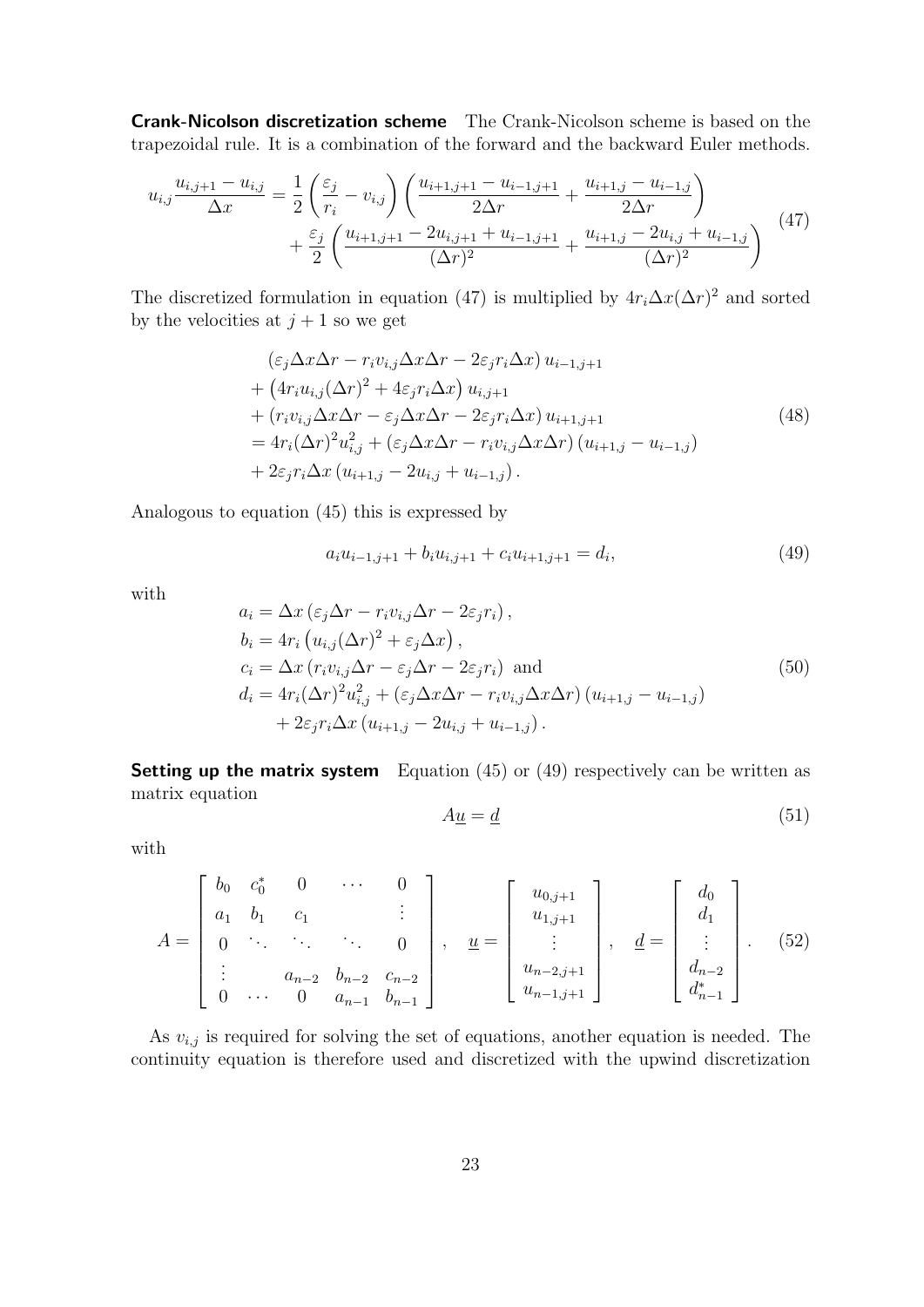scheme [\[37\]](#page-56-2).

$$
\frac{\partial u}{\partial x} + \frac{1}{r} \frac{\partial (rv)}{\partial r} = 0
$$
\n
$$
\Leftrightarrow \frac{\partial u}{\partial x} + \frac{\partial v}{\partial r} + \frac{v}{r} = 0
$$
\n
$$
\Leftrightarrow v = -r \left( \frac{\partial u}{\partial x} + \frac{\partial v}{\partial r} \right)
$$
\n
$$
v_{i,j} = -r_i \left( \frac{v_{i,j} - v_{i-1,j}}{\Delta r} + \frac{u_{i,j} - u_{i,j-1}}{\Delta x} \right)
$$
\n
$$
\Leftrightarrow v_{i,j} = \frac{r_i}{\Delta r + r_i} \left( v_{i-1,j} - \frac{\Delta r}{\Delta x} (u_{i,j} - u_{i,j-1}) \right)
$$
\n
$$
= \frac{i}{1+i} \left( v_{i-1,j} - \frac{\Delta r}{\Delta x} (u_{i,j} - u_{i,j-1}) \right)
$$
\n(54)

#### <span id="page-30-0"></span>3.6.3 Boundary conditions

From equation [\(40\)](#page-28-2) we know that  $\frac{\partial u}{\partial r}$  is zero at the wake centerline and we get

$$
u\frac{\partial u}{\partial x}\Big|_{r=0} = \varepsilon \frac{\partial^2 u}{\partial r^2}.\tag{55}
$$

Discretizing this simplified equation of momentum with the Crank-Nicolson discretiza-tion scheme yields the coefficients for the equation system [\(51\)](#page-29-2) stated in equation [\(56\)](#page-30-1). Using the backward Euler scheme yields equation [\(57\)](#page-30-2).

<span id="page-30-1"></span>
$$
a_0 = -\varepsilon_j \Delta x
$$
  
\n
$$
b_0 = 2u_{0,j}(\Delta r)^2 + 2\varepsilon_j \Delta x
$$
  
\n
$$
c_0 = a_0 = -\varepsilon_j \Delta x
$$
  
\n
$$
d_0 = 2u_{0,j}^2(\Delta r)^2 + \varepsilon_j \Delta x (u_{1,j} - 2u_{0,j} + u_{-1,j})
$$
  
\n
$$
= 2u_{0,j}^2(\Delta r)^2 + 2\varepsilon_j \Delta x (u_{1,j} - u_{0,j})
$$
  
\n
$$
a_0 = -\varepsilon_j \Delta x
$$
  
\n
$$
b_0 = u_{0,j}(\Delta r)^2 + 2\varepsilon_j \Delta x
$$
  
\n
$$
c_0 = a_0 = -\varepsilon_j \Delta x
$$
  
\n
$$
d_0 = u_{i,j}^2(\Delta r)^2
$$
  
\n(57)

With the symmetry around  $r = 0$  we have  $u_{i-1,j+1} = u_{i+1,j+1}$  and thus

<span id="page-30-2"></span>
$$
c_0^* = c_0 + a_0 = 2a_0. \tag{58}
$$

For the outer wake border the velocity complies with the free stream velocity  $u_0$ . We can move  $c_{n-1}u_0$  to the right-hand side and get

$$
d_{n-1}^* = d_{n-1} - c_{n-1}u_0.
$$
\n<sup>(59)</sup>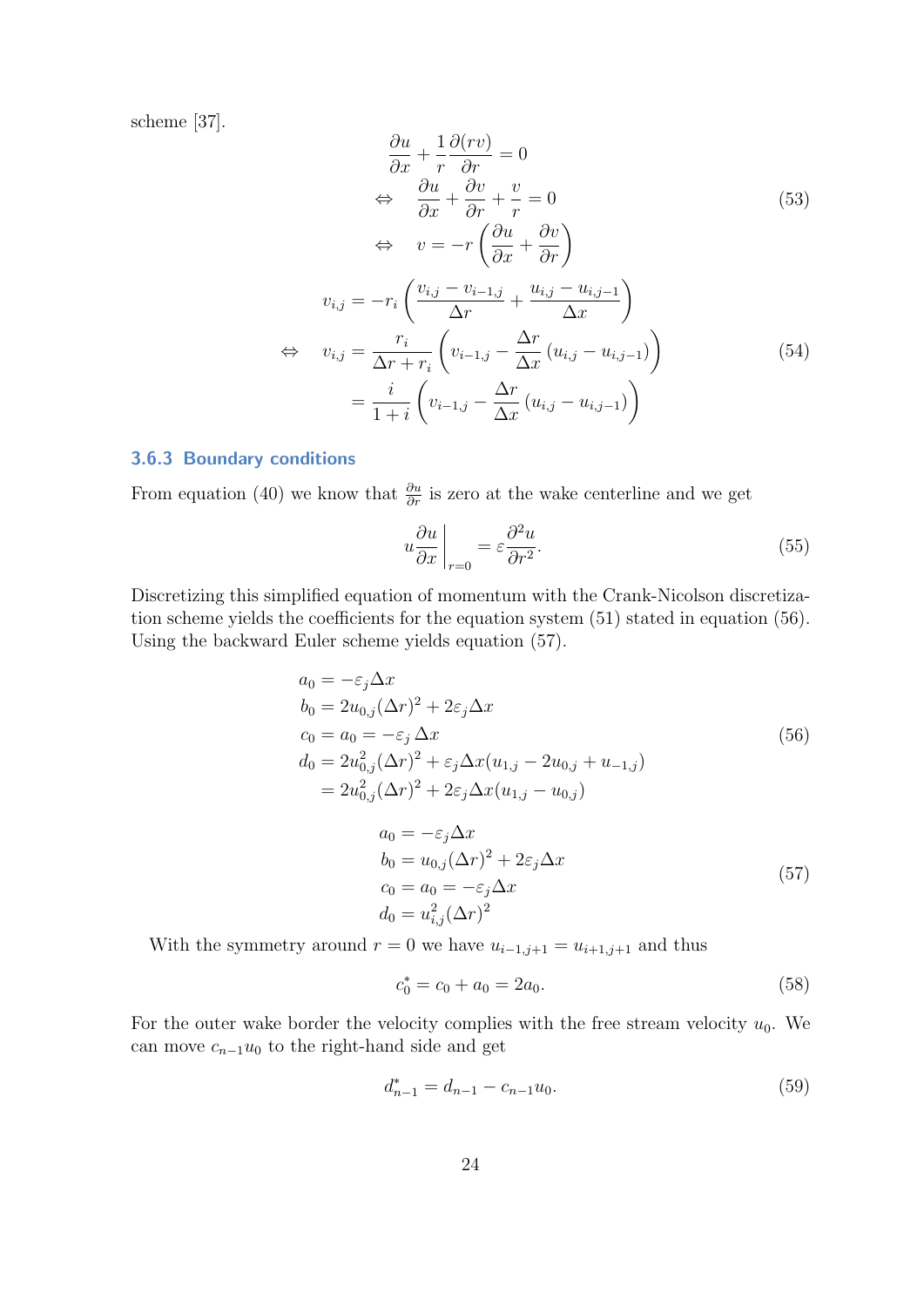As the wake develops in downstream direction it can be divided into different regions. The near wake region is the region directly behind the rotor, which is dominated by pressure gradients and has the length  $x_n$ , which was fixed by [Ainslie](#page-54-3) to 2D. The EV wake model is only defined for downstream distances of more than 2D.

The distribution of the velocity deficit at the transition between near wake and far wake at  $x = x_n$  is assumed to be Gaussian with its peak at the centerline of the wake

$$
1 - \frac{u_{c,n}}{u_{inc}} = C_t - 0.05 - (16C_t - 0.5) \frac{I_a}{10}.
$$
\n(60)

For an initial centerline velocity deficit  $\delta u_{c,n}$  with respect to the ambient wind speed  $u_0$  we transform this equation and get

$$
\delta u_{c,n} = 1 - \frac{u_{c,n}}{u_0} = 1 + \frac{u_{inc}}{u_0} \left( C_t - 0.05 - (16C_t - 0.5) \frac{I_a}{10} - 1 \right). \tag{61}
$$

The wake width at  $x = x_n$  is then calculated using equation [\(31\)](#page-25-4) with  $\delta u_c = \delta u_{c,n}$  and the velocity deficit for any  $r$  is given by

<span id="page-31-1"></span>
$$
\delta u(x_n, r) = \delta u_{c,n} e^{-3.56(\frac{r}{rw})^2}.
$$
\n(62)

In addition to the boundary conditions for  $u$  there are also boundary conditions for  $v$ required. There is no radial velocity outside the wake and at the centerline. Therefore  $v_{0,j}$  is set to 0. As the wake edge does not have influence on the calculation of v there are no boundary conditions required for the outer wake border.

For the width of the cylindrical grid equation [\(31\)](#page-25-4) is used. We set  $\delta u_c$  to a sufficiently small number, e.g.  $0.1\%$ , so we get the maximal wake width if the calculation is stopped for centerline velocity deficits lower than the provided number.

#### <span id="page-31-0"></span>3.6.4 Solution

The matrix given in equation [\(52\)](#page-29-3) is now tested for different properties to find a suitable solution algorithm. It can easily be seen that the matrix is in *tridiagonal* form.

At first, the matrix is tested for diagonal dominance. Therefore, the sum of all offdiagonal entries in a row must be lower than the diagonal entry. This must be checked for all lines, so we check the first line, which is set by the boundary condition, and an arbitrary line i with  $i \in [1, n-1]$ : We start with backward Euler:

$$
|a_i| + |c_i| < |b_i|
$$
\n
$$
2\varepsilon_j \Delta x < u_{i,j} (\Delta r)^2 + 2\varepsilon_j \Delta x
$$
\n
$$
0 < u_{i,j} (\Delta r)^2 \tag{63}
$$

$$
|a_0| + |c_0| < |b_0|
$$
\n
$$
2\varepsilon_j \Delta x < u_{0,j} (\Delta r)^2 + 2\varepsilon_j \Delta x
$$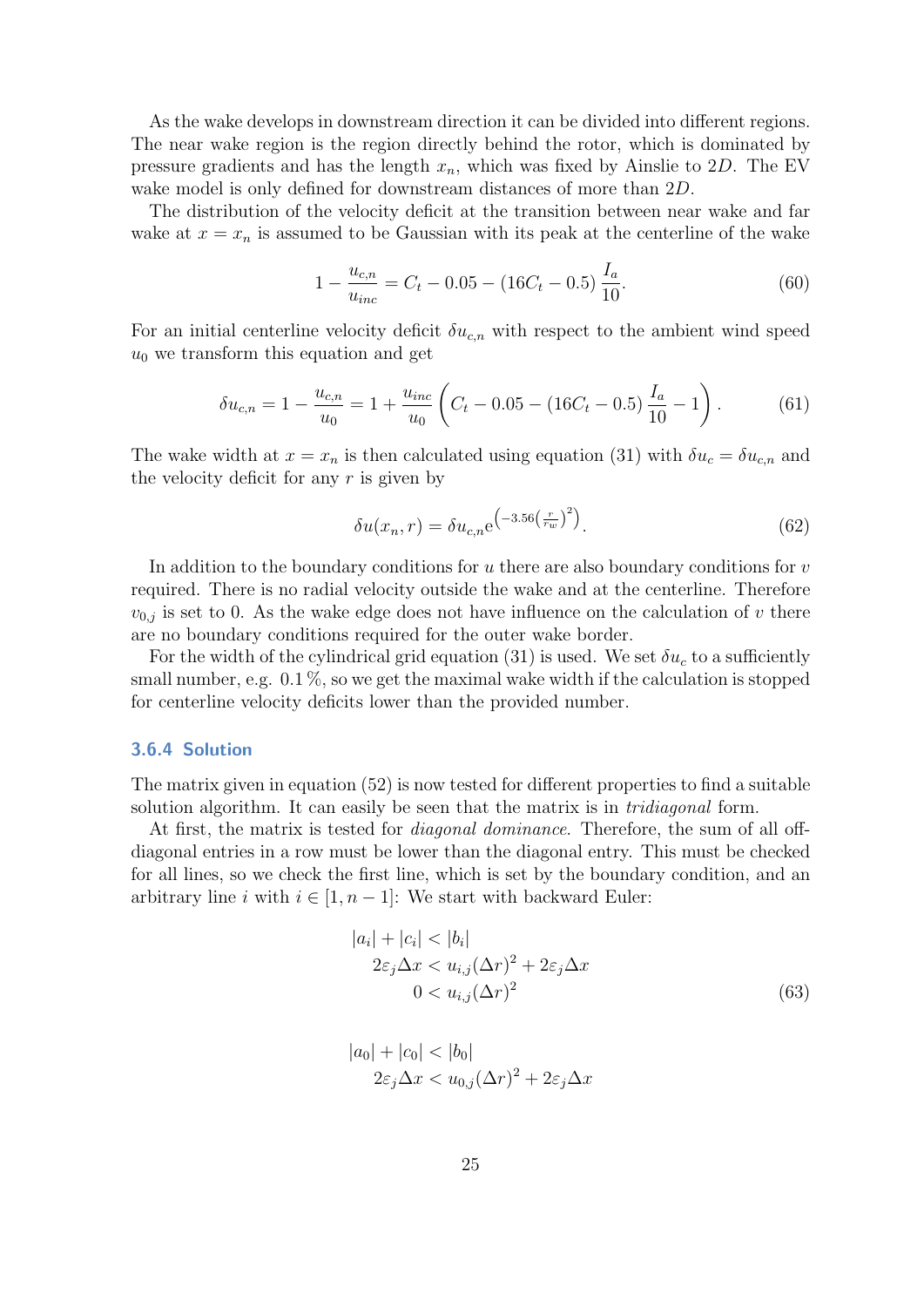$$
0 < u_{0,j}(\Delta r)^2 \tag{64}
$$

Now we do the same for Crank-Nicolson:

$$
|a_i| + |c_i| < |b_i|
$$
\n
$$
\varepsilon_j \Delta x < u_{i,j} (\Delta r)^2 + \varepsilon_j \Delta x
$$
\n
$$
0 < u_{i,j} (\Delta r)^2 \tag{65}
$$

$$
|a_0| + |c_0| < |b_0|
$$
\n
$$
2\varepsilon_j \Delta x < u_{0,j}(\Delta r)^2 + 2\varepsilon_j \Delta x
$$
\n
$$
0 < u_{0,j}(\Delta r)^2 \tag{66}
$$

This shows that the matrix that is set up by both methods is diagonally dominant with the assumption that  $u > 0$  holds.

In the next step, the matrix is tested for *irreducibility*. A tridiagonal matrix is irreducible if the entries of the secondary diagonals are non-zero. This can't be shown for the considered matrix.

As we also cannot show symmetry the matrix is not symmetric positive-definite.

Therefore, the most suitable solvers are the Thomas algorithm for tridiagonal ma-trices [\[30\]](#page-56-10), which solves the system directly in  $\mathcal{O}(n)$ , and the Gaussian elimination method.

#### <span id="page-32-0"></span>3.6.5 Wake generated turbulence

Until now, only the velocity loss inside the wake was considered. But with the deficit in velocity the turbulence intensity increases, so this should also be respected in the wake model. The effect is implemented as an extension for the EV model in [\[13\]](#page-54-12) and [\[37\]](#page-56-2). The calculation of the turbulence intensity inside the wake is as follows: The provided equation from [\[37\]](#page-56-2) for the wake-induced turbulence intensity is

$$
I_w = 5.7 C_t^{0.7} I_a^{0.68} \left(\frac{x}{x_n}\right)^{-0.96},\tag{67}
$$

where  $x_n$  is the near-wake length as given below and  $\frac{x}{x_n}$  must not be lower than 1.5. The total turbulence intensity at a rotor inside another turbine's wake is then

$$
I_{tot} = \frac{u_0}{u_{inc}} \sqrt{\beta_k I_w^2 + I_a^2}
$$
 (68)

with  $\beta_k$  the shadowing factor as given in the PARK model, see equation [\(20\)](#page-23-3). The wake width for the calculation of  $\beta_k$  is twice the Eddy-Viscosity wake width  $2 r_w$ .

The near-wake length  $x_n$  is calculated as follows:

After [Vermeulen](#page-56-11) [\[39\]](#page-56-11) the near wake region can be separated into two sub-regions whereof the first has a length

$$
x_h = r_r \left[ \left( \frac{dr}{dx} \right)_a^2 + \left( \frac{dr}{dx} \right)_\lambda^2 + \left( \frac{dr}{dx} \right)_m^2 \right]^{-1/2} \tag{69}
$$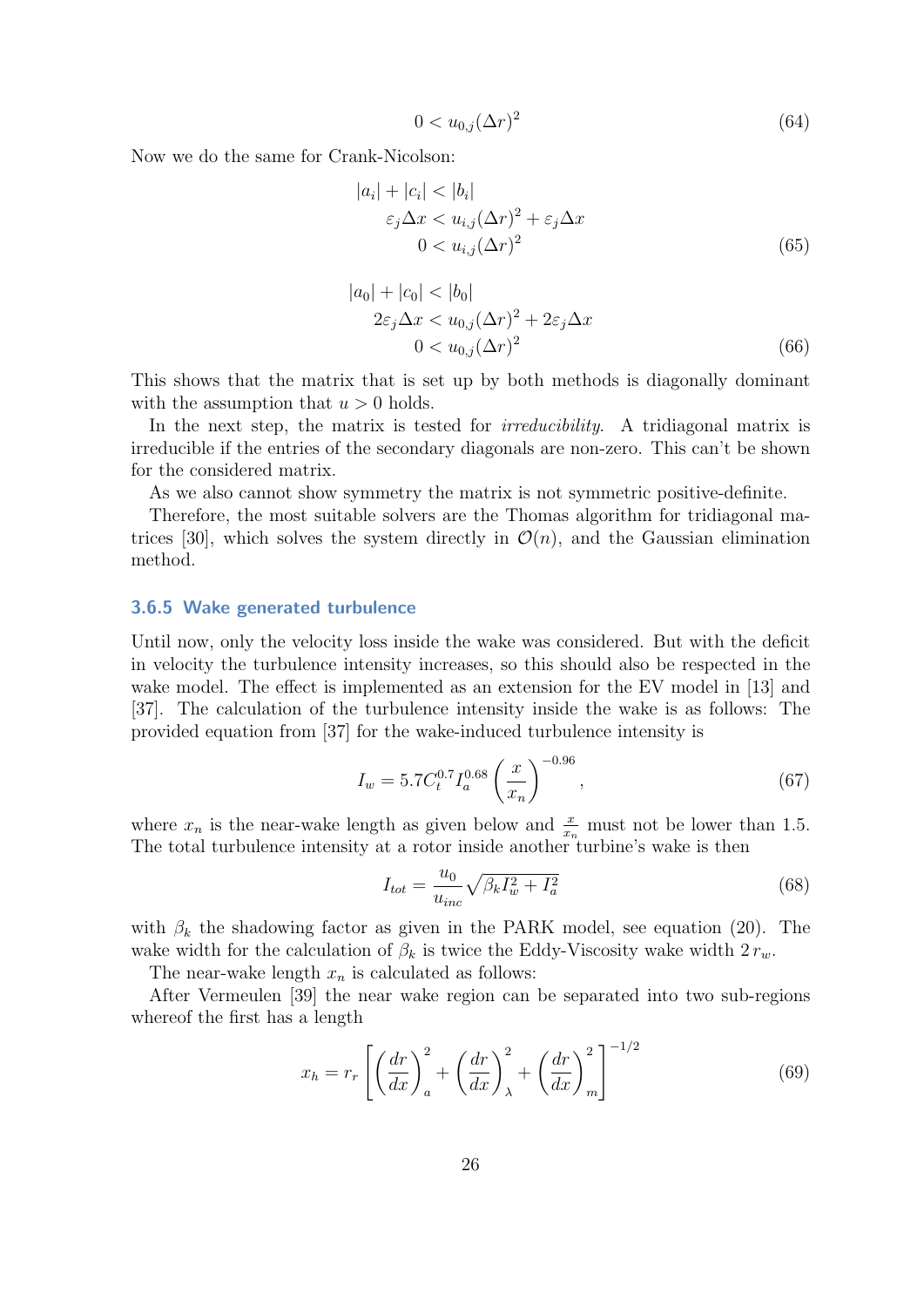with  $r_r$  effective radius of the fully expanded rotor disc as defined in [\[39\]](#page-56-11)

$$
r_r = \frac{D}{2} \sqrt{\frac{m+1}{2}} \quad \text{with } m = \frac{u_0}{u_r} = \frac{1}{\sqrt{1 - C_t}},\tag{70}
$$

 $u_r$  denotes the velocity directly behind the rotor, and the turbulence contributions describing the ambient, the rotor-generated and the shear-generated turbulence

$$
\left(\frac{dr}{dx}\right)_a = \begin{cases}\n2.5I_a + 0.05 & I_a \ge 0.02 \\
5I_a & I_a < 0.02\n\end{cases}
$$
\n
$$
\left(\frac{dr}{dx}\right)_\lambda = 0.012B\lambda
$$
\n
$$
\left(\frac{dr}{dx}\right)_m = \frac{(1-m)\sqrt{1.49+m}}{9.76(1+m)}
$$
\n(71)

where B denotes the number of blades and  $\lambda$  is the tip speed ratio

$$
\lambda = \frac{RPM \,\pi D}{60 u_{inc}}.\tag{72}
$$

 $RPM$  is a velocity dependent turbine property (Revolutions per minute) and  $u_{inc}$  the incident velocity of the wake generating turbine. The near-wake length then is

$$
x_n = \frac{\sqrt{0.212 + 0.145m}}{1 - \sqrt{0.212 + 0.145m}} \frac{1 - \sqrt{0.134 + 0.124m}}{\sqrt{0.134 + 0.124m}} x_h.
$$
(73)

Because of a singularity at  $C_t = 0.97$ ,  $C_t$  is set to 0.9 for the calculation of  $x_n$  if it is greater than 0.9.

When calculating the turbulence intensity gain the new total turbulence intensity at a turbine is the incident turbulence intensity. It can be seen as the ambient turbulence intensity for this turbine. Therefore, the ambient turbulence intensity has to be replaced by the total turbulence in the description of the EV model.

#### <span id="page-33-0"></span>3.6.6 Wake rotor intersections

To determine the incident speed at a turbine rotor the mean velocity deficit over the rotor area is calculated. This part of the model is not described in literature. The integral is therefore solved numerically using a quadrature rule such as Gaussian quadrature for the radial direction combined with the midpoint rule for the angle. The velocity deficits at the evaluation points are determined by bilinear interpolation between 4 grid points. As the velocity deficit is computed on a 2D grid and the wake rotor intersection is a 3D problem the grid needs to be rotated around the wake centerline to get a cylindrical 3D grid, see figure [12.](#page-34-0) A derivation for the mean velocity deficit is stated below.

$$
\overline{\delta u} = \frac{1}{A(\Omega)} \int \int \delta u(x, y) d\Omega
$$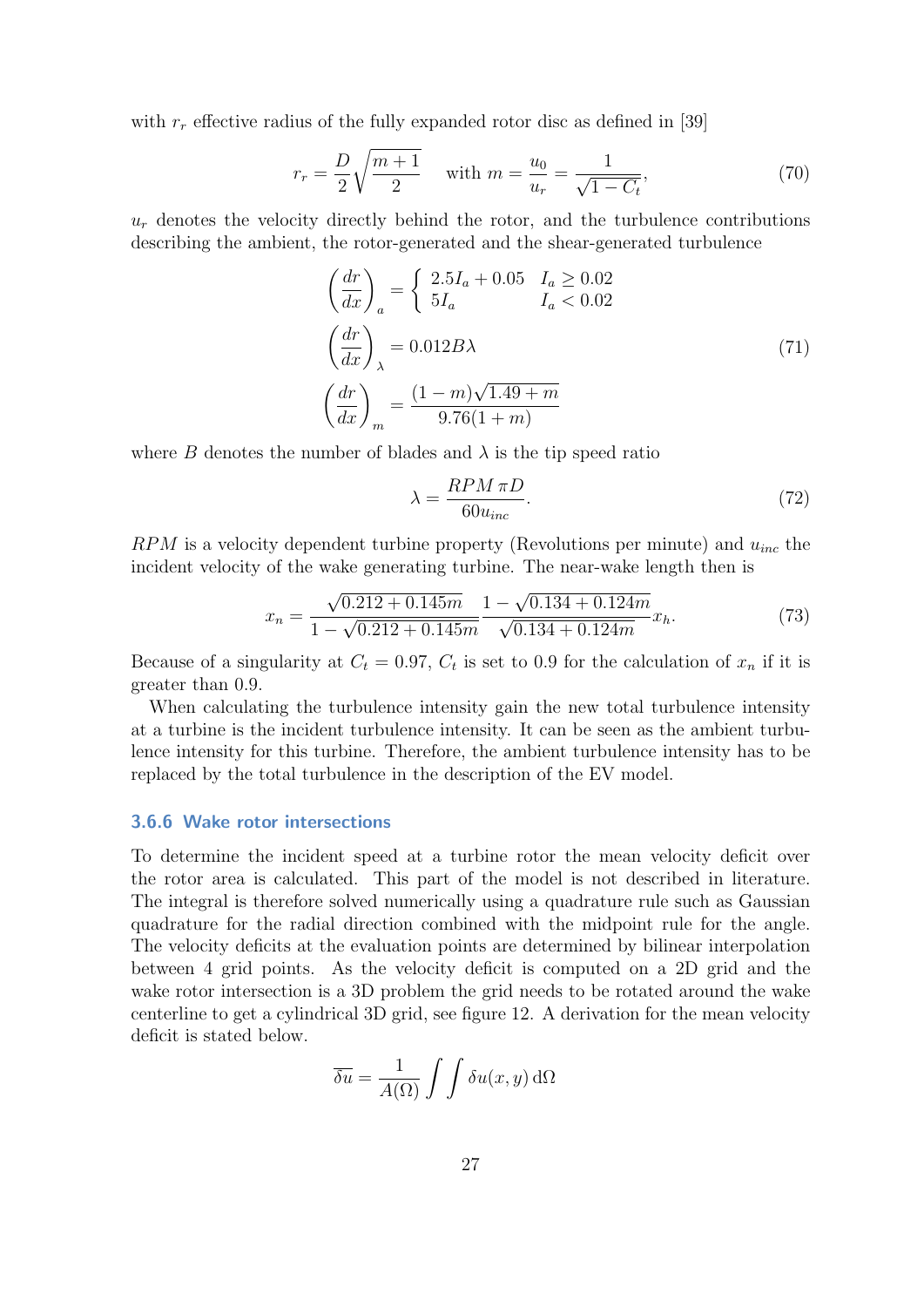<span id="page-34-0"></span>

Figure 12: Wake turbine intersections in Eddy-Viscosity

$$
= \frac{1}{\pi R^2} \int_{0}^{2\pi} \int_{0}^{R} \delta u(r, \varphi) r \, dr \, d\varphi
$$
  
\n
$$
= \frac{1}{\pi R^2} \int_{0}^{\pi} \int_{-R}^{R} \delta u(r, \varphi) r \, dr \, d\varphi
$$
  
\n
$$
= \frac{1}{\pi R^2} \int_{0}^{\pi} 2R \sum_{i=1}^{N_r} w_i \, \delta u_i(\varphi) r_i \, d\varphi
$$
  
\n
$$
= \frac{2}{\pi R} \sum_{\alpha=1}^{N_{\varphi}} w_\alpha \sum_{i=1}^{N_r} w_i \, \delta u_{i,\alpha} r_i
$$
  
\n
$$
= \frac{2}{R} \sum_{\alpha=1}^{N_{\varphi}} \sum_{i=1}^{N_r} w_{i,\alpha} \, \delta u_{i,\alpha} r_i
$$
(74)

where  $\overline{\delta u}$  denotes the mean velocity deficit, R is the rotor radius  $\frac{D}{2}$ , N<sub>r</sub> and N<sub>\peq</sub> are the numbers of supporting points in radial direction and the number of angles respectively,  $\Omega$  describes the circular rotor disk in a general formulation and  $A(\Omega)$  denotes the area of  $\Omega$ . The incident speed is then

<span id="page-34-1"></span>
$$
u_{inc} = u_0 \left( 1 - \overline{\delta u} \right). \tag{75}
$$

If more than one wake affects a grid point, equation [\(24\)](#page-23-1) applies for velocity deficits at the evaluation points.

$$
\delta u_j = \sqrt{\sum_{i=1}^{N} \delta u_{ij}^2}
$$
 (24 revisited)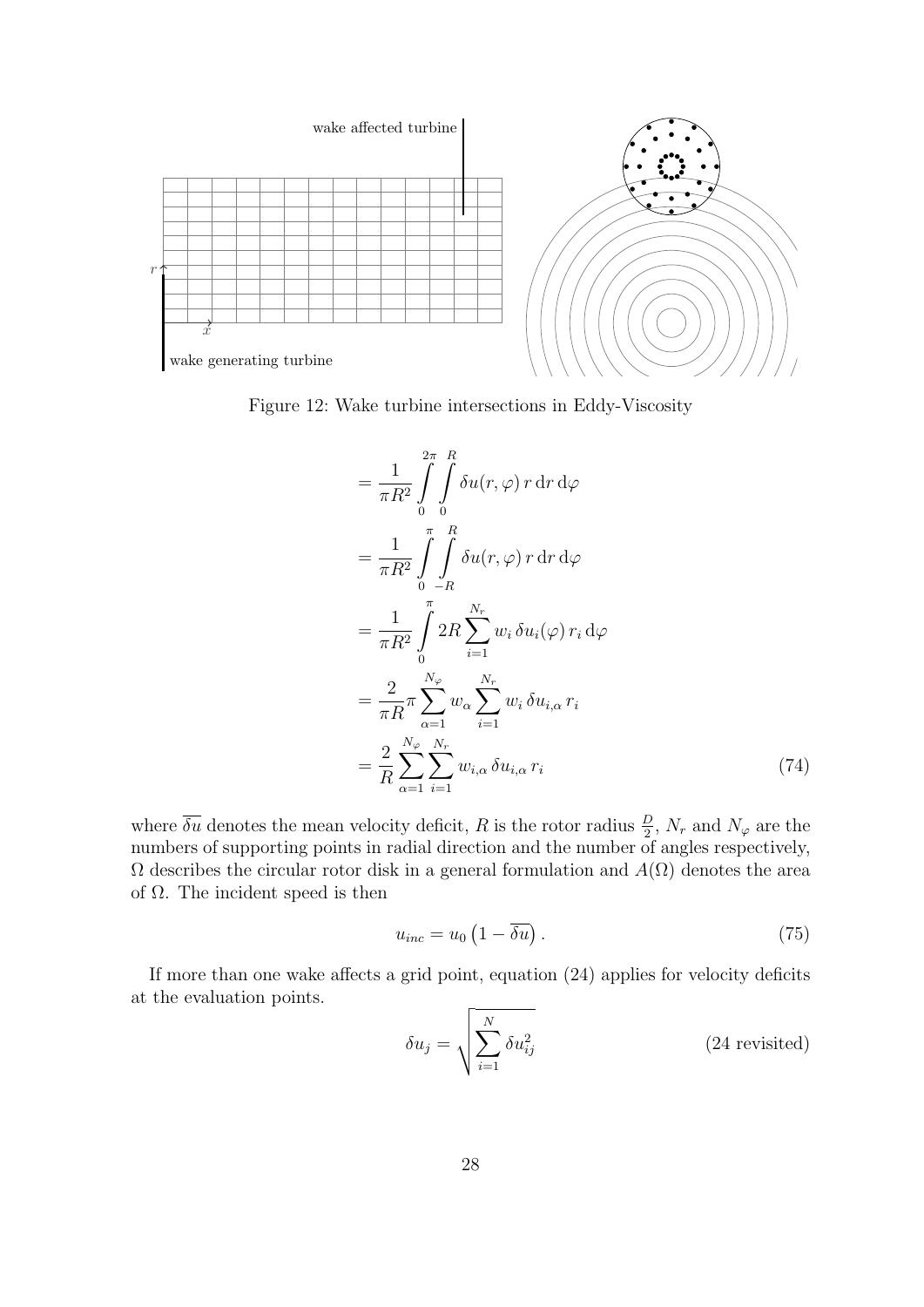#### <span id="page-35-0"></span>3.7 Cost Model

As mentioned in section [2.2](#page-8-2) there are some cost models of varying complexity. The cost model used in this thesis is the most simple one used for instance by [Mosetti](#page-55-6) [et al.](#page-55-6) [\[26\]](#page-55-6). It is assumed that the costs only depend on the number of turbines in the farm.

$$
LCOE = \frac{C}{E_a},\tag{76}
$$

where  $E_a$  is the annual energy production (AEP) and  $C$  describes the costs

$$
C = N\left(\frac{2}{3} + \frac{1}{3} \cdot e^{-0.00147N^2}\right). \tag{77}
$$

This cost function could be used to optimize the number of turbines in a wind farm. For an optimization of the turbine type another model which respects different component costs of a wind farm would be required.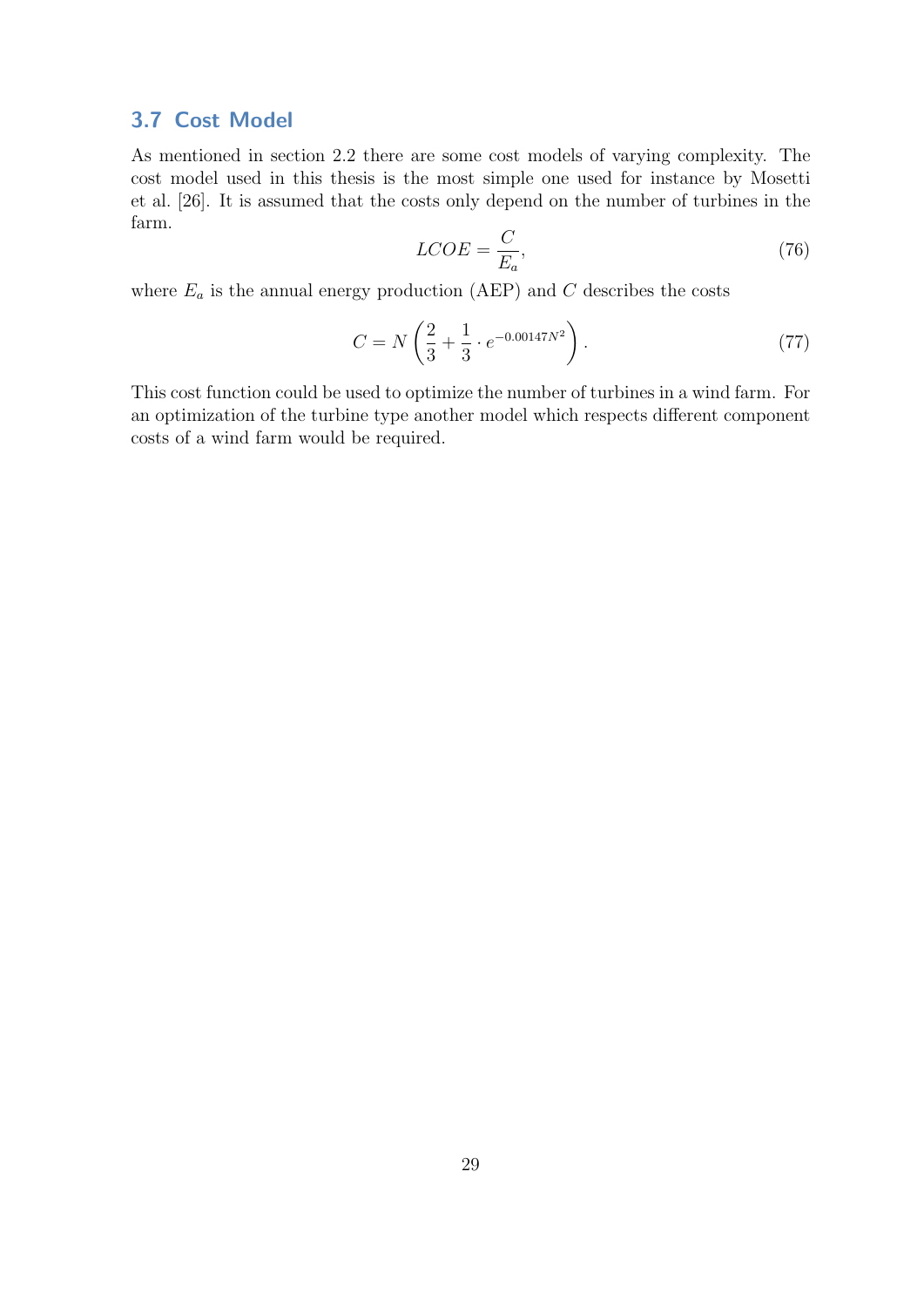## <span id="page-36-0"></span>4 Software

#### <span id="page-36-1"></span>4.1 Implementation

<span id="page-36-3"></span>

Figure 13: Class diagram

The models presented in section [3](#page-11-0) are implemented in  $C_{++}$ . The implementation is affiliated to an existing simulation and optimization framework that is used to optimize the heliostat field layout of solar tower power plants, see [\[17\]](#page-55-8). The employed optimization is a genetic algorithm (GA) specialized for optimizing two dimensional positions of objects. As the existing software is extensible the optimization can be applied to the newly implemented offshore wind farm simulation. A class diagram is shown in figure [13.](#page-36-3) The central class is the Simulation class, which includes the management of PosObjects (Turbines) and the simulation itself, which can be seen as an evaluation of the positions. The parameters and additional data are managed by the Simulation-Data class. Turbine, OffshoreWind and OffshoreWindData are specializations of the three previously mentioned classes respectively.

The parameters required for the simulation are provided using an INI-file, which is read by the SimulationData/OffshoreWindData class on initialization.

<span id="page-36-2"></span>For the wake computations using the implemented models, the positions of the turbines are calculated in a rotated coordinate system such that the wind comes from −x for each wind direction. The turbines are then sorted by their rotated  $x$  coordinates so only the turbines with a lower x coordinate need to be considered for the calculation of the incident speed at a turbine. Also the  $y$  coordinate can then be used to easily find out if a turbine's wake affects another turbine.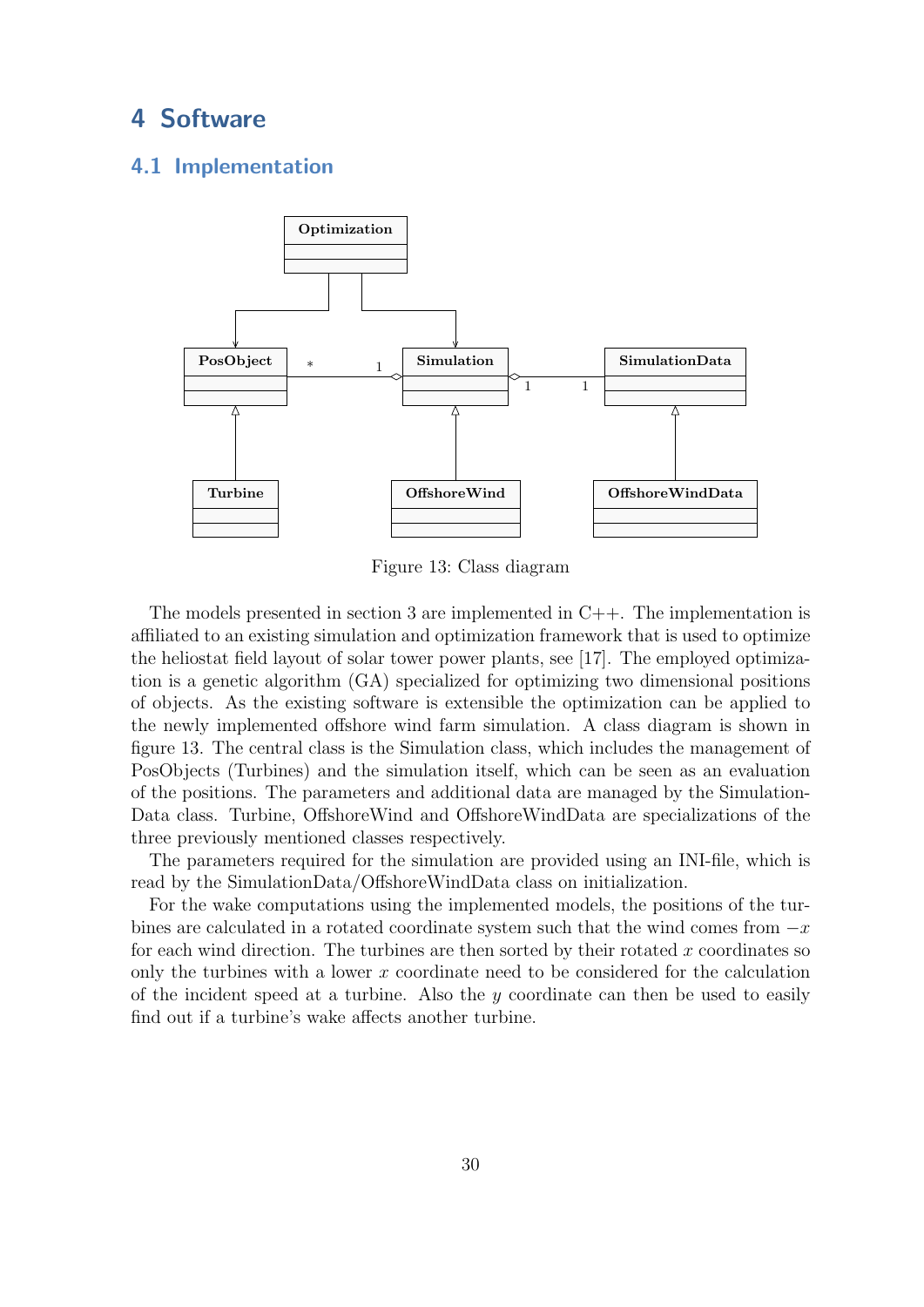#### 4.2 Openwind

Openwind [\[2,](#page-54-13) [37\]](#page-56-2) is a software developed by AWS Truepower for professional planning and analysis of wind farms. The implemented wake models are those presented in this thesis and the so-called Deep-Array Wake Model (DAWM), see [\[5\]](#page-54-4). Therefore Openwind is used for the verification of the during this work developed simulation code. The software is based on the geographic information system (GIS), i.e. the user interface and files are structured as map layers.

#### <span id="page-37-0"></span>4.2.1 Input files

For the use of Openwind there are several files required:

- $\triangleright$  If it is desired to use one of the in Openwind predefined turbine types, a new turbine type needs to be created. One option is to enter the turbine properties manually in the user interface. Easier is loading a turbine file. Therefore an xml file with the extension .owtg is used.
- $\triangleright$  For the representation of wind data more than one file is used. Openwind can read wind resource grids (.wrg files) as used in the WAsP software, see [\[8\]](#page-54-8). This file format can specify more than only the wind distribution, also dimension such as surface roughness can be saved in wind resource grids.
- $\triangleright$  Additionally to the .wrg file a .tab file representing a met mast is required. The format of this file type is also provided in [\[8\]](#page-54-8).
- $\triangleright$  Lastly the position of the met mast is fixed by loading a Point wind resource grid, which complies with a normal .wrg file but contains only one grid point.
- $\triangleright$  In the future it may be useful to also load .asc files. These are ESRI grids (ASCII grids), which can contain several different parameters such as surface roughness, elevation or maybe water depth. This can be helpful when extending the implementation.

For the verification of the models there were methods implemented to write and read the above file types.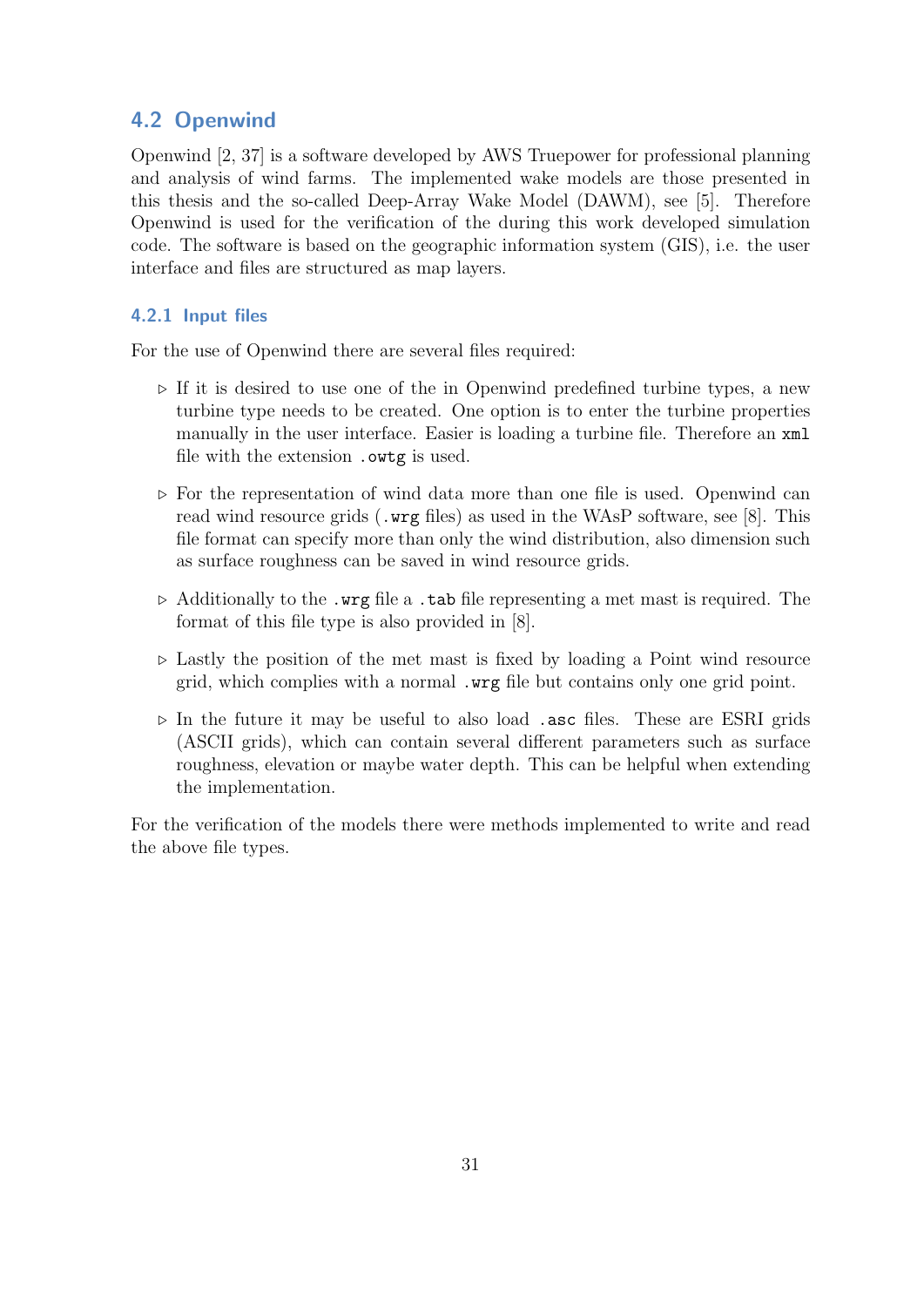### <span id="page-38-0"></span>5 Verification and results

In this section the procedures and results of the model verification are presented. In the last subsection [5.4](#page-49-0) the presented model is used to simulate and optimize a real offshore wind farm.

#### <span id="page-38-1"></span>5.1 Verification of the AEP computation

For testing the computation of the AEP, it is assumed that the wind comes from one direction with an artificial Weibull probability distribution. The annual energy production of one single turbine is calculated. Then different quadrature rules with varying number of points are tested against each other and against the results of Openwind. For a very simple case, where the power curve is set to a constant value of 1 MW, the integral can be computed analytically. The analytical solution is then used as a reference for the test.

### <span id="page-38-3"></span>0.995 0.996 0.997 0.998 0.999 1 0 50 100 150 200 **A**ccuracy Number of quadrature points Gaussian Midpoint Trapezoidal Openwind

#### <span id="page-38-2"></span>5.1.1 One turbine, constant power curve, one wind direction

Figure 14: AEP verification: One turbine with a constant power curve and one wind direction

In this test the integral from equation [\(7\)](#page-20-1) is solved numerically. The turbine type used for this test is Enercon E-82, see figure [2,](#page-12-1) with a cut-in speed of 2 m/s and a cut-out speed of 25 m/s but the power curve is replaced by a constant value of  $P(\varphi_i, u) \equiv 1 \text{ MW}$ . The tested integration methods are the trapezoidal rule, the midpoint rule and the Gaussian quadrature rule. The results are then compared to the exact solution. The exact result of the integral for the used speed distribution  $(A = 11.1846, k = 2.14525)$ is 8518.48 MWh. The test results are plotted in figure [14.](#page-38-3) It can be seen that the implemented quadrature rules converge to the exact integration result while Openwind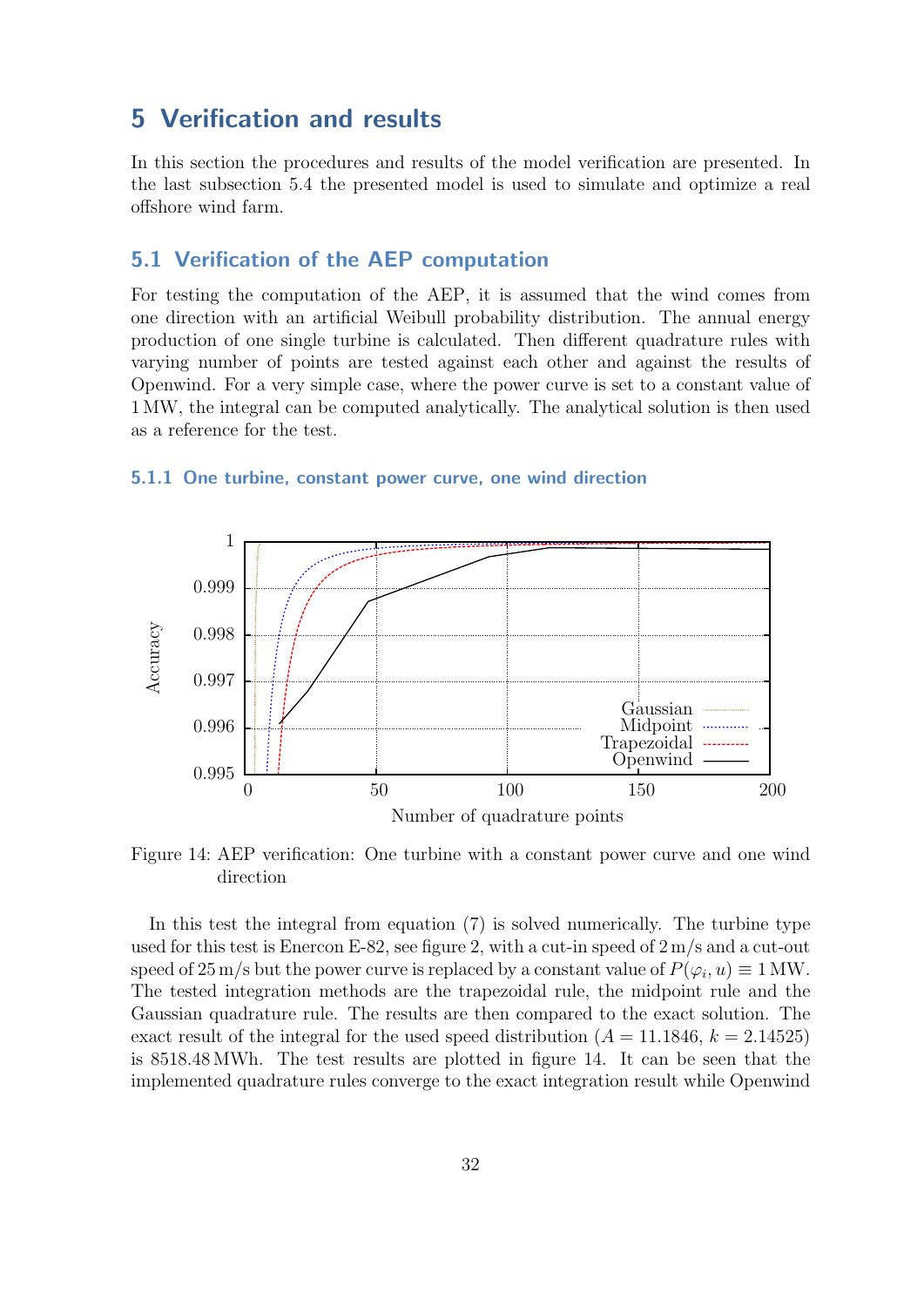gives a worse approximation. For the default preferences in Openwind, where the integration steps are  $1 \text{ m/s}$  (24 quadrature points in this case), the computation gives an error of about 0.3 %, which is about three times the error of the trapezoidal or midpoint rule with the same step size. Gaussian quadrature is even better.

<span id="page-39-2"></span>

#### <span id="page-39-0"></span>5.1.2 One turbine, constant power curve, wind data of one year

Figure 15: AEP verification: One turbine with a constant power curve

This test complies with the previous test but now it is based on measured wind data at FINO3, see section [3.2,](#page-12-0) of the year 2013. The as exact assumed reference value is the result of Gaussian quadrature with 1000 points. Figure [15](#page-39-2) shows the results. As there is no big difference between figure [14](#page-38-3) and [15,](#page-39-2) it can be seen that the accuracy of the quadrature methods is independent of the weighted sum over the wind directions, see equation [\(12\)](#page-21-2).

#### <span id="page-39-1"></span>5.1.3 One turbine, real power curve

In this subsection the two previous tests are repeated with a real power curve as plotted in figure [2a.](#page-12-1) The results are given in figures [16](#page-40-0) and [17.](#page-40-1) As the accuracies for the different quadrature rules are wiggling with a changing number of quadrature points it is not possible to say, which method is the best. But it can be seen that the results of Openwind for a small range of numbers of points are similar to those obtained by the implemented quadrature methods.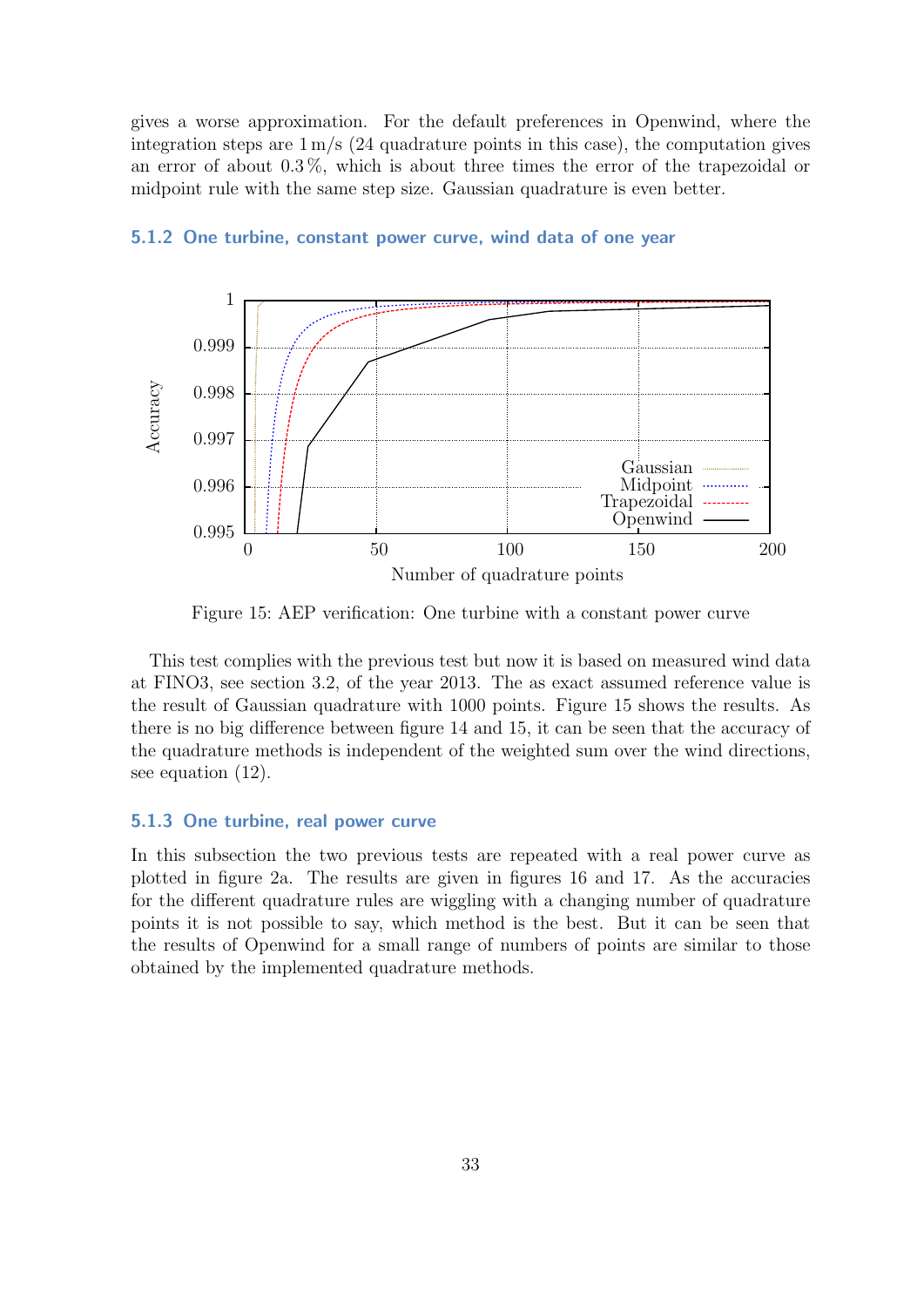<span id="page-40-0"></span>

Figure 16: AEP verification: One turbine and one wind direction

<span id="page-40-1"></span>

Figure 17: AEP verification: One turbine and 12 wind directions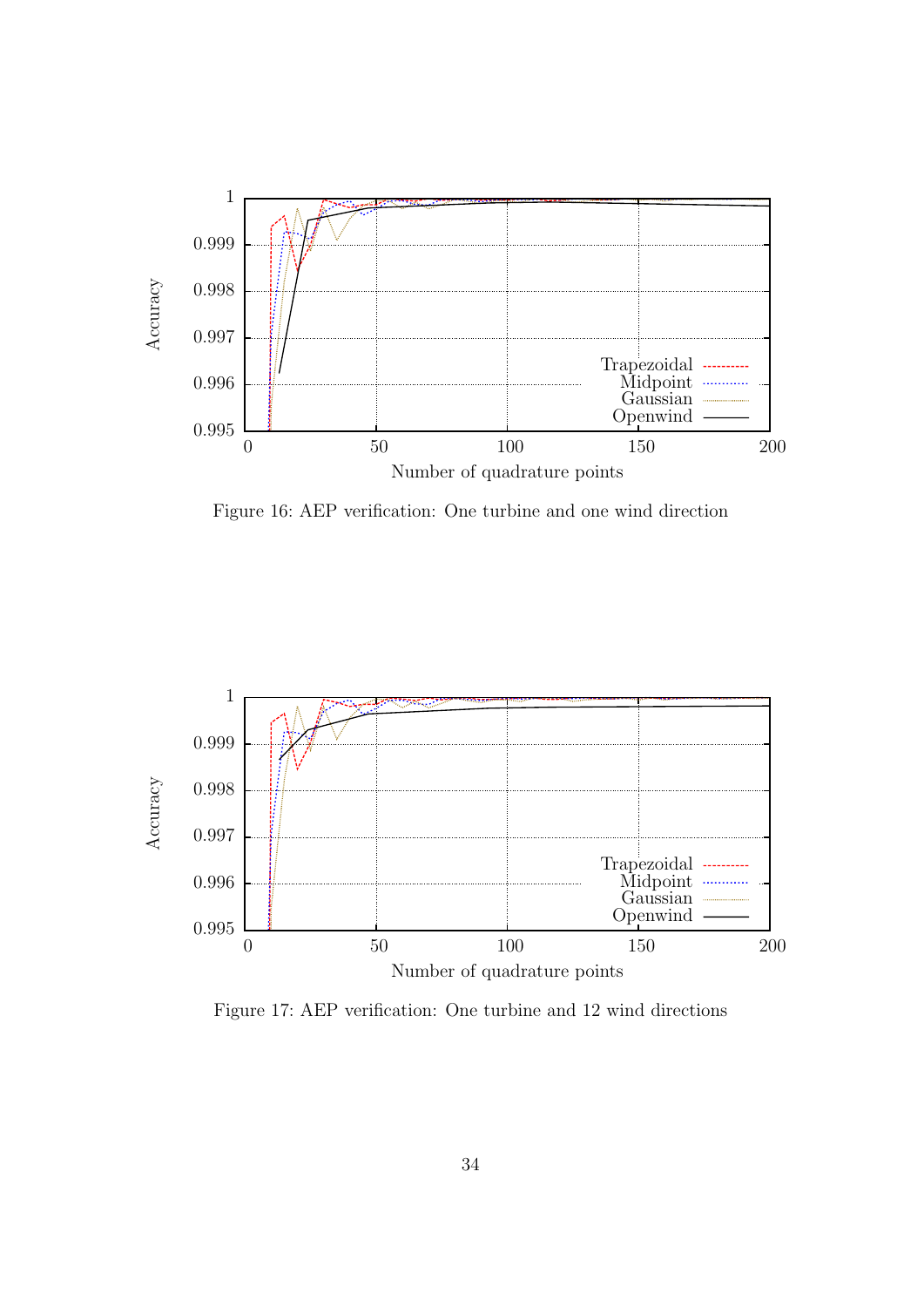From the above tests, where the simplest test case was checked with an analytical solution we know that we have an inexplicable discrepancy of less than 0.1 % compared to Openwind. So, for none of the following test cases our code will obtain the exactly same result as Openwind.

#### <span id="page-41-0"></span>5.2 Verification of the wake models

<span id="page-41-3"></span>In this section the implemented wake models are compared to Openwind and test cases from literature. The Openwind simulation parameters that are used for the wake model verification are stated in table [3.](#page-41-3) Note that only those parameters are listed, that differ from the default values.

| Air density lapse rate   $1E-12 \text{ kg/m}^3/\text{km}$ |                      |
|-----------------------------------------------------------|----------------------|
| Wind speed steps                                          | $0.1 \,\mathrm{m/s}$ |
| Direction steps                                           | 12                   |
| Wake decay constant                                       | $\pm 0.07$           |

Table 3: Openwind simulation parameters used for wake model verification

#### <span id="page-41-1"></span>5.2.1 Analytical reference value for PARK/Modified PARK

For the PARK wake model and the modified PARK model the velocity deficit and given can be calculated by hand for special cases. For this test we have two turbines in a row with a distance of 5D, the wind comes from one direction with a constant speed. As the shaded turbine is fully inside the wake, and since there are only these two turbines, the more upwind one is standing in the free stream. The following parameters are used:

$$
D = 82 \,\mathrm{m}
$$
  
\n
$$
x_{1,2} = 5D = 410 \,\mathrm{m}
$$
  
\n
$$
k = 0.07
$$
  
\n
$$
u_0 = 15 \,\mathrm{m/s}
$$
\n(78)

 $C_t$  is obtained using the thrust curve of turbine type Enercon E-82. With the above assumptions equation [\(22\)](#page-23-2) is used for the calculation of the velocity deficit at the shaded turbine and we get:

$$
\delta u_{1,2} = \frac{1 - \sqrt{1 - C_t(u_0)}}{\left(1 + \frac{2kx}{D}\right)^2} = 0.0705048\tag{79}
$$

The same value can be computed when setting up this test case in the implementation.

#### <span id="page-41-2"></span>5.2.2 Verification of the wake rotor intersection in the Eddy-Viscosity model

The numerical solution of the integral in equation [\(74\)](#page-34-1) is tested by setting the initial condition as given in equation [\(62\)](#page-31-1) to a constant value of  $\frac{1}{2}u_0$ . Then, two turbines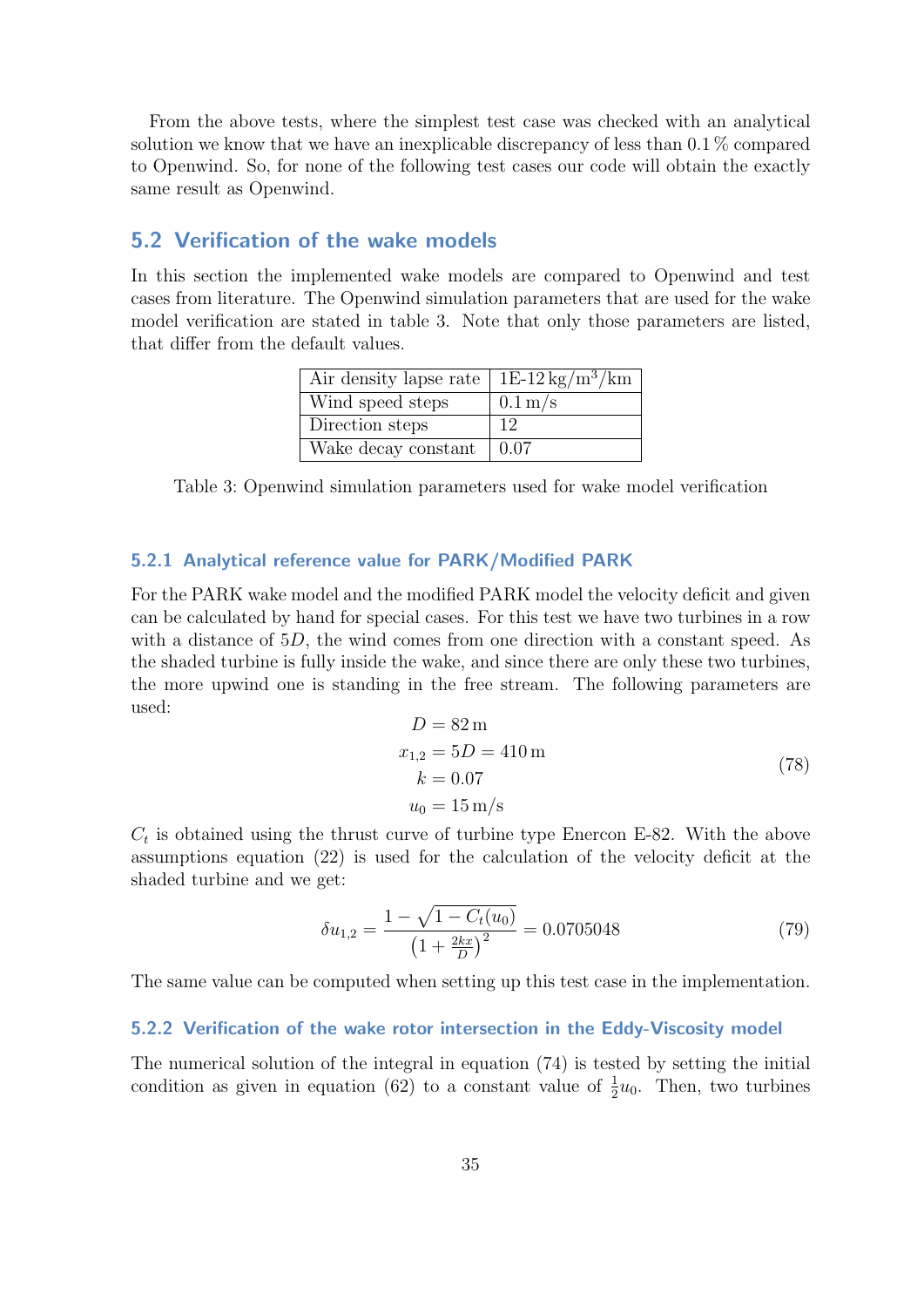are placed, one behind the other, with a distance of exactly  $2D$ , so the downstream turbine is affected by the initial condition of the EV wake model. For the quadrature the number of angles  $N_{\varphi}$  is 12 and the number of supporting points  $N_r$  is chosen to be 120.

As the velocity is manually set to half the ambient velocity, the exact value of the mean velocity deficit at the downstream turbine at  $x = 2D$  is 0.5. In our code the result is 0.500028, which corresponds to an error of 0.0056 %. This result is sufficiently exact.

The same test can be carried out for a Gaussian distribution instead of a constant initial condition. Here, the reference value is calculated using Mathematica<sup>[5](#page-42-2)</sup>, see appendix B. The discretization step sizes  $\Delta x$  and  $\Delta r$  are respectively set to 0.01D. The wind speed is  $10 \text{ m/s}$  and the thrust coefficient  $C_t$  at this speed is 0.778. In Mathematica we get a velocity deficit of 0.3708240. Our implementation yields 0.370856, i.e. the relative error is 0.0086 %.

Now we want to compare the power production of a wind turbine at 2D with Openwind. The parameters are the same as used above but now we have a wind speed distribution instead of one single speed value. The energy calculation of Openwind yields 15.6367104694 GWh, while our implementation gives 16.4306 GWh. This is an error of 6.53 %. The discrepancy leads to the assumption that the wake rotor intersection is implemented with another approach in Openwind. The same result is yielded by the following test case.

#### <span id="page-42-0"></span>5.2.3 Fully shaded turbine

<span id="page-42-1"></span>

| Enercon E-82                                |  | Turbulence intensity  | $10\%$         |
|---------------------------------------------|--|-----------------------|----------------|
| Trapezoidal                                 |  | Discretization scheme | Crank-Nicolson |
| 231                                         |  | Solution algorithm    | Thomas alg.    |
| Quadrature points<br>(a) General parameters |  | Near-wake filter      | Original       |
|                                             |  | Max. wake length      | 6D             |
|                                             |  | $\Delta x$            | 0.5D           |
| Wake decay constant $k \mid 0.07$           |  | $\Delta r$            | 0.2D           |
| (b) PARK and modified PARK                  |  | c) Eddy-Viscosity     |                |
|                                             |  |                       |                |

Table 4: Parameters for testing wake models with two turbines in a row

The first test for checking both wake models with Openwind complies with the analytical test above (subsection [5.2.1\)](#page-41-1) as the wind comes from one direction and there are two turbines standing in a row with a distance of 5D. Now the wind speed is described by an artificial Weibull distribution (The Weibull parameters are the same as in [5.1.1\)](#page-38-2). Table [4](#page-42-1) shows the input parameters for this test scenario.

<span id="page-42-2"></span><sup>5</sup>Mathematica: <http://www.wolfram.com/mathematica/>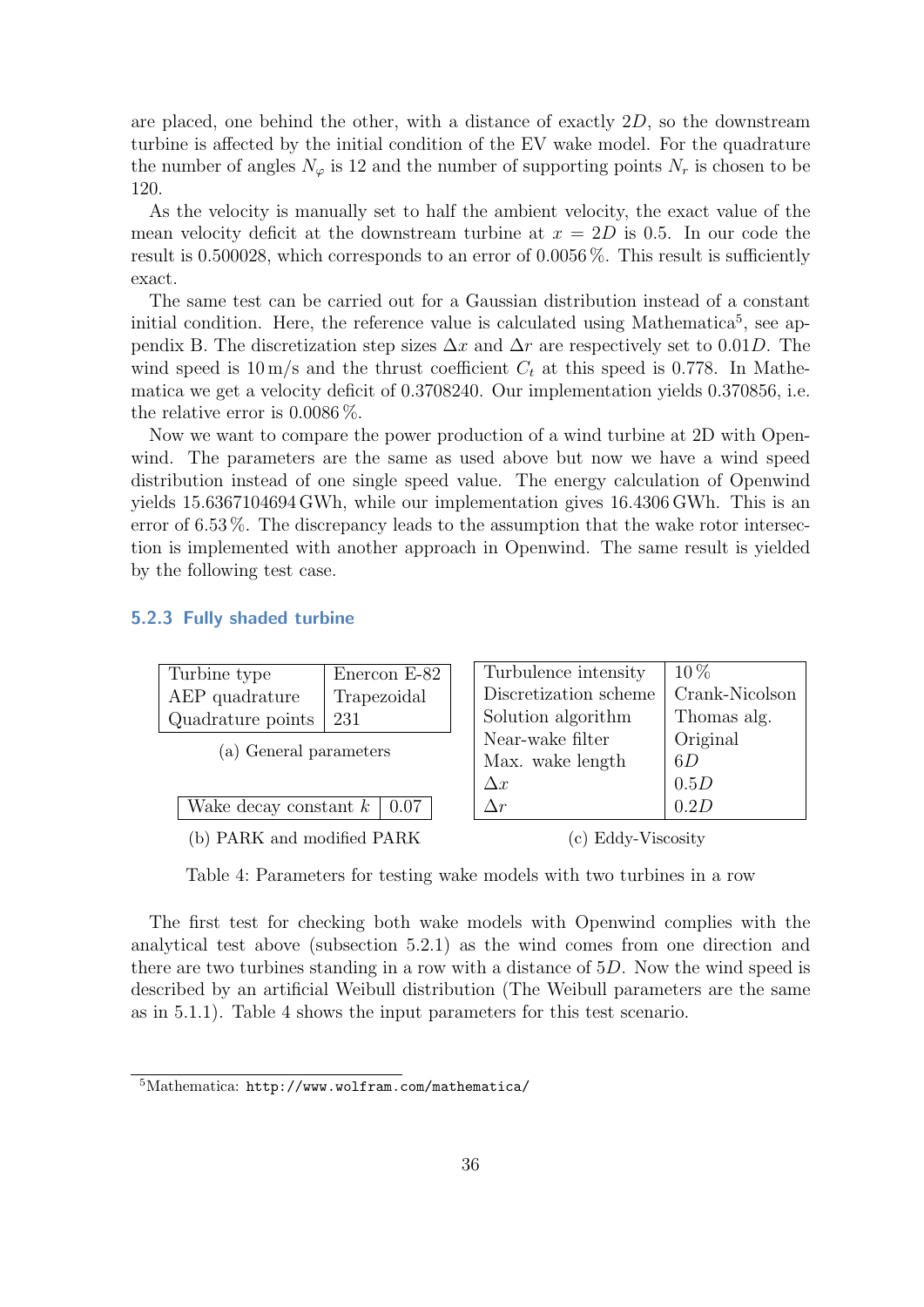The results are stated in table [5](#page-44-2) sorted by the wake model. For each model the result of the implementation, the result of Openwind and the relative error of the implementation, assuming Openwind is the exact result, is given.

As can be seen the discrepancy between the Eddy-Viscosity implementation and the Openwind result is very large. In the Openwind validation paper [\[37\]](#page-56-2) their version of Eddy-Viscosity also has an even larger discrepancy to their reference. Therefore our implementation can neither proved right nor wrong using Openwind. We need to find other test cases and reference values. In the following, the models are validated separately.

#### <span id="page-43-0"></span>5.2.4 Partially shaded turbine with PARK

<span id="page-43-3"></span>

Figure 18: Test setup: Partially shaded turbine

In this test the energy output of a configuration of two turbines as shown in figure [18](#page-43-3) is tested. The same turbine type as above is used here and the parameters given in tables [4a](#page-42-1) and [4b](#page-42-1) apply. The wind comes from one direction with the speed distribution that was already used above.

Table [6](#page-44-2) shows the results for this test configuration. It is obvious from the last column that again a good accordance with Openwind was achieved.

#### <span id="page-43-1"></span>5.2.5 Intersecting wakes

The intersecting wakes test is similar to the partially shaded turbine test but now the wake-affected turbine is affected by two intersecting wakes. The parameters for this test are the same as above and the distances between the turbines are shown in figure [19.](#page-44-0)

#### <span id="page-43-2"></span>5.2.6 Ten turbines in a row

In this last test case for the PARK and modified PARK wake models there are ten turbines standing in a row on one axis with the wind direction, always with a distance of 5D between two turbines, see figure [20.](#page-44-1) The used wind speed distribution and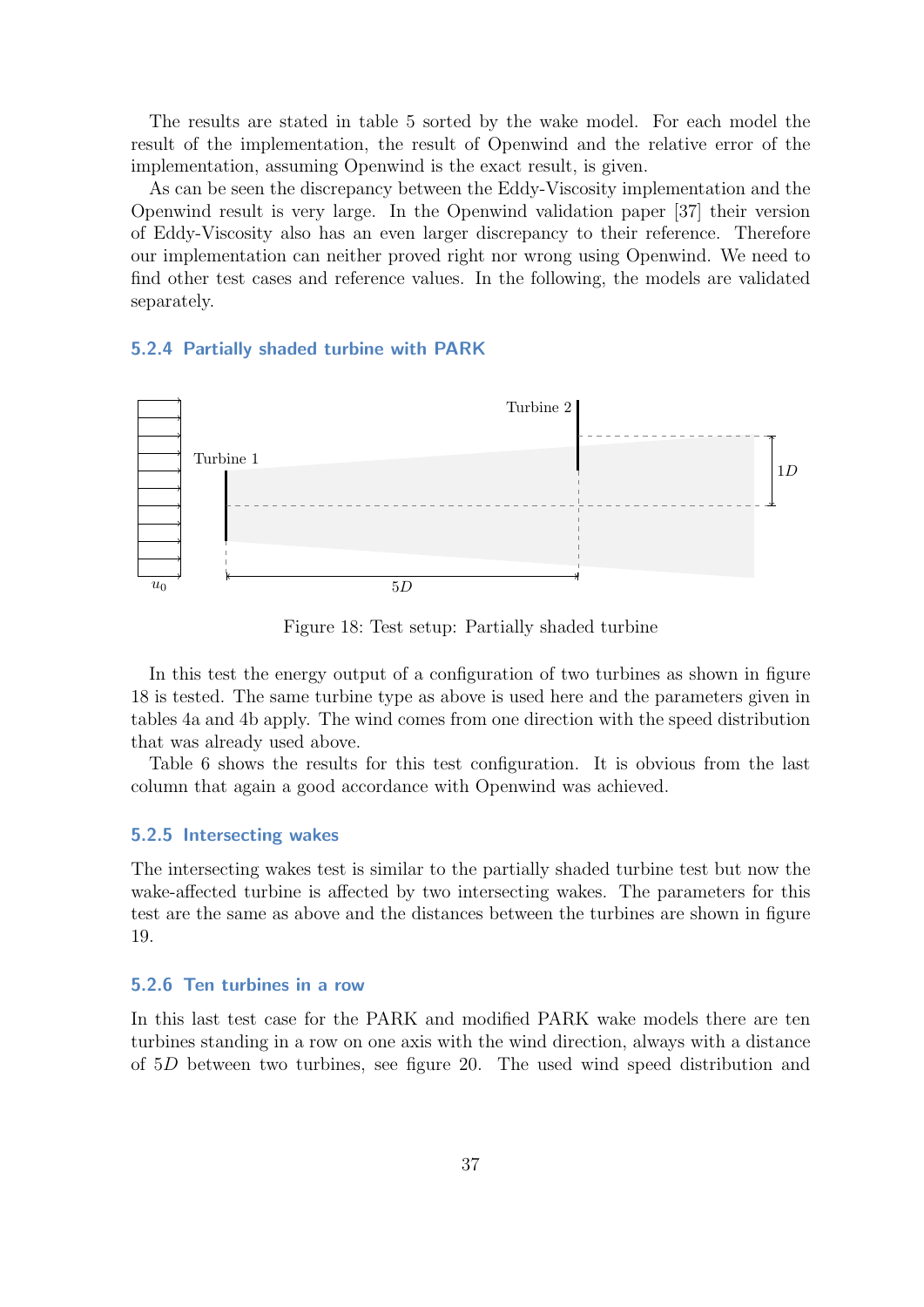<span id="page-44-0"></span>

Figure 19: Test setup: Intersecting wakes

simulation parameters are again the same as in the previous tests. The results are shown in table [8.](#page-45-3)

<span id="page-44-1"></span>

Figure 20: Test setup: Ten turbines in a row

<span id="page-44-2"></span>

|                       | Implementation | <b>Openwind</b> | Error     |
|-----------------------|----------------|-----------------|-----------|
| No wake               | 21.0017 GWh    | 20.9977 GWh     | $0.019\%$ |
| <b>Original PARK</b>  | 18.7167 GWh    | 18.7154 GWh     | $0.007\%$ |
| <b>Modified PARK</b>  | 18.7167 GWh    | 18.7154 GWh     | $0.007\%$ |
| <b>Eddy-Viscosity</b> | 18.1198 GWh    | 17.1532 GWh     | $5.635\%$ |

Table 5: Test results: Two turbines in a row

|                      | Implementation | <b>Openwind</b>                            | <b>Error</b> |
|----------------------|----------------|--------------------------------------------|--------------|
| No wake              | 21.0017 GWh    | $20.9977 \,\mathrm{GWh} \, \mid 0.019\,\%$ |              |
| <b>Original PARK</b> | 20.4429 GWh    | $20.4396$ GWh   $0.016\%$                  |              |
| <b>Modified PARK</b> | $20.2515$ GWh  | $20.2484 \text{ GWh} \cdot 0.015 \%$       |              |

Table 6: Test results: Partially shaded turbine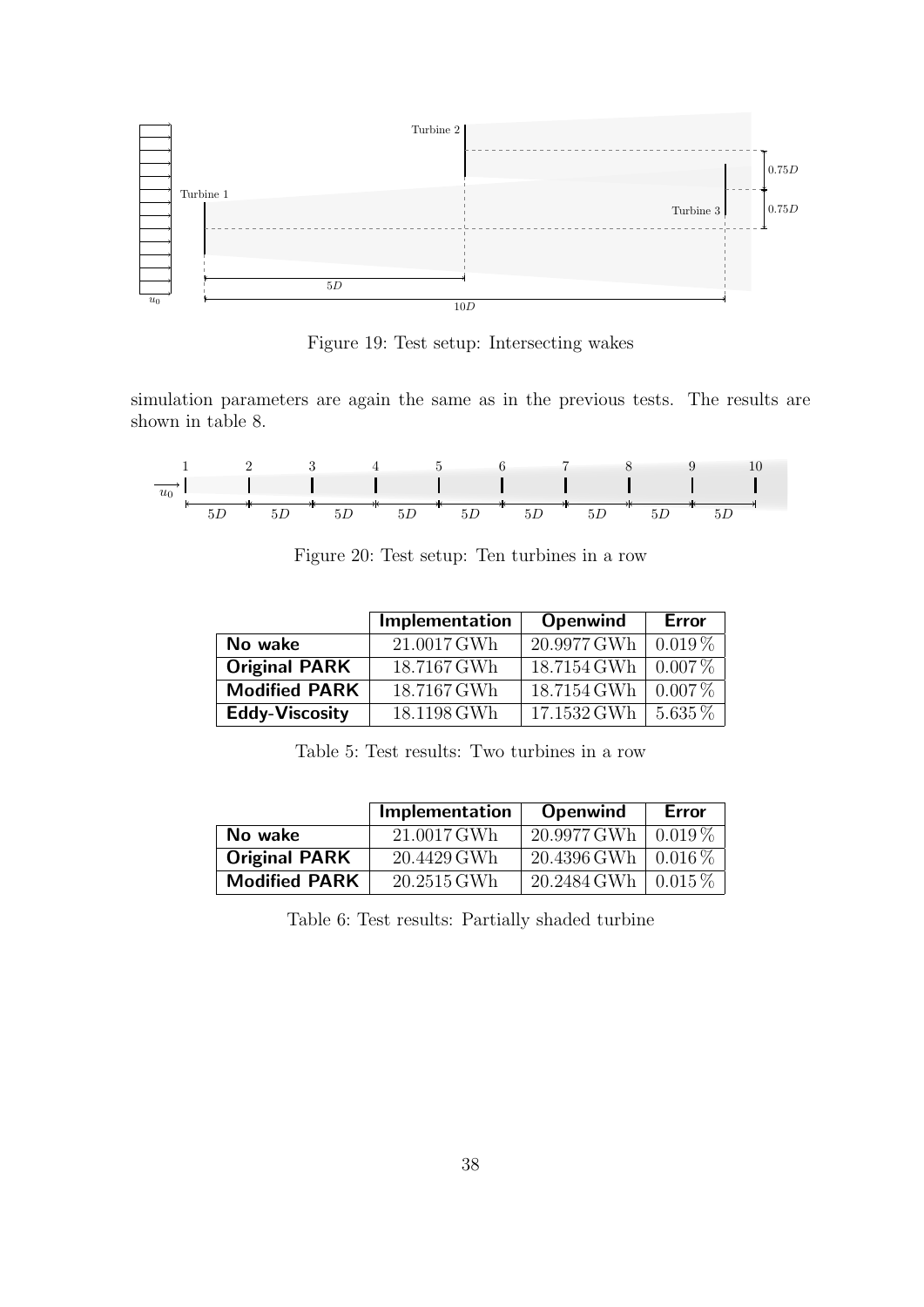<span id="page-45-2"></span>

|                      | Implementation | <b>Openwind</b>         | Error |
|----------------------|----------------|-------------------------|-------|
| No wake              | 31.5026 GWh    | 31.4965 GWh   $0.019\%$ |       |
| <b>Original PARK</b> | 30.2672 GWh    | 30.2626 GWh   $0.015\%$ |       |
| <b>Modified PARK</b> | 30.1766 GWh    | 30.1721 GWh   $0.015\%$ |       |

Table 7: Test results: Intersecting wakes

<span id="page-45-3"></span>

|                      | Implementation | <b>Openwind</b> | Error      |
|----------------------|----------------|-----------------|------------|
| No wake              | $105.009$ GWh  | 104.989 GWh     | $0.019\%$  |
| <b>Original PARK</b> | 77.0026 GWh    | 77.013 GWh      | $0.0001\%$ |
| <b>Modified PARK</b> | 83.6233 GWh    | 83.627 GWh      | $0.004\%$  |

Table 8: Test results: Ten turbines in a row

#### <span id="page-45-0"></span>5.2.7 Development of the centerline velocity deficit

To validate the EV wake model, figure 3 from [\[1\]](#page-54-3) is generated with our implementation of the model and compared to the original figure. The development of the centerline velocity deficit with the downstream distance is shown. For the test the ambient turbulence intensity  $I_a$  is set to 14%, the turbine hub height is 50 m and the surface roughness of the site is 0.05 m. The grid resolution is chosen as  $\Delta x = \Delta r = 0.1D$ .

The results of this test compared to the original results are plotted in figure [21.](#page-46-0) Unfortunately there are no exact values that can be used for comparison. Instead the results can only be compared visually with the copy of the original plot.

For further verification the EV wake computation for the simple case of one sin-gle wake was implemented in MATLAB<sup>[6](#page-45-4)</sup>, which yields the same results as the  $C++$ implementation. The code can be found in appendix C.

The implementation of the EV wake model was not completely verified in this thesis as there are no reference results for simple test cases such as [5.2.3,](#page-42-0) [5.2.4](#page-43-0) or [5.2.5.](#page-43-1) There are some ambiguities left in the model since the original description in the paper by [Ainslie](#page-54-3) [\[1\]](#page-54-3) is restricted to the basic idea of the model. The different implementations therefore use diverse equations for wake intersections, turbulence increase, boundary conditions, etc. and finally yield different velocity fields.

A detailed verification of the Eddy-Viscosity model in the future could consist of carefully studying the model descriptions of existing implementations, e.g. Openwind [\[37\]](#page-56-2) or WindFarmer [\[13\]](#page-54-12), to finally get a comparable result.

As the use of dimension in the original model description is not clear (some lengths depend on  $D$ ), this can lead to confusion and possible errors in the implementation. It is assumed that this is the case in Openwind and thus the reason for the large discrepancy, see table [5.](#page-44-2) It is a task for the future work to prove this assumption.

<span id="page-45-4"></span><span id="page-45-1"></span> $6$ MATLAB: <http://www.mathworks.com/products/matlab/index.html>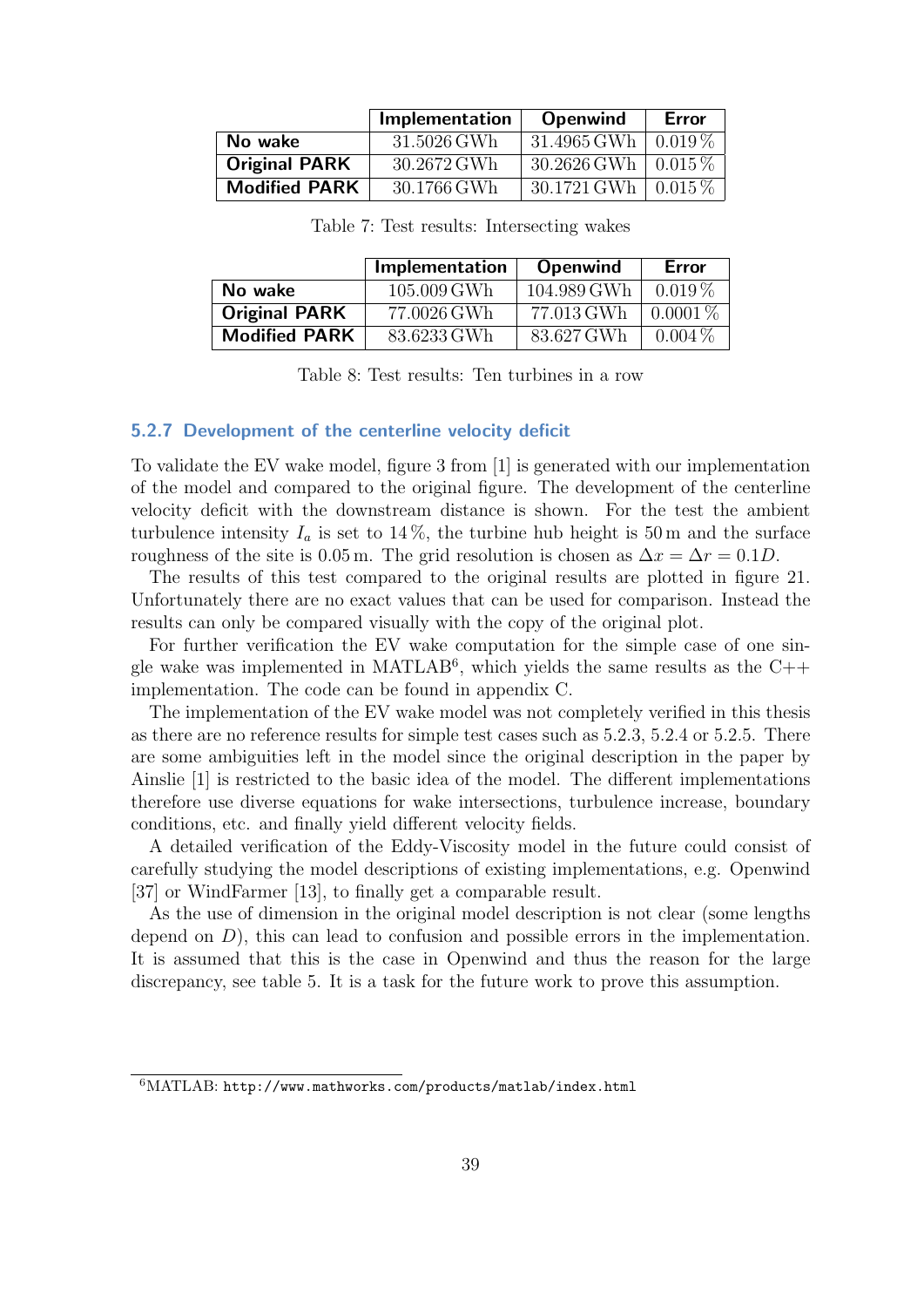<span id="page-46-0"></span>

Figure 21: Development of the centerline velocity deficit with downstream distance  $x$ 

### 5.3 Validation of discretization schemes for the Eddy-Viscosity model

In the following test the discretization grid sizes using Finite Differences and Backward Euler and Crank-Nicolson respectively are validated. Therefore, the accuracies of the centerline velocity deficit at  $x = 10D$  at different values of  $\Delta x$  and  $\Delta r$  are plotted: Figure [22](#page-47-0) shows the plots for the backward Euler scheme and the plot for the Crank-Nicolson method is given in figure [23.](#page-48-0) The accuracy plots vary with the thrust coefficient  $C_t$  as the velocity deficit inside the wake strongly depends on this coefficient.

It can be seen that the accuracy is very sensitive to the the choice of  $\Delta x$  and  $\Delta r$ . It is, thus, necessary to find a good choice of these parameters to achieve exact results.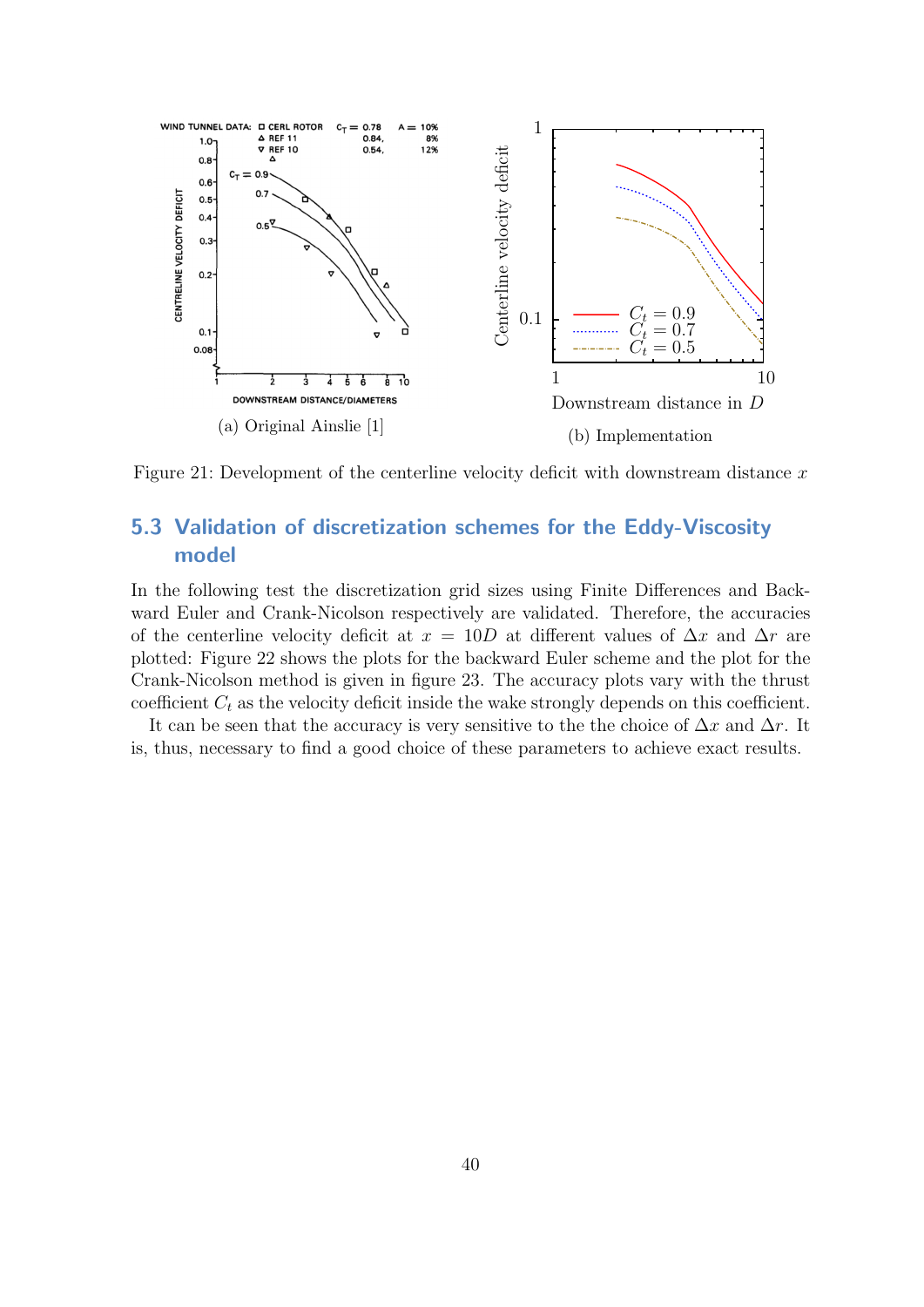<span id="page-47-0"></span>

(a)  $C_t = 0.086$ 



(b)  $C_t = 0.778$ 

Figure 22: Analysis of the discretization grid size. Backward Euler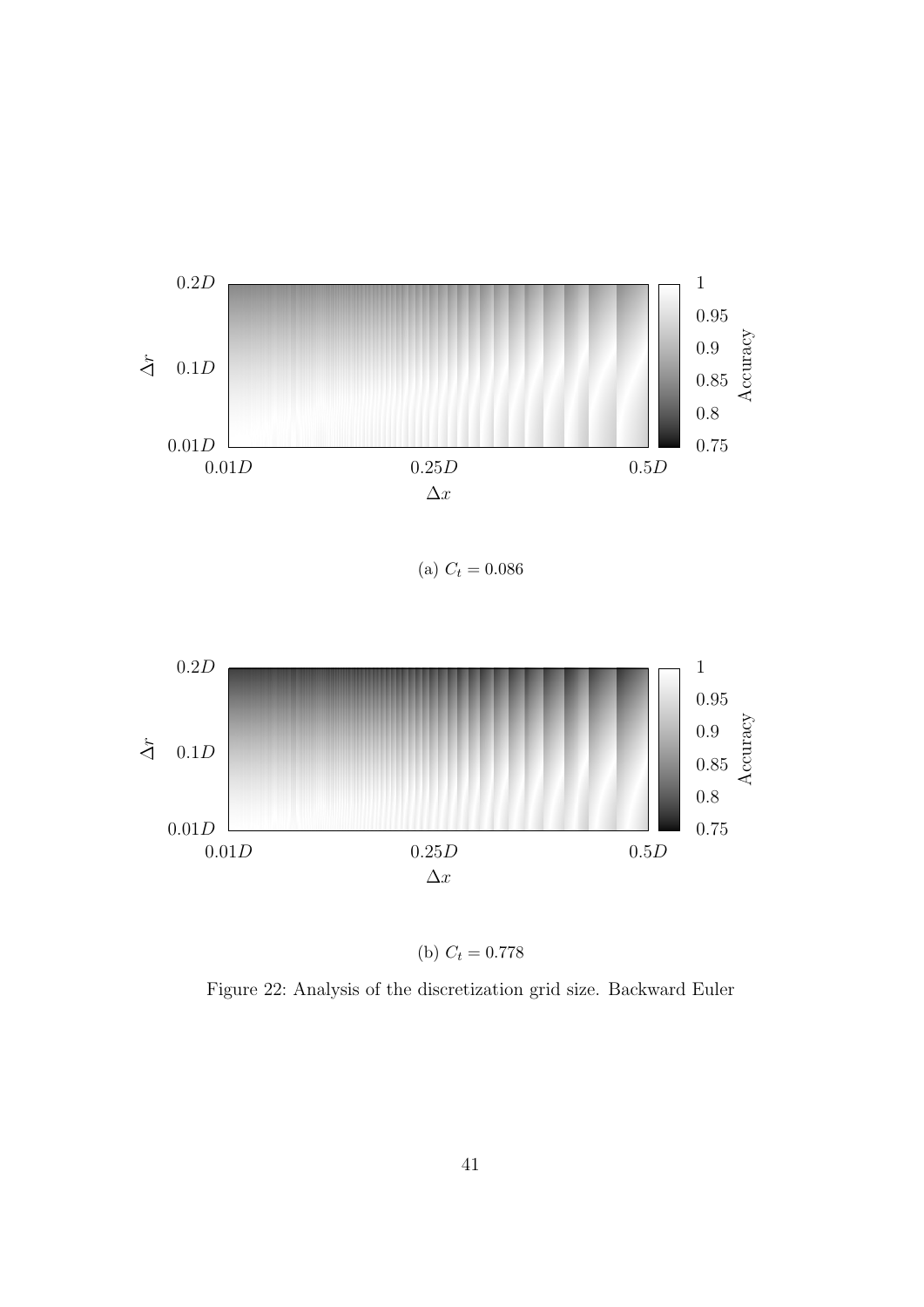<span id="page-48-0"></span>

(a)  $C_t = 0.086$ 



(b)  $C_t = 0.778$ 

Figure 23: Analysis of the discretization grid size. Crank-Nicolson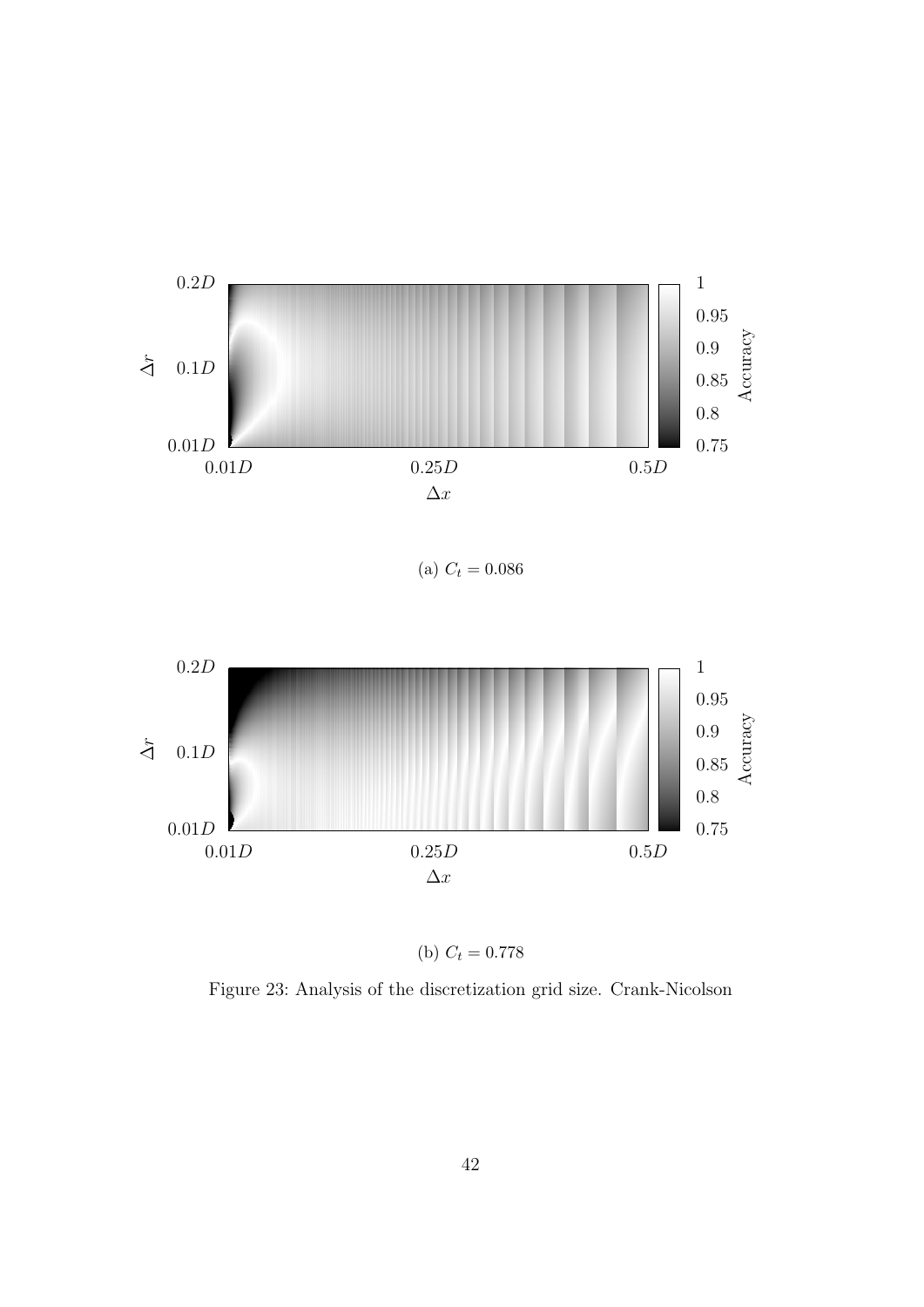#### <span id="page-49-0"></span>5.4 Optimization of the Horns Rev 1 offshore wind farm

As mentioned in section [4.1](#page-36-1) the simulation code developed during this thesis can be used as an objective function for the optimization of the turbine positions. The employed optimization method is a GA as described in [\[17\]](#page-55-8).

<span id="page-49-1"></span>

Figure 24: Layout of the Horns Rev offshore wind farm

The optimized field is the real world wind farm Horns Rev 1 in the North Sea. The wind data used to optimize the turbine field are the data measured at the FINO3 met mast from 2011 to 2014, about 50 km southwest of Horns Rev. The turbine data (power and  $C_t$  curve, hub height, rotor diameter) are those provided by [Jensen et al.](#page-55-13) in [\[18\]](#page-55-13). The positions of the turbines and the area of the site are extracted from OpenSeaMap<sup>[7](#page-49-3)</sup>.

<span id="page-49-2"></span>The simulation parameters used to run the optimization are given in table [9.](#page-49-2)

| Wake model                            | Modified PARK            |
|---------------------------------------|--------------------------|
| <b>Objective function</b>             | Annual energy production |
| Calculate wake decay constant   False |                          |
| Wake decay constant                   | 0.04                     |

Table 9: Simulation parameters for the optimization of Horns Rev

The optimization was run twice, the first run was completely without restriction and in the second run the valid positions were given by a regular grid. When using a free optimization, the energy output was much higher than the energy output of the

<span id="page-49-3"></span><sup>7</sup><http://www.openseamap.org/>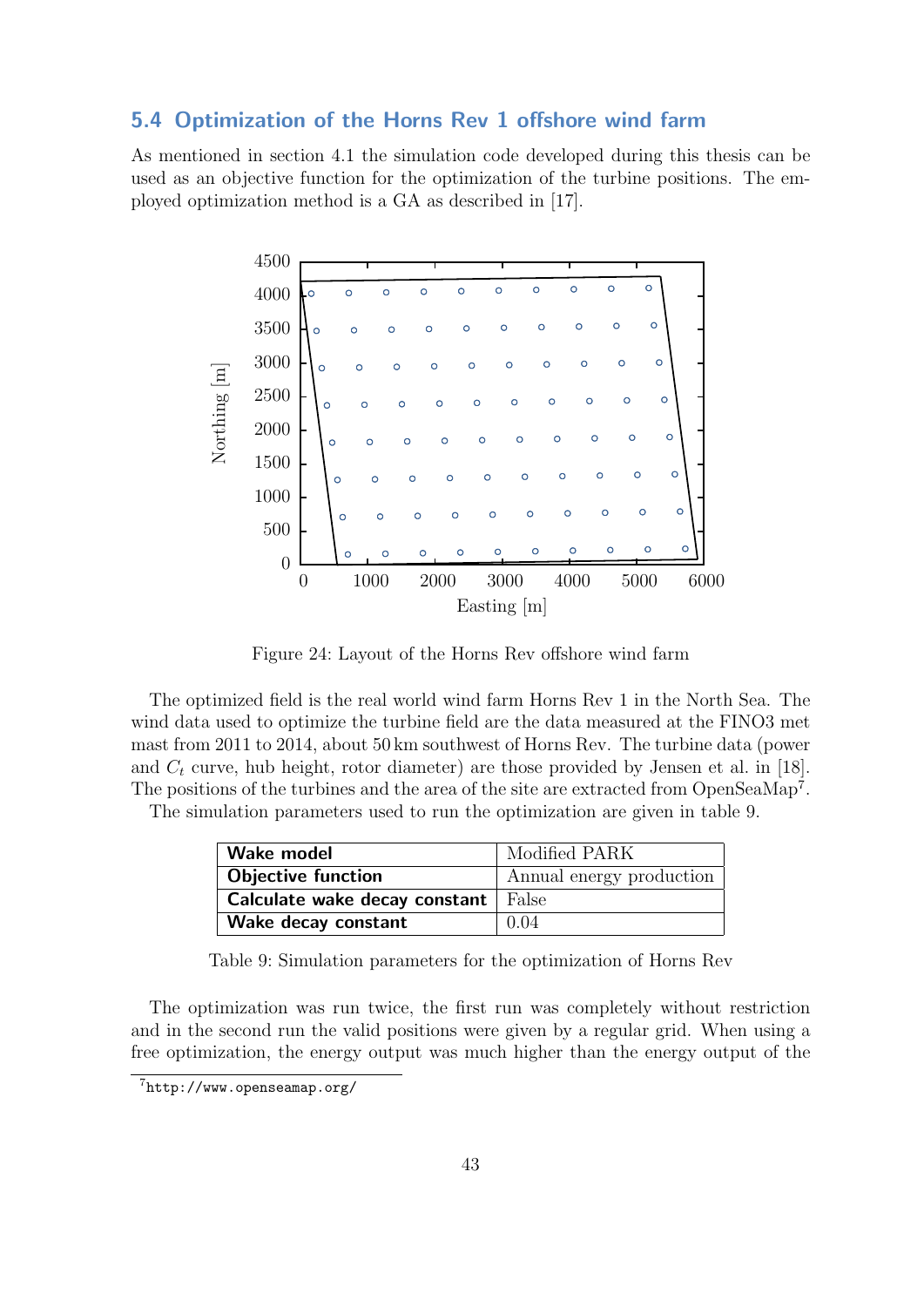reference field (original Horns Rev layout), see figure [25.](#page-50-0) The positions after 1, 10, 50 and 100 steps are shown in figure [26.](#page-51-0)

In the restricted optimization the turbines were forced to positions on a regular grid with horizontal and vertical distances of exactly 5D.

Figure [27](#page-51-1) shows the AEP for the best field of each optimization step of the restricted optimization compared to the reference value, which complies with the original layout shown in figure [24.](#page-49-1)

Analogous to figure [26](#page-51-0) in figure [28](#page-52-0) the field layout is plotted for the first and the last step of the optimization and two intermediate steps.

<span id="page-50-0"></span>

Figure 25: Convergence of a free optimization of Horns Rev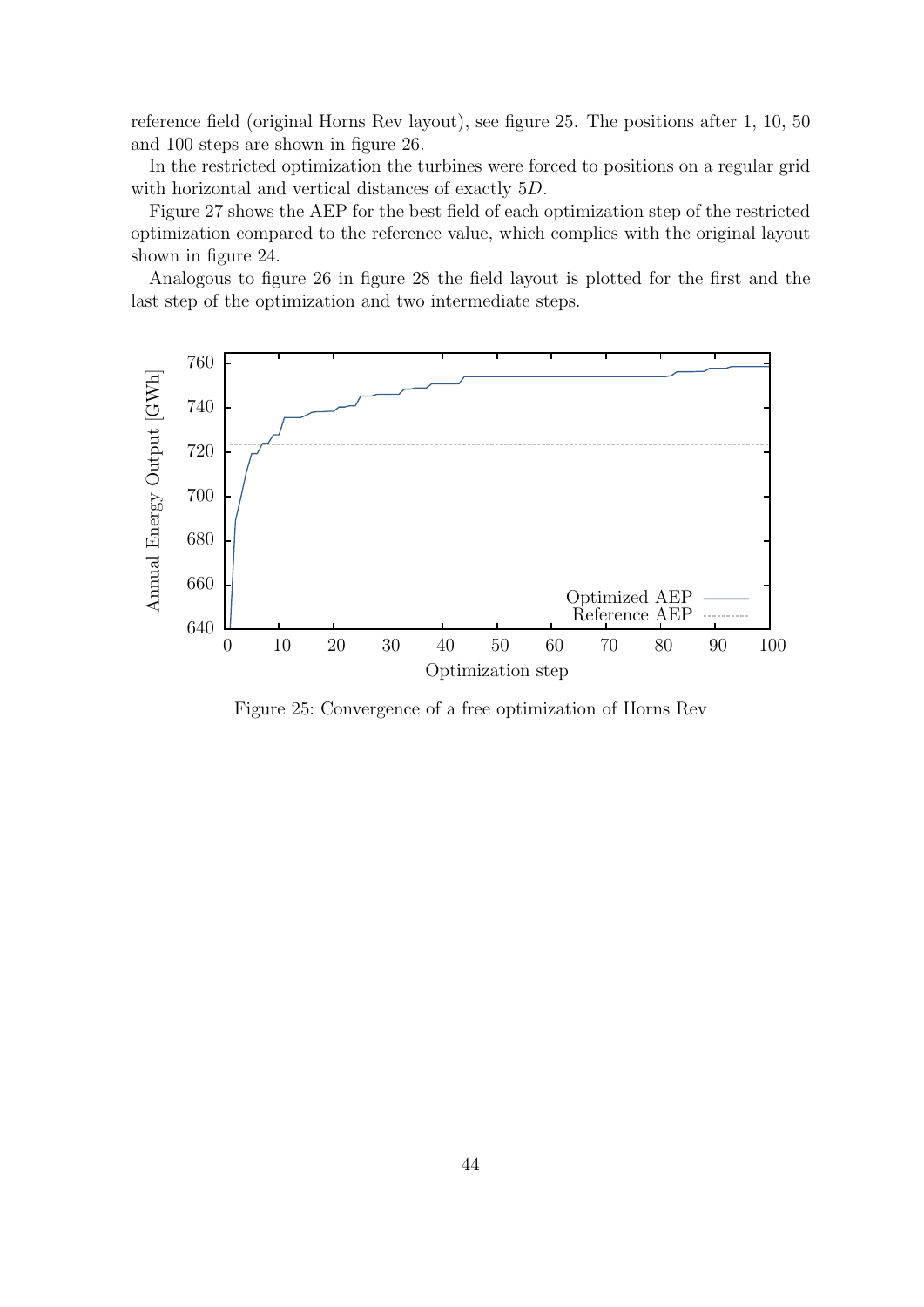<span id="page-51-0"></span>

Figure 26: Freely optimized positions for the Horns Rev wind farm

<span id="page-51-1"></span>

Figure 27: Convergence of the optimization of Horns Rev on a regular grid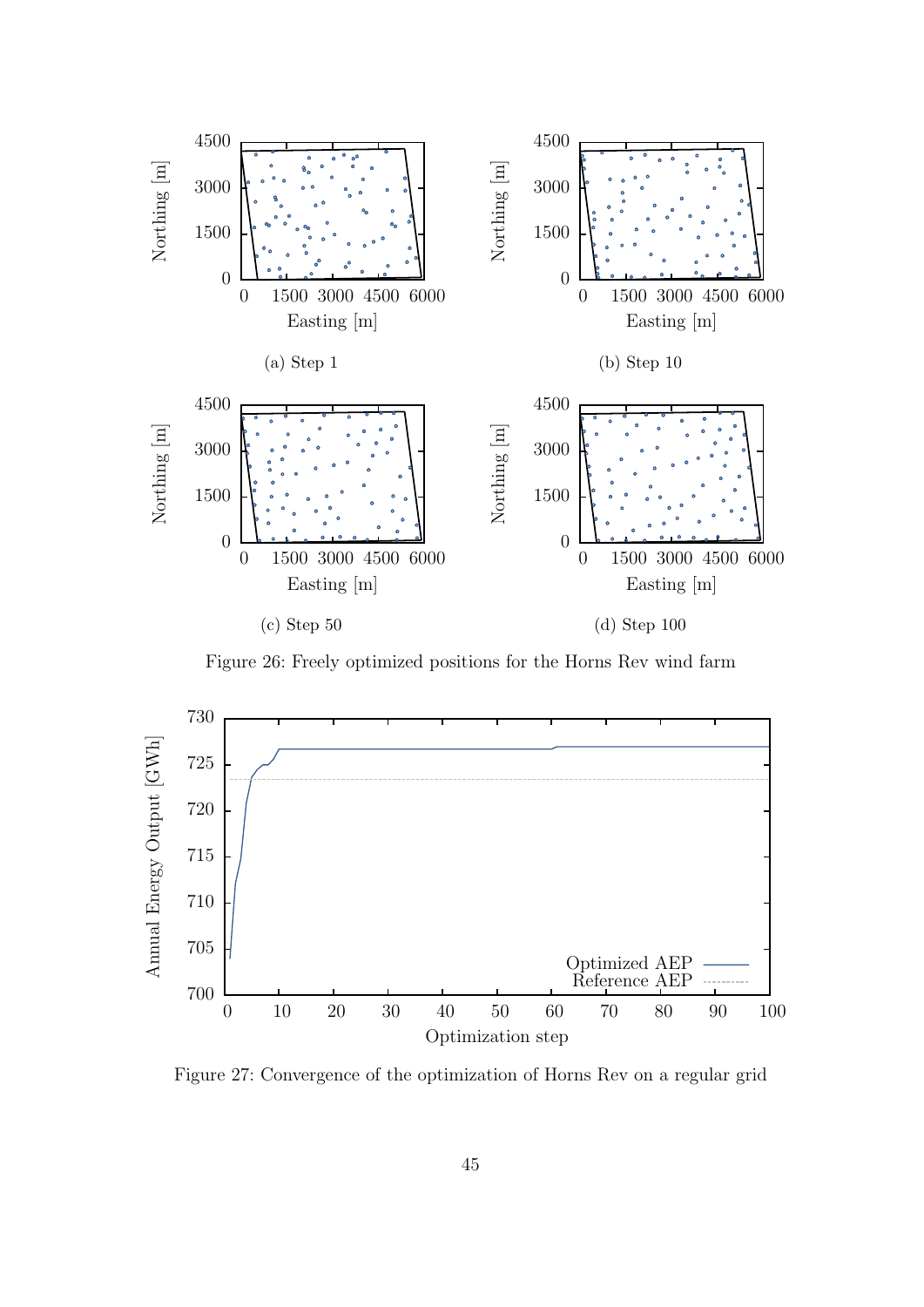<span id="page-52-0"></span>

Figure 28: Optimized positions for the Horns Rev wind farm on a grid structure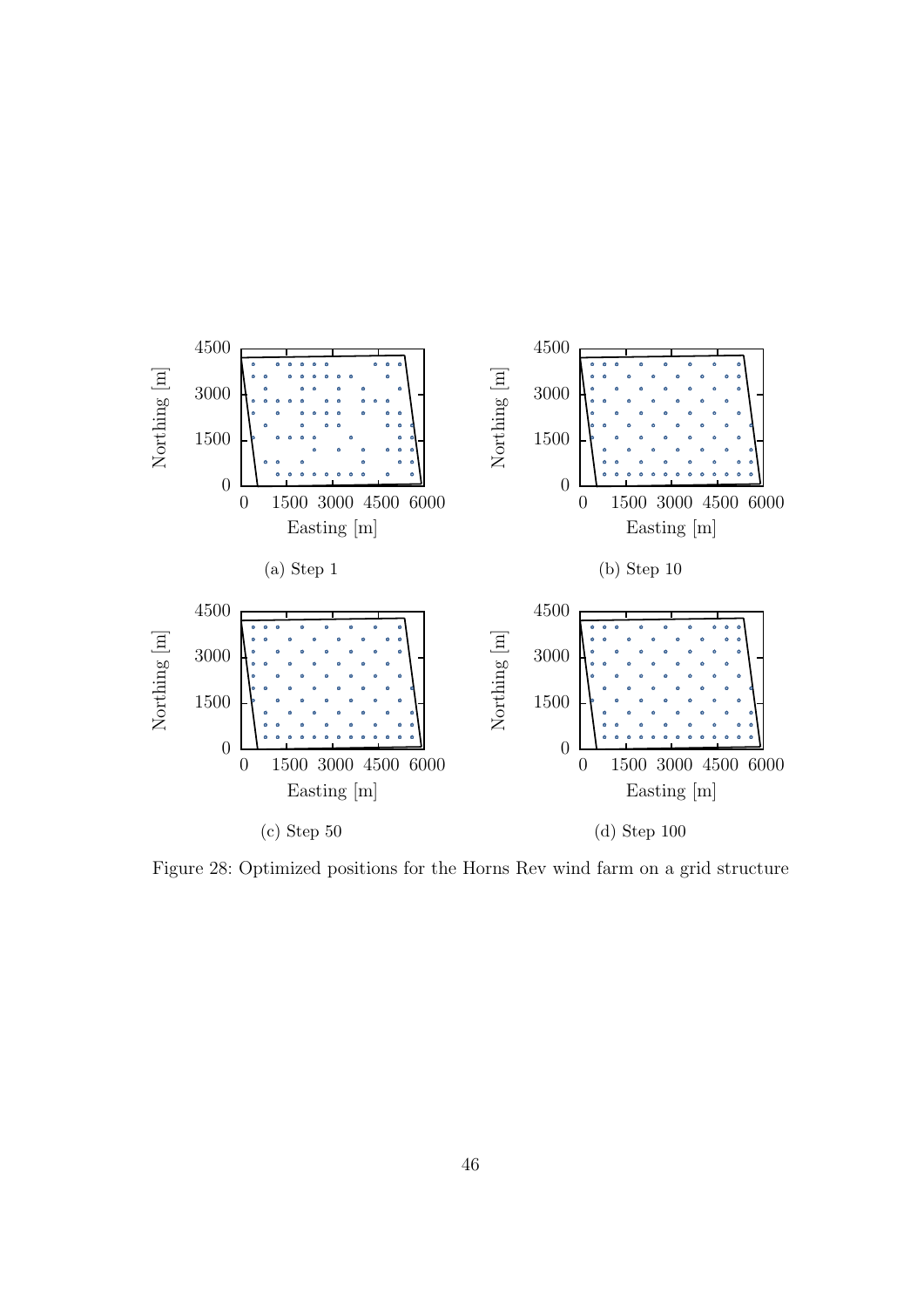## <span id="page-53-0"></span>6 Conclusion & Outlook

In this thesis the basic approach of modeling offshore wind farms was presented. There were two common wake models implemented and affiliated to an existing simulation and optimization framework. During the work on this thesis several issues and ideas came up that need to be left for the future work as they would have gone beyond the scope of this bachelor thesis. The items left for the future are listed in the following:

- $\triangleright$  As the EV wake model is not clearly defined for wake intersections and turbulence increases due to the wake, there are several variants implemented in different wind simulation programs such as Openwind and WindFarmer. An aim for the future could be to reimplement the versions of Openwind and WindFarmer and validate the code with the existing software.
- $\triangleright$  The EV model can be solved with another method than finite differences. Approaches for solving the (simplified) Navier-Stokes equations numerically can be found in literature. See for example [\[6\]](#page-54-14) and [\[31\]](#page-56-12).
- $\triangleright$  As the assumption of axial symmetry in the EV model strongly conflicts with reality, a generalization of the model to a non-symmetric 3D calculation should improve the accuracy of the current model.
- $\triangleright$  The physical goodness of the filter functions presented in section [3.6.1](#page-25-0) is not yet validated. This should be done in the future.
- $\triangleright$  For the optimization it could be interesting to implement a more complex cost model and to introduce the option to optimize the number of turbines or the used turbine type.
- $\triangleright$  In the development of a new cost function the water depth could be respected: The deeper the sea, the higher the installation costs.
- $\triangleright$  The water depth could also be respected in the definition of a restricted area, e.g. turbines can only be placed where the water depth is lower than 30 m.
- $\triangleright$  Finally additional wake models could be implemented or the existing wake models could be developed further. Here, measured data are needed.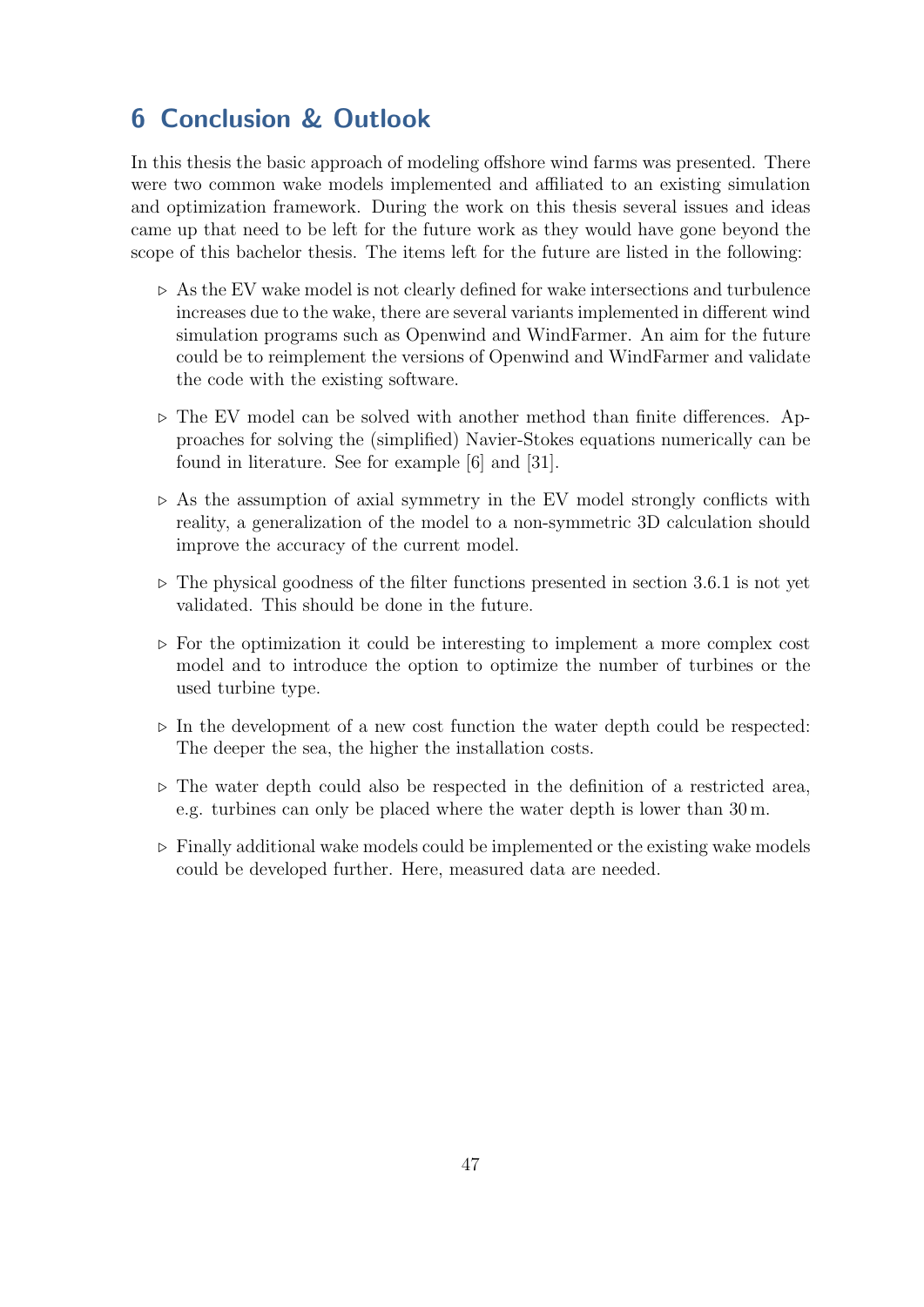## <span id="page-54-0"></span>**References**

- <span id="page-54-3"></span>[1] John F Ainslie. Calculating the flowfield in the wake of wind turbines. Journal of Wind Engineering and Industrial Aerodynamics, 27(1):213–224, 1988.
- <span id="page-54-13"></span>[2] Openwind User Manual. AWS Truepower, LLC, 463 New Karner Road, Albany, NY 12205 USA, July 2014. Version 1.6.
- <span id="page-54-1"></span>[3] RJ Barthelmie, GC Larsen, ST Frandsen, L Folkerts, K Rados, SC Pryor, B Lange, and G Schepers. Comparison of wake model simulations with offshore wind turbine wake profiles measured by sodar. Journal of atmospheric and oceanic technology, 23(7):888–901, 2006.
- <span id="page-54-2"></span>[4] Philippe Beaucage, Michael Brower, Nick Robinson, and Chuck Alonge. Overview of six commercial and research wake models for large offshore wind farms. Proceedings of the European Wind Energy Associate (EWEA), 2012.
- <span id="page-54-4"></span>[5] M Brower and N Robinson. The openwind deep-array wake model. Albany, NY: AWSTruePower, LLC, 2012.
- <span id="page-54-14"></span>[6] Martin Burger. Numerical methods for incompressible flow. Lecture Notes, 2010. UCLA Department of Mathematics.
- <span id="page-54-11"></span>[7] Jungchul Choi and Martin Shan. Advancement of jensen (park) wake model. In Proceedings of the European Wind Energy Conference and Exhibition, pages 1–8, 2013.
- <span id="page-54-8"></span>[8] Technical University of Denmark (DTU) Department of Wind Energy. Wasp 11 help facility and on-line documentation. chm file, 23 October 2014.
- <span id="page-54-6"></span>[9] Christopher N Elkinton, James F Manwell, and Jon G McGowan. Offshore wind farm layout optimization (owflo) project: Preliminary results. University of Massachusetts, 2006.
- <span id="page-54-7"></span>[10] Yunus Eroğlu and Serap Ulusam Seçkiner. Design of wind farm layout using ant colony algorithm. Renewable Energy, 44:53–62, 2012.
- <span id="page-54-9"></span>[11] Hamid Fetouaki. Robuste schätzungen der parameter der weibull-verteilung. Diplomarbeit, Universität Kassel, January 2011.
- <span id="page-54-10"></span>[12] Martina Fischetti. Mixed integer programming models and algorithms for wind farm layout. Master's thesis, Universit`a degli Studi di Padova, 2014.
- <span id="page-54-12"></span>[13] GH WindFarmer Theory Manual. Garrad Hassan and Partners Ltd, St. Vincent's Works, Silverthorne Lane, Bristol BS2 0QD England, 4.0 edition, May 2009.
- <span id="page-54-5"></span>[14] SA Grady, MY Hussaini, and Makola M Abdullah. Placement of wind turbines using genetic algorithms. Renewable energy, 30(2):259–270, 2005.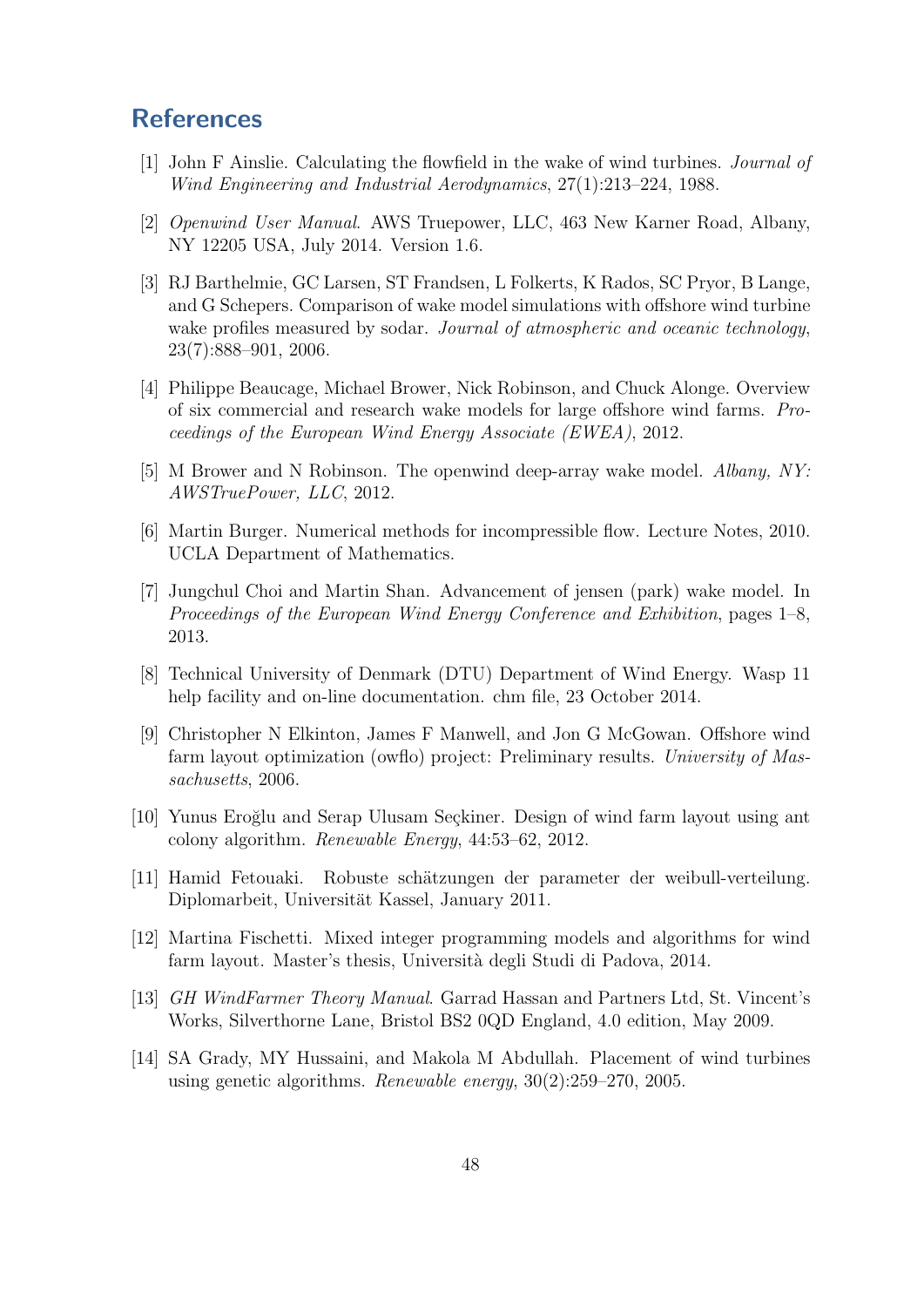- <span id="page-55-10"></span>[15] Martin OL Hansen. Aerodynamics of wind turbines. Earthscan, 2010.
- <span id="page-55-9"></span>[16] Carlos M Ituarte-Villarreal and Jose F Espiritu. Optimization of wind turbine placement using a viral based optimization algorithm. Procedia Computer Science, 6:469–474, 2011.
- <span id="page-55-8"></span>[17] Georg Jennessen. Optimierung eines heliostatenfeldes unter einsatz eines genetischen algorithmus. Diploma thesis, RWTH Aachen University, March 2013.
- <span id="page-55-13"></span>[18] Leo E Jensen, C Mørch, PB Sørensen, and KH Svendsen. Wake measurements from the horns rev wind farm. In European wind energy conference, page 9, 2004.
- <span id="page-55-0"></span>[19] Niels Otto Jensen. A note on wind generator interaction. Number 2411 in Risø-M. 1983.
- <span id="page-55-2"></span>[20] I Katic. Program park, calculation of wind turbine park performance, release 1.3++. Risø National Laboratory, Rosklide, 1993.
- <span id="page-55-1"></span>[21] I Katic, J Højstrup, and NO Jensen. A simple model for cluster efficiency. In European Wind Energy Association Conference and Exhibition, pages 407–410, 1986.
- <span id="page-55-12"></span>[22] Matthew Lackner and Christopher Elkinton. An analytical framework for offshore wind farm layout optimization. *Wind Engineering*, 31(1):17–31, 2007.
- <span id="page-55-3"></span>[23] Bernhard Lange, Hans-Peter Waldl, Algert Gil Guerrero, Detlev Heinemann, and Rebecca J Barthelmie. Modelling of offshore wind turbine wakes with the wind farm program flap. Wind Energy,  $6(1):87-104$ , 2003.
- <span id="page-55-4"></span>[24] Gunner Chr Larsen, Helge Madsen Aagaard, Ferhat Bingöl, Jakob Mann, Søren Ott, Jens N Sørensen, Valery Okulov, Niels Troldborg, Niels Morten Nielsen, Kenneth Thomsen, et al. Dynamic wake meandering modeling. Technical report, Risø National Laboratory, 2007.
- <span id="page-55-7"></span>[25] Xiaolan Li, Jun Wang, and Xing Zhang. Equilateral-triangle mesh for optimal micrositing of wind farms. In Proceedings of the 14th WSEAS international conference on Computers, Corfu Island, Greece, pages 23–25, 2010.
- <span id="page-55-6"></span>[26] G Mosetti, Carlo Poloni, and B Diviacco. Optimization of wind turbine positioning in large windfarms by means of a genetic algorithm. Journal of Wind Engineering and Industrial Aerodynamics, 51(1):105–116, 1994.
- <span id="page-55-5"></span>[27] Søren Ott. Fast linearized models for wind turbine wakes. In Euromech Colloquium, volume 508, pages 11–13, 2009.
- <span id="page-55-11"></span>[28] A Peña and O Rathmann. The atmospheric stability dependent infinite wind farm and wake decay coefficient. Wind Energy, in review, 2011.